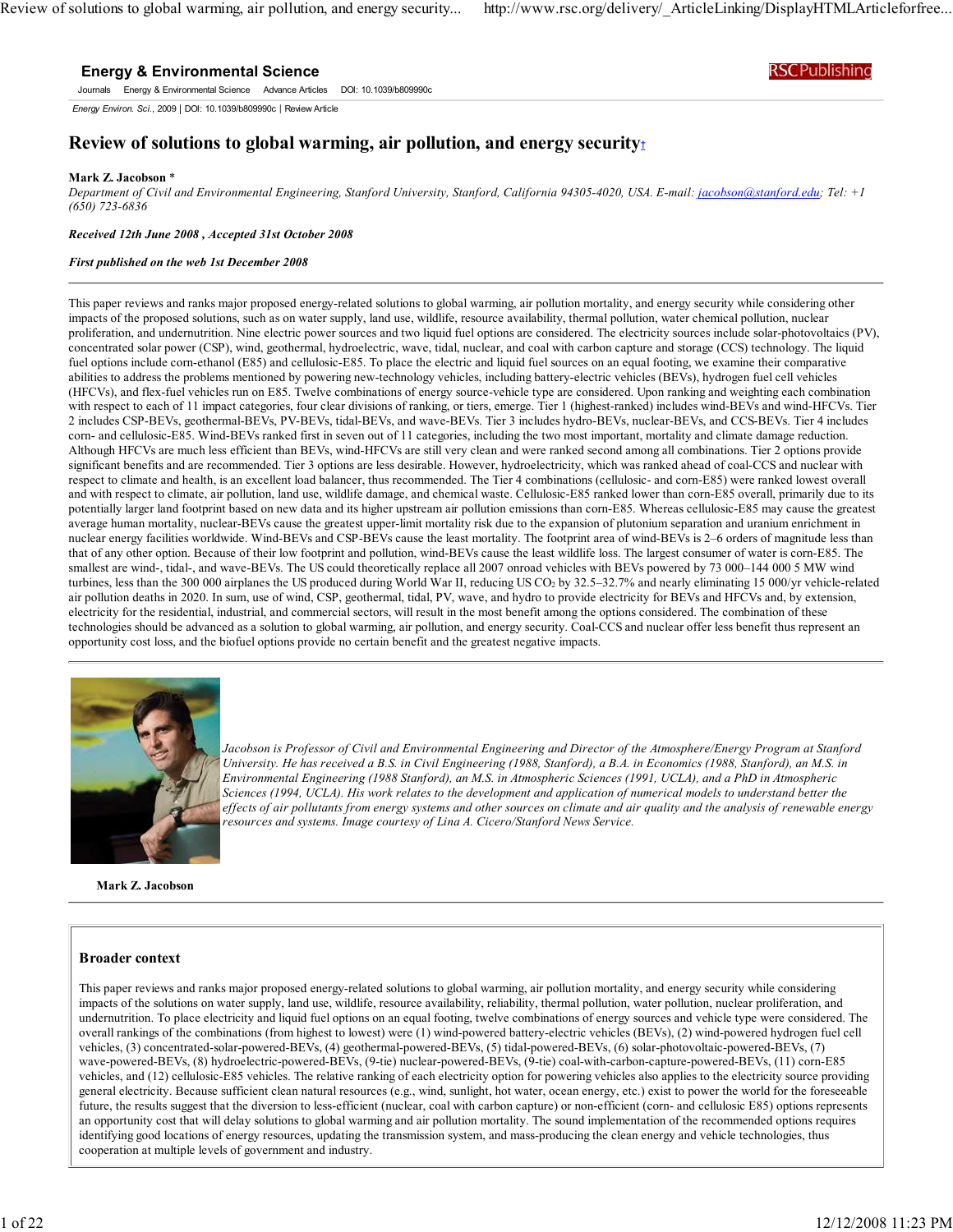# **1. Introduction**

Air pollution and global warming are two of the greatest threats to human and animal health and political stability. Energy insecurity and rising prices of conventional energy sources are also major threats to economic and political stability. Many alternatives to conventional energy sources have been proposed, but analyses of such options have been limited in breadth and depth. The purpose of this paper is to review several major proposed solutions to these problems with respect to multiple externalities of each option. With such information, policy makers can make better decisions about supporting various options. Otherwise, market forces alone will drive decisions that may result in little benefit to climate, air pollution, or energy–security problems.

Indoor plus outdoor air pollution is the sixth-leading cause of death, causing over 2.4 million premature deaths worldwide.<sup>1</sup> Air pollution also increases asthma, respiratory illness, cardiovascular disease, cancer, hospitalizations, emergency-room visits, work-days lost, and school-days lost,<sup>2,3</sup> all of which decrease economic output, divert resources, and weaken the security of nations.

Global warming enhances heat stress, disease, severity of tropical storms, ocean acidity, sea levels, and the melting of glaciers, snow pack, and sea ice.<sup>5</sup> Further, it shifts the location of viable agriculture, harms ecosystems and animal habitats, and changes the timing and magnitude of water supply. It is due to the globally-averaged difference between warming contributions by greenhouse gases, fossil-fuel plus biofuel soot particles, and the urban heat island effect, and cooling contributions by non-soot aerosol particles (Fig. 1). The primary global warming pollutants are, in order, carbon dioxide gas, fossil-fuel plus biofuel soot particles, methane gas,<sup>4,6–10</sup> halocarbons, tropospheric ozone, and nitrous oxide gas.<sup>5</sup> About half of actual global warming to date is being masked by cooling aerosol particles (Fig. 1 and ref. 5), thus, as such particles are removed by the clean up of air pollution, about half of hidden global warming will be unmasked. This factor alone indicates that addressing global warming quickly is critical. Stabilizing temperatures while accounting for anticipated future growth, in fact, requires about an 80% reduction in current emissions of greenhouse gases and soot particles.



**Fig. 1** Primary contributions to observed global warming from 1750 to today from global model calculations. The fossil-fuel plus biofuel soot estimate<sup>4</sup> accounts for the effects of soot on snow albedo. The remaining numbers were calculated by the author. Cooling aerosol particles include particles containing sulfate, nitrate, chloride, ammonium, potassium, certain organic carbon, and water, primarily. The sources of these particles differ, for the most part, from sources of fossil-fuel and biofuel soot.

Because air pollution and global warming problems are caused primarily by exhaust from solid, liquid, and gas combustion during energy production and use, such problems can be addressed only with large-scale changes to the energy sector. Such changes are also needed to secure an undisrupted energy supply for a growing population, particularly as fossil-fuels become more costly and harder to find/extract.

This review evaluates and ranks 12 combinations of electric power and fuel sources from among 9 electric power sources, 2 liquid fuel sources, and 3 vehicle technologies, with respect to their ability to address climate, air pollution, and energy problems simultaneously. The review also evaluates the impacts of each on water supply, land use, wildlife, resource availability, thermal pollution, water chemical pollution, nuclear proliferation, and undernutrition.

Costs are not examined since policy decisions should be based on the ability of a technology to address a problem rather than costs (*e.g.*, the U.S. Clean Air Act Amendments of 1970 prohibit the use of cost as a basis for determining regulations required to meet air pollution standards) and because costs of new technologies will change over time, particularly as they are used on a large scale. Similarly, costs of existing fossil fuels are generally increasing, making it difficult to estimate the competitiveness of new technologies in the short or long term. Thus, a major purpose of this paper is to provide quantitative information to policy makers about the most effective solutions to the problem discussed so that better decisions about providing incentives can be made.

The electric power sources considered here include solar photovoltaics (PV), concentrated solar power (CSP), wind turbines, geothermal power plants, hydroelectric power plants, wave devices, tidal turbines, nuclear power plants, and coal power plants fitted with carbon capture and storage (CCS) technology. The two liquid fuel options considered are corn-E85 (85% ethanol; 15% gasoline) and cellulosic-E85. To place the electric and liquid fuel sources on an equal footing, we examine their comparative abilities to address the problems mentioned by powering new-technology vehicles, including battery-electric vehicles (BEVs), hydrogen fuel cell vehicles (HFCVs), and E85-powered flex-fuel vehicles. We examine combinations of PV-BEVs, CSP-BEVs, wind-BEVs, wind-HFCVs, geothermal-BEVs, hydroelectric-BEVs, wave-BEVs, tidal-BEVs, nuclear-BEVs, CCS-BEVs, corn-E85 vehicles, and cellulosic-E85 vehicles. More combinations of electric power with HFCVs were not compared simply due to the additional effort required and since the options examined are the most commonly discussed. For the same reason, other fuel options, such as algae, butanol, biodiesel, sugar-cane ethanol, or hydrogen combustion; electricity options such as biomass; vehicle options such as hybrid vehicles, heating options such as solar hot water heaters; and geoengineering proposals, were not examined.

In the following sections, we describe the energy technologies, evaluate and rank each technology with respect to each of several categories, then provide an overall ranking of the technologies and summarize the results.

# **2. Description of technologies**

Below different proposed technologies for addressing climate change and air pollution problems are briefly discussed.

#### **2a. Solar photovoltaics (PVs)**

Solar photovoltaics (PVs) are arrays of cells containing a material that converts solar radiation into direct current (DC) electricity.<sup>11</sup> Materials used today include amorphous silicon, polycrystalline silicon, micro-crystalline silicon, cadmium telluride, and copper indium selenide/sulfide. A material is doped to increase the number of positive (p-type) or negative (n-type) charge carriers. The resulting p- and n-type semiconductors are then joined to form a p-n junction that allows the generation of electricity when illuminated. PV performance decreases when the cell temperature exceeds a threshold of 45 °C.<sup>12</sup> Photovoltaics can be mounted on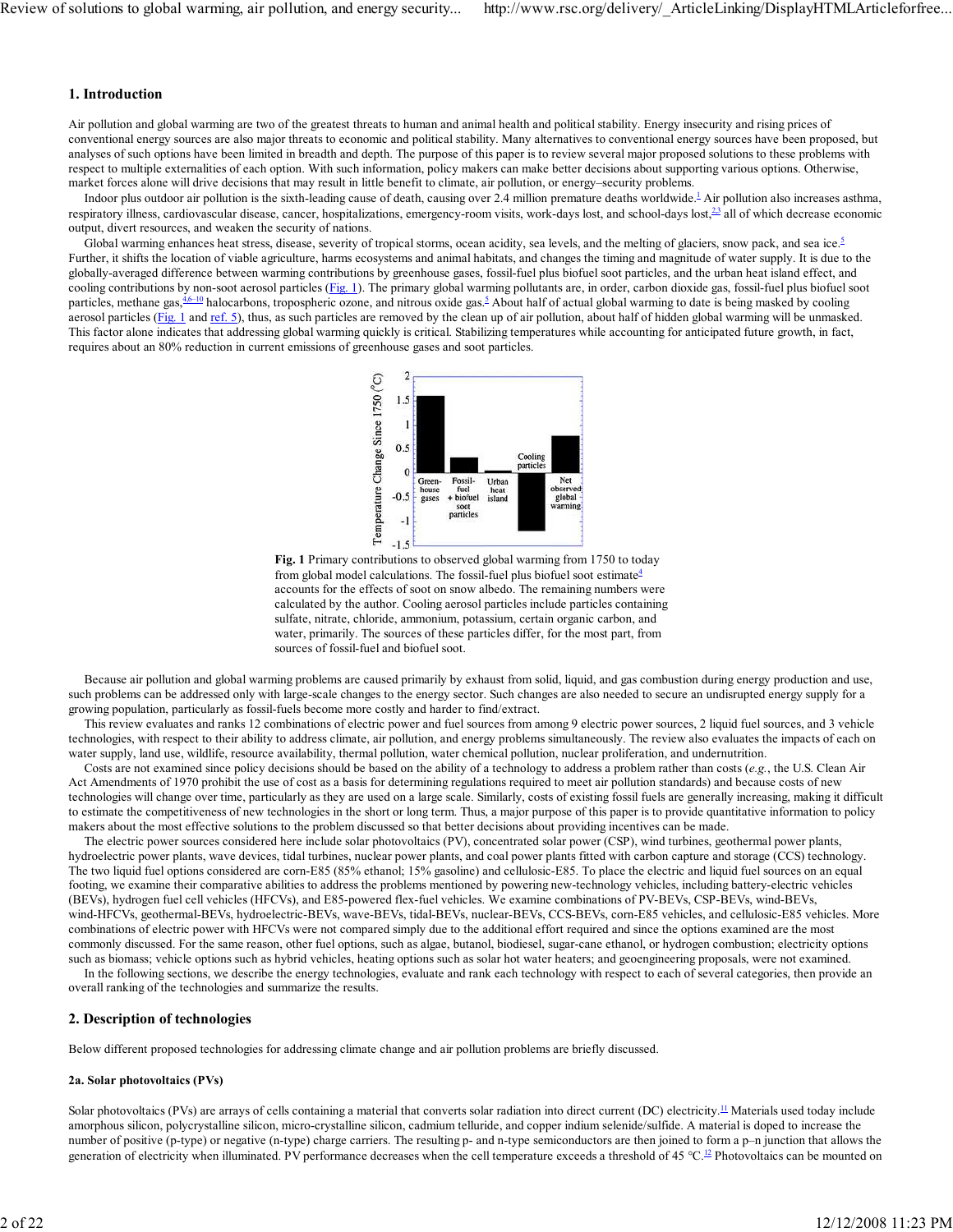Review of solutions to global warming, air pollution, and energy security... http://www.rsc.org/delivery/\_ArticleLinking/DisplayHTMLArticleforfree...

roofs or combined into farms. Solar-PV farms today range from 10–60 MW although proposed farms are on the order of 150 MW.

# **2b. Concentrated solar power (CSP)**

Concentrated Solar Power is a technology by which sunlight is focused (concentrated) by mirrors or reflective lenses to heat a fluid in a collector at high temperature. The heated fluid (*e.g.*, pressurized steam, synthetic oil, molten salt) flows from the collector to a heat engine where a portion of the heat (up to 30%) is converted to electricity.<sup>13</sup> One type of collector is a set of parabolic-trough (long U-shaped) mirror reflectors that focus light onto a pipe containing oil that flows to a chamber to heat water for a steam generator that produces electricity. A second type is a central tower receiver with a field of mirrors surrounding it. The focused light heats molten nitrate salt that produce steam for a steam generator. By storing heat in a thermal storage media, such as pressurized steam, concrete, molten sodium nitrate, molten potassium nitrate, or purified graphite within an insulated reservoir before producing electricity, the parabolic-trough and central tower CSP plants can reduce the effects of solar intermittency by producing electricity at night. A third type of CSP technology is a parabolic dish-shaped (*e.g.*, satellite dish) reflector that rotates to track the sun and reflects light onto a receiver, which transfers the energy to hydrogen in a closed loop. The expansion of hydrogen against a piston or turbine produces mechanical power used to run a generator or alternator to produce electricity. The power conversion unit is air cooled, so water cooling is not needed. Thermal storage is not coupled with parabolic-dish CSP.

# **2c. Wind**

Wind turbines convert the kinetic energy of the wind into electricity. Generally, a gearbox turns the slow-turning turbine rotor into faster-rotating gears, which convert mechanical energy to electricity in a generator. Some late-technology turbines are gearless. The instantaneous power produced by a turbine is proportional to the third power of the instantaneous wind speed. However, because wind speed frequency distributions are Rayleigh in nature, the average power in the wind over a given period is linearly proportional to the mean wind speed of the Rayleigh distribution during that period.<sup>11</sup> The efficiency of wind power generation increases with the turbine height since wind speeds generally increase with increasing height. As such, larger turbines capture faster winds. Large turbines are generally sited in flat open areas of land, within mountain passes, on ridges, or offshore. Although less efficient, small turbines (*e.g.*, 1–10 kW) are convenient for use in homes or city street canyons.

# **2d. Geothermal**

Geothermal energy is energy extracted from hot water and steam below the Earth's surface. Steam or hot water from the Earth has been used historically to provide heat for buildings, industrial processes, and domestic water. Hot water and/or steam have also been used to generate electricity in geothermal power plants. Three major types of geothermal plants are dry steam, flash steam, and binary.<sup>13</sup> Dry and flash steam plants operate where geothermal reservoir temperatures are 180–370 °C or higher. In both cases, two boreholes are drilled – one for steam alone (in the case of dry steam) or liquid water plus steam (in the case of flash steam) to flow up, and the second for condensed water to return after it passes through the plant. In the dry steam plant, the pressure of the steam rising up the first borehole powers a turbine, which drives a generator to produce electricity. About 70% of the steam recondenses after it passes through a condenser, and the rest is released to the air. Since CO<sub>2</sub>, NO, SO<sub>2</sub>, and H<sub>2</sub>S in the reservoir steam do not recondense along with water vapor, these gases are emitted to the air. Theoretically, they could be captured, but they have not been to date. In a flash steam plant, the liquid water plus steam from the reservoir enters a flash tank held at low pressure, causing some of the water to vaporize ("flash"). The vapor then drives a turbine. About 70% of this vapor is recondensed. The remainder escapes with CO<sub>2</sub> and other gases. The liquid water is injected back to the ground. A binary system is used when the reservoir temperature is 120–180 °C. Water rising up a borehole is kept in an enclosed pipe and heats a low-boiling-point organic fluid, such as isobutene or isopentane, through a heat exchanger. The evaporated organic turns a turbine that powers a generator, producing electricity. Because the water from the reservoir stays in an enclosed pipe when it passes through the power plant and is reinjected to the reservoir, binary systems produce virtually no emissions of  $CO<sub>2</sub>$ , NO,  $SO<sub>2</sub>$ , or H<sub>2</sub>S. About 15% of geothermal plants today are binary plants.

# **2e. Hydroelectric**

Hydroelectric power is currently the world's largest installed renewable source of electricity, supplying about 17.4% of total electricity in 2005.<sup>14</sup> Water generates electricity when it drops gravitationally, driving a turbine and generator. While most hydroelectricity is produced by water falling from dams, some is produced by water flowing down rivers (run-of-the-river electricity). Hydroelectricity is ideal for providing peaking power and smoothing intermittent wind and solar resources. When it is in spinning-reserve mode, it can provide electric power within 15–30 s. Hydroelectric power today is usually used for peaking power. The exception is when small reservoirs are in danger of overflowing, such as during heavy snowmelt during spring. In those cases, hydro is used for baseload.

# **2f. Wave**

Winds passing over water create surface waves. The faster the wind speed, the longer the wind is sustained, the greater the distance the wind travels, and the greater the wave height. The power in a wave is generally proportional to the density of water, the square of the height of the wave, and the period of the wave.<sup>15</sup> Wave power devices capture energy from ocean surface waves to produce electricity. One type of device is a buoy that rises and falls with a wave, creating mechanical energy that is converted to electricity that is sent through an underwater transmission line to shore. Another type is a floating surface-following device, whose up-and-down motion increases the pressure on oil to drive a hydraulic ram to run a hydraulic motor.

# **2g. Tidal**

Tides are characterized by oscillating currents in the ocean caused by the rise and fall of the ocean surface due to the gravitational attraction among the Earth, Moon, and Sun.<sup>13</sup> A tidal turbine is similar to a wind turbine in that it consists of a rotor that turns due to its interaction with water during the ebb and flow of a tide. A generator in a tidal turbine converts kinetic energy to electrical energy, which is transmitted to shore. The turbine is generally mounted on the sea floor and may or may not extend to the surface. The rotor, which lies under water, may be fully exposed to the water or placed within a narrowing duct that directs water toward it. Because of the high density of seawater, a slow-moving tide can produce significant tidal turbine power; however, water current speeds need to be at least 4 knots (2.05 m s<sup>−1</sup>) for tidal energy to be economical. In comparison, wind speeds over land need to be about 7 m s<sup>−1</sup> or faster for wind energy to be economical. Since tides run about six hours in one direction before switching directions for six hours, they are fairly predictable, so tidal turbines may potentially be used to supply baseload energy.

# **2h. Nuclear**

Nuclear power plants today generally produce electricity after splitting heavy elements during fission. The products of the fission collide with water in a reactor, releasing energy, causing the water to boil, releasing steam whose enhanced partial pressure turns a turbine to generate electricity. The most common heavy elements split are <sup>235</sup>U and <sup>239</sup>Pu. When a slow-moving neutron hits <sup>235</sup>U, the neutron is absorbed, forming <sup>236</sup>U, which splits, for example, into <sup>92</sup>Kr, <sup>141</sup>Ba, three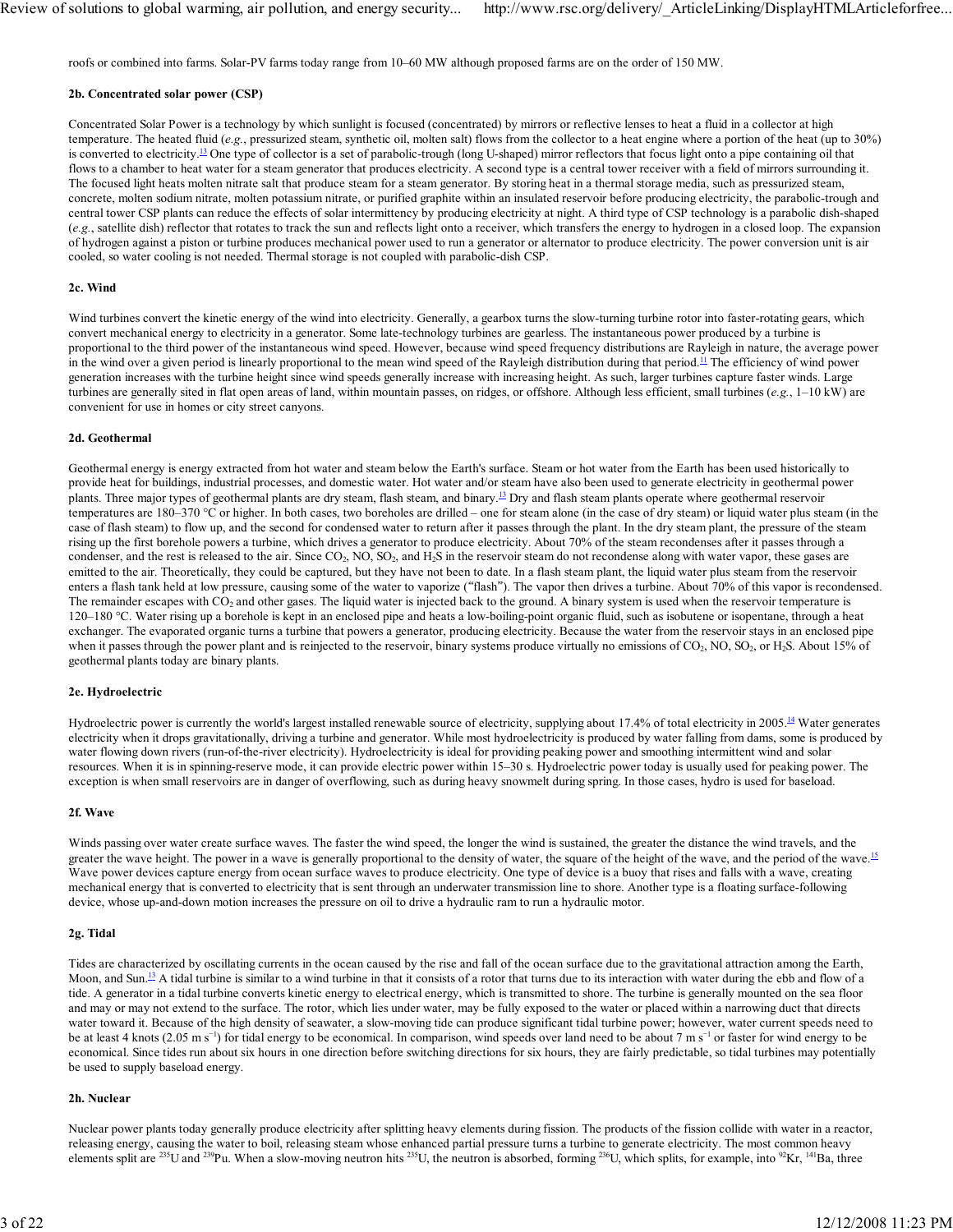free neutrons, and gamma rays. When the fragments and the gamma rays collide with water in a reactor, they respectively convert kinetic energy and electromagnetic energy to heat, boiling the water. The element fragments decay further radioactively, emitting beta particles (high-speed electrons). Uranium is originally stored as small ceramic pellets within metal fuel rods. After 18–24 months of use as a fuel, the uranium's useful energy is consumed and the fuel rod becomes radioactive waste that needs to be stored for up to thousands of years. With breeder reactors, unused uranium and its product, plutonium, are extracted and reused, extending the lifetime of a given mass of uranium significantly.

# **2i. Coal–carbon capture and storage**

Carbon capture and storage (CCS) is the diversion of CO2 from point emission sources to underground geological formations (*e.g.*, saline aquifers, depleted oil and gas fields, unminable coal seams), the deep ocean, or as carbonate minerals. Geological formations worldwide may store up to 2000 Gt-CO<sub>2</sub><sup>16</sup> which compares with a fossil-fuel emission rate today of ~30 Gt-CO<sub>2</sub> yr<sup>−1</sup>. To date, CO<sub>2</sub> has been diverted underground following its separation from mined natural gas in several operations and from gasified coal in one case. However, no large power plant currently captures CO<sub>2</sub>. Several options of combining fossil fuel combustion for electricity generation with CCS technologies have been considered. In one model, $\frac{17}{2}$  integrated gasification combined cycle (IGCC) technology would be used to gasify coal and produce hydrogen. Since hydrogen production from coal gasification is a chemical rather than combustion process, this method could result in relatively low emissions of classical air pollutants, but  $CO_2$  emissions would still be large<sup>18,19</sup> unless it is piped to a geological formation. However, this model (with capture) is not currently feasible due to high costs. In a more standard model considered here, CCS equipment is added to an existing or new coal-fired power plant. CO<sub>2</sub> is then separated from other gases and injected underground after coal combustion. The remaining gases are emitted to the air. Other CCS methods include injection to the deep ocean and production of carbonate minerals. Ocean storage, however, results in ocean acidification. The dissolved  $CO<sub>2</sub>$  in the deep ocean would eventually equilibrate with that in the surface ocean, increasing the backpressure, expelling  $CO<sub>2</sub>$  to the air. Producing carbonate minerals has a long history. Joseph Black, in 1756, named carbon dioxide "fixed air" because it fixed to quicklime (CaO) to form CaCO3. However, the natural process is slow and requires massive amounts of quicklime for large-scale CO<sub>2</sub> reduction. The process can be hastened by increasing temperature and pressure, but this requires additional energy.

# **2j. Corn and cellulosic ethanol**

Biofuels are solid, liquid, or gaseous fuels derived from organic matter. Most biofuels are derived from dead plants or animal excrement. Biofuels, such as wood, grass, and dung, are used directly for home heating and cooking in developing countries and for electric power generation in others. Many countries also use biofuels for transportation. The most common transportation biofuels are various ethanol/gasoline blends and biodiesel. Ethanol is produced in a factory, generally from corn, sugarcane, wheat, sugar beet, or molasses. Microorganisms and enzyme ferment sugars or starches in these crops to produce ethanol. Fermentation of cellulose from switchgrass, wood waste, wheat, stalks, corn stalks, or miscanthus, can also produce ethanol, but the process is more difficult since natural enzyme breakdown of cellulose (e.g., as occurs in the digestive tracts of cattle) is slow. The faster breakdown of cellulose requires genetic engineering of enzymes. Here, we consider only corn and cellulosic ethanol and its use for producing E85 (a blend of 85% ethanol and 15% gasoline).

# **3. Available resources**

An important requirement for an alternative energy technology is that sufficient resource is available to power the technology and the resource can be accessed and used with minimal effort. In the cases of solar-PV, CSP, wind, tidal, wave, and hydroelectricity, the resources are the energy available from sunlight, sunlight, winds, tides, waves, and elevated water, respectively. In the case of nuclear, coal-CCS, corn ethanol, and cellulosic ethanol, it is the amount of uranium, coal, corn, and cellulosic material, respectively.

Table 1 gives estimated upper limits to the worldwide available energy (*e.g.*, all the energy that can be extracted for electricity consumption, regardless of cost or location) and the technical potential energy (*e.g.*, the energy that can feasibly be extracted in the near term considering cost and location) for each electric power source considered here. It also shows current installed power, average capacity factor, and current electricity generated for each source.

**Table 1** Worldwide available energy, technical potential energy, current installed power, capacity factor of currently-installed power, and current electrical generation of the electric power sources considered here. For comparison, the 2005 world electric power production was 18.24 PWh yr<sup>-1</sup> (2.08 TW, 1568 MTOE) and the energy production for all purposes was 133.0 PWh yr<sup>−1</sup> (15.18 TW, 11,435 MTOE).<sup>20</sup> Installed power and electricity generation are for 2005, except that wind and solar PV data are for 2007. 1 PW =  $10^{15}$  W

| Technology    | Available energy/PWh<br>$\rm{yr}^{-1}$      | Technical potential<br>energy/PWh $yr^{-1}$ | Current installed<br>power (GW) | Worldwide capacity factor of<br>technology in place | Current electricity<br>generation/TWh $yr^{-1}$ |  |
|---------------|---------------------------------------------|---------------------------------------------|---------------------------------|-----------------------------------------------------|-------------------------------------------------|--|
| Solar PV      | 14 900ª                                     | $<$ 3 000 <sup><math>\mu</math></sup>       | 8.7 <sup>b</sup>                | $0.1 - 0.29$                                        | $11.4^{\underline{d}}$                          |  |
| CSP           | 9250-11800 <sup><math>\epsilon</math></sup> | $1.05 - 7.8$ <sup>e</sup>                   | 0.354                           | $0.13 - 0.25$                                       | 0.4 <sup>f</sup>                                |  |
| Wind          | 630 <sup>g</sup>                            | 410 <sup>g</sup>                            | $94.1^{\underline{h}}$          | $0.205 - 0.42^{\underline{i}}$                      | $173^{\underline{i}}$                           |  |
| Geothermal    | 1390 <sup>k</sup>                           | $0.57 - 1.21$                               | $Q^m$                           | $0.73^{n}$                                          | $57.6^m$                                        |  |
| Hydroelectric | $16.5^m$                                    | <16.5                                       | $778$ <sup>m</sup>              | 0.416 <sup>n</sup>                                  | $2840^{\frac{m}{2}}$                            |  |
| Wave          | $23.6^k$                                    | $4.4^{k}$                                   | $0.00075^{\underline{k}}$       | $0.21 - 0.25^{\circ}$                               | $0.0014^{\underline{i}}$                        |  |
| Tidal         | 7P                                          | $0.18$ <sup>p</sup>                         | $0.26^k$                        | $0.2 - 0.35$                                        | 0.565                                           |  |
| Nuclear       | $4.1 - 122$ for 90-300 yr <sup>s</sup>      | $< 4.1 - 122$                               | 371 <sup>m</sup>                | $0.808$ <sup>n</sup>                                | $2630^{\frac{m}{2}}$                            |  |
| Coal-CCS      | 11 for 200 $vr^2$                           | $\leq$ 11                                   | $\mathbf{0}$                    | $0.65 - 0.85$ <sup>u</sup>                          | $\boldsymbol{0}$                                |  |

a<br>Extractable power over land. Assumes the surface area over land outside of Antarctica is 135 000 000 km<sup>2</sup>, 160 W solar panels with an area of 1.258 m<sup>2</sup> each, a globally-averaged capacity factor for photovoltaics of 15%, and a reduction of available photovoltaic area by one-third to allow for service and panels to be angled to prevent shading by each other. The technical potential is estimated as less than 20% of the total to <sup>*c</sup>*</sup> account for low-insolation and exclusion areas. Data<sup>21</sup> for 2007. About 90% of the installed PV was tied to the grid. A PV capacity factor range of 0.1–0.2 is used based on running PVWatts<sup>12</sup> over many locations globally. The 3 yr averaged capacity factor of 56 rooftop 160 W solar panels, each with an area of 1.258 m<sup>2</sup>, at 37.3797 N, 122.1364 W was measured by the author as 0.158. Calculated from installed power and an assumed capacity factor of 15%. The available energy is calculated by dividing the land area from ( $4$ ) by the range of km<sup>2</sup> MW<sup>-1</sup> for CSP without storage given in ESI<sup>†</sup> and multiplying the result by a mean CSP capacity factor of 19%. A technical potential for installed CSP is 630–4700 GW.<sup>16</sup> This was converted to PWh yr<sup>-1</sup> assuming a capacity factor of 19%. The installed power and electricity generation are from <u>ref. 16</u>. The low capacity factor is derived from these two. The high capacity factor is from <u>ref. 22</u>. Neither includes storage. The number is the actual power wind turbines would generate, from ref. 23. Assumes electric power is obtained from 1500 kW turbines with 77 m diameter rotors and hub heights of 80 m, spaced 6 turbines per square kilometer over the 12.7% of land worldwide outside of Antarctica where the wind speed exceeds 6.9 m s<sup>-1</sup>. The average global wind speed over land at such locations is 8.4 m s<sup>-1</sup> at 80 m hub height. The technical potential is estimated by assuming a 35% exclusion area beyond the 87%

exclusion already accounted for by removing low-wind-speed areas over land worldwide (Table 2). A calculated exclusion area over the mid-Atlantic Bight is 31%.<sup>24</sup> hata were for 2007.<sup>25</sup> <sup>i</sup> The low value is the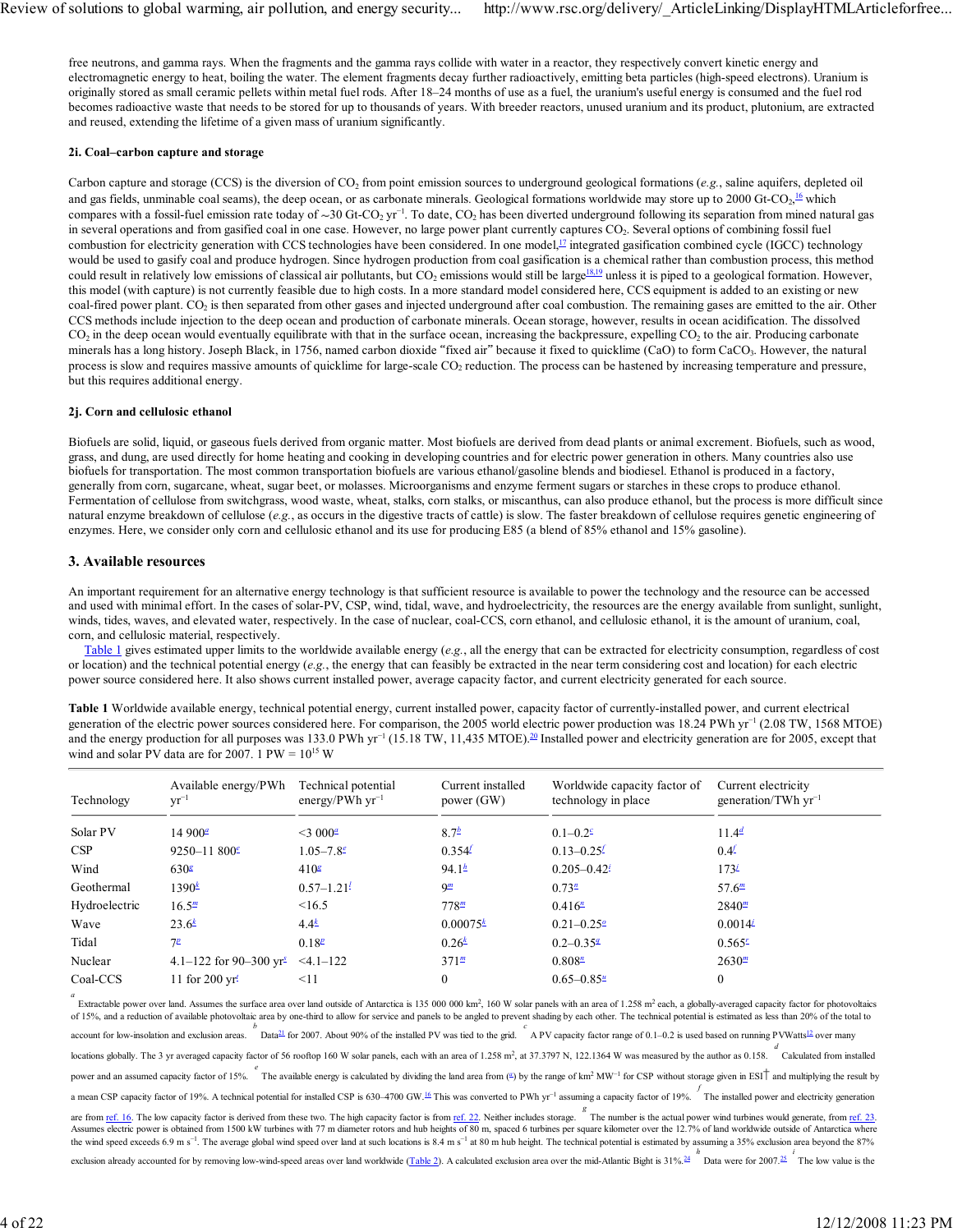| Technology                                        | Available energy/PWh | Technical potential  | Current installed | Worldwide capacity factor of                                                                                                                                                                                                                                                                                                                                                                                                                                                                                                                                                                                                                                                                              | Current electricity                                                                                                                                                                                                                                                   |  |
|---------------------------------------------------|----------------------|----------------------|-------------------|-----------------------------------------------------------------------------------------------------------------------------------------------------------------------------------------------------------------------------------------------------------------------------------------------------------------------------------------------------------------------------------------------------------------------------------------------------------------------------------------------------------------------------------------------------------------------------------------------------------------------------------------------------------------------------------------------------------|-----------------------------------------------------------------------------------------------------------------------------------------------------------------------------------------------------------------------------------------------------------------------|--|
|                                                   | $vr^-$               | energy/PWh $yr^{-1}$ | power (GW)        | technology in place                                                                                                                                                                                                                                                                                                                                                                                                                                                                                                                                                                                                                                                                                       | generation/TWh $yr^{-1}$                                                                                                                                                                                                                                              |  |
| expected reserves. $\frac{16}{16}$<br>Ref. 31,32. |                      |                      |                   | range is the technical potential. <sup>21</sup> Data were for 2005. <sup>14</sup> Calculated from installed power and electricity generation. Calculated in ESI <sup>+</sup> , P See text. Ref. 28. Data were for 2005. <sup>29</sup> Low available<br>energy is for once-through thermal reactors; high number is for light-water and fast-spectrum reactors, which have very low penetration currently. Low number of years is for known reserves. High number is for<br>Coal reserves were 930 billion tons in 2006. <sup>30</sup> With 2400 kWh ton <sup>-1</sup> and 60% (or 11 PWh yr <sup>-1</sup> ) of annual electricity produced by coal, coal could last 200 yr if coal used did not increase. | current global average. <sup>14</sup> The high value is from ES1 <sup>+</sup> . The 2004-2007 average for wind turbines installed in the US is 0.33-0.35. <sup>26</sup> <sup>/</sup> Calculated from installed power and low capacity factor. $^{8}$ Ref. 13,16. This |  |

#### **3a. Solar-PV**

Globally, about 1700 TW (14 900 PWh yr<sup>-1</sup>) of solar power are theoretically available over land for PVs, before removing exclusion zones of competing land use or high latitudes, where solar insolation is low. The capture of even 1% of this power would supply more than the world's power needs. Cumulative installed solar photovoltaic power at the end of 2007 was 8.7 GW (Table 1), with less than 1 GW in the form of PV power stations and most of the rest on rooftops. The capacity factor of solar PV ranges from 0.1 to 0.2, depending on location, cloudiness, panel tilt, and efficiency of the panel. Current-technology PV capacity factors rarely exceed 0.2, regardless of location worldwide, based on calculations that account for many factors, including solar cell temperature, conversion losses, and solar insolation. $\frac{12}{2}$ 

# **3b. CSP**

The total available energy worldwide for CSP is about one-third less than that for solar-PV since the land area required per installed MW of CSP without storage is about one-third greater than that of installed PV. With thermal storage, the land area for CSP increases since more solar collectors are needed to provide energy for storage, but so does total energy output, resulting in a similar total available energy worldwide for CSP with or without storage. Most CSP plants installed to date have been in California, but many projects are now being planned worldwide. The capacity factor of a solar–thermal power plant typically without storage ranges from 13-25% (Table 1 and references therein).

# **3d. Wind**

The globally-available wind power over land in locations worldwide with mean wind speeds exceeding 6.9 m s<sup>−1</sup> at 80 m is about 72 TW (630–700 PWh yr<sup>−1</sup>), as determined from data analysis.<sup>23</sup> This resource is five times the world's total power production and 20 times the world's electric power production (Table 1). Earlier estimates of world wind resources were not based on a combination of sounding and surface data for the world or performed at the height of at least 80 m. The wind power available over the US is about 55 PWh yr<sup>-1</sup>, almost twice the current US energy consumption from all sources and more than 10 times the electricity consumption.<sup>23</sup> At the end of 2007, 94.1 GW of wind power was installed worldwide, producing just over 1% of the world's electric power (Table 1). The countries with the most installed wind capacity were Germany (22.2 GW), the United States (16.8 GW), and Spain (15.1 GW), respectively.<sup>25</sup> Denmark generates about 19% of its electric power from wind energy. The average capacity factor of wind turbines installed in the US between 2004–2007 was 33–35%, which compares with 22% for projects installed before 1998.<sup>26</sup> Of the 58 projects installed from 2004–2006, 25.9% had capacity factors greater than 40%.

For land-based wind energy costs without subsidy to be similar to those of a new coal-fired power plant, the annual-average wind speed at 80 meters must be at least 6.9 meters per second (15.4 miles per hour).<sup>33</sup> Based on the mapping analysis,<sup>23</sup> 15% of the data stations (thus, statistically, land area) in the United States (and 17% of land plus coastal offshore data stations) have wind speeds above this threshold (globally, 13% of stations are above the threshold) (Table 2). Whereas, the mean wind speed over land globally from the study was 4.54 m s<sup>-1</sup>, that at locations with wind speeds exceeding 6.9 m s<sup>-1</sup> (*e.g.*, those locations in Table 2) was 8.4 m s<sup>-1</sup>. Similarly, the mean wind speed over all ocean stations worldwide was 8.6 m s<sup>-1</sup>, but that over ocean stations with wind speeds exceeding 6.9 m s−1 was 9.34 m s−1 .

| Region                                 | % Stations > 6.9 m s <sup>-1</sup> |  |
|----------------------------------------|------------------------------------|--|
| Europe                                 | 14.2                               |  |
| North America                          | 19                                 |  |
| United States over land                | 15                                 |  |
| United States over land and near shore | 17                                 |  |
| South America                          | 9.7                                |  |
| Oceania                                | 21.2                               |  |
| Africa                                 | 4.6                                |  |
| Asia                                   | 2.7                                |  |
| Antarctica                             | 60                                 |  |
| Global over land                       | 13                                 |  |

Table 2 Percent of sounding and surface station locations with mean annual wind speeds at 80 m > 6.9 m s<sup>−1</sup>.<sup>23</sup> These percentages can be used as a rough surrogate for the percent of land area in the same wind speed regime due to the large number of stations (>8000) used

Although offshore wind energy is more expensive than onshore wind energy, it has been deployed significantly in Europe. A recent analysis indicated that wind resources off the shallow Atlantic coast could supply a significant portion of US electric power on its own.<sup>24</sup> Water depths along the west coast of the US become deeper faster than along the east coast, but another recent analysis indicates significant wind resources in several areas of shallow water offshore of the west coast as well.<sup>34</sup>

# **3e. Geothermal**

The Earth has a very large reservoir of geothermal energy below the surface; however, most of it is too deep to extract. Although 1390 PWh yr<sup>-1</sup> could be reached,<sup>16</sup> the technical potential is about 0.57–1.21 PWh yr<sup>-1</sup> due to cost limitations.<sup>27</sup>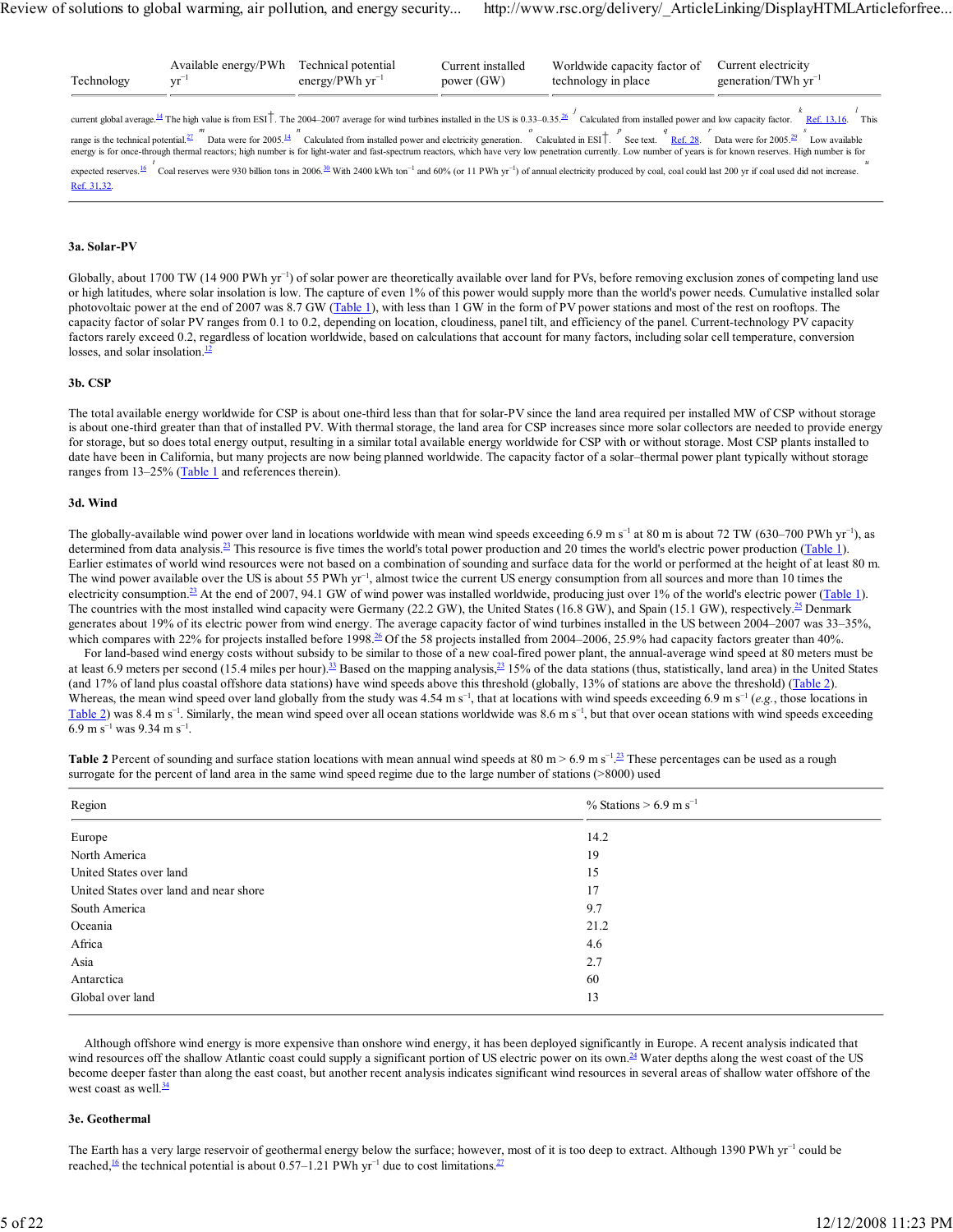# **3f. Hydroelectric**

About 5% or more of potential hydroelectric power worldwide has been tapped. The largest producers of hydroelectricity worldwide are China, Canada, Brazil, US, Russia, and Norway, respectively. Norway uses hydro for nearly all (98.9%) of its electricity generation. Brazil and Venezuela use hydro for 83.7% and 73.9%, respectively, of their electricity generation. $\frac{20}{20}$ 

# **3g. Wave**

Wave potential can be estimated by considering that 2% of the world's 800 000 km of coastline exceeds 30 kW m<sup>-1</sup> in wave power density. Thus, about 480 GW (4.2 PWh yr<sup>-1</sup>) of power output can ultimately be captured.<sup>16</sup>

# **3h. Tidal**

The globally-averaged dissipation of energy over time due to tidal fluctuations may be  $3.7 \text{ TW.}^{35}$  The energy available in tidal fluctuations of the oceans has been estimated as  $0.6$  EJ.<sup>36</sup> Since this energy is dissipated in four semi-diurnal tidal periods at the rate of 3.7 TW, the tidal power available for energy generation without interfering significantly with the tides may be about 20% of the dissipation rate, or 0.8 TW. A more practical exploitable limit is 0.02 TW.<sup>13</sup>

# **3i. Nuclear**

As of April 1, 2008, 439 nuclear power plants were installed in 31 countries (including 104 in the US, 59 in France, 55 in Japan, 31 in the Russian Federation, and 20 in the Republic of Korea). The US produces more electric power from nuclear energy than any other country (29.2% of the world total in 2005).<sup>20</sup> France, Japan, and Germany follow. France uses nuclear power to supply 79% of its electricity. At current nuclear electricity production rates, there are enough uranium reserves  $(4.7-14.8 \text{ MT}^{\text{16}})$  to provide nuclear power in current "once-through" fuel cycle reactors for about 90–300 yr (Table 1). With breeder reactors, which allow spent uranium to be reprocessed for additional fuel, the reprocessing also increases the ability of uranium and plutonium to be weaponized more readily than in once-through reactors.

# **4. Effects on climate-relevant emissions**

In this section, the CO<sub>2</sub>-equivalent (CO<sub>2</sub>e) emissions (emissions of CO<sub>2</sub> plus those of other greenhouse gases multiplied by their global warming potentials) of each energy technology are reviewed. We also examine CO<sub>2</sub>e emissions of each technology due to planning and construction delays relative to those from the technology with the least delays ("opportunity-cost emissions"), leakage from geological formations of CO<sub>2</sub> sequestered by coal-CCS, and the emissions from the burning of cities resulting from nuclear weapons explosions potentially resulting from nuclear energy expansion.

# **4a. Lifecycle emissions**

Table 3 summarizes ranges of the lifecycle CO<sub>2</sub>e emission per kWh of electricity generated for the electric power sources considered (all technologies except the biofuels). For some technologies (wind, solar PV, CSP, tidal, wave, hydroelectric), climate-relevant lifecycle emissions occur only during the construction, installation, maintenance, and decommissioning of the technology. For geothermal, emissions also occur due to evaporation of dissolved CO2 from hot water in flash- or dry-steam plants, but not in binary plants. For corn ethanol, cellulosic ethanol, coal-CCS, and nuclear, additional emissions occur during the mining and production of the fuel. For biofuels and coal-CCS, emissions also occur as an exhaust component during combustion.

**Table 3** Equivalent carbon dioxide lifecycle, opportunity-cost emissions due to planning-to-operation delays relative to the technology with the least delay, and war/terrorism/leakage emissions for each electric power source considered (g CO<sub>2</sub>e kWh<sup>-1</sup>). All numbers are referenced or derived in ESI<sup>†</sup>

| Technology    | Lifecycle    | Opportunity cost emissions due to delays | War/terrorism (nuclear) or 500 yr leakage (CCS) | Total         |
|---------------|--------------|------------------------------------------|-------------------------------------------------|---------------|
| Solar PV      | $19 - 59$    | $\overline{0}$                           | $\mathbf{0}$                                    | $19 - 59$     |
| CSP           | $8.5 - 11.3$ | $\overline{0}$                           | $\theta$                                        | $8.5 - 11.3$  |
| Wind          | $2.8 - 7.4$  | $\theta$                                 | $\theta$                                        | $2.8 - 7.4$   |
| Geothermal    | $15.1 - 55$  | $1 - 6$                                  | $\theta$                                        | $16.1 - 61$   |
| Hydroelectric | $17 - 22$    | $31 - 49$                                | $\theta$                                        | $48 - 71$     |
| Wave          | 21.7         | $20 - 41$                                | $\theta$                                        | $41.7 - 62.7$ |
| Tidal         | 14           | $20 - 41$                                | $\theta$                                        | $34 - 55$     |
| Nuclear       | $9 - 70$     | $59 - 106$                               | $0 - 4.1$                                       | 68-180.1      |
| Coal-CCS      | 255-442      | $51 - 87$                                | $1.8 - 42$                                      | 307.8-571     |

4a.i. Wind. Wind has the lowest lifecycle CO<sub>2</sub>e among the technologies considered. For the analysis, we assume that the mean annual wind speed at hub height of future turbines ranges from 7–8.5 m s<sup>-1</sup>. Wind speeds 7 m s<sup>-1</sup> or higher are needed for the direct cost of wind to be competitive over land with that of other new electric power sources.<sup>33</sup> About 13% of land outside of Antarctica has such wind speeds at 80 m (Table 2), and the average wind speed over land at 80 m worldwide in locations where the mean wind speed is 7 m s<sup>-1</sup> or higher is 8.4 m s<sup>-1</sup>.<sup>23</sup> The capacity factor of a 5 MW turbine with a 126 m diameter rotor in 7–8.5 m s<sup>-1</sup> wind speeds is 0.294–0.425 (ESI1), which encompasses the measured capacity factors, 0.33–0.35, of all wind farms installed in the US between  $2004-2007.26$  As such, this wind speed range is the relevant range for considering the large-scale deployment of wind. The energy required to manufacture, install, operate, and scrap a 600 kW wind turbine has been calculated to be  $\sim$  4.3  $\times$  10<sup>6</sup> kWh per installed MW.<sup>37</sup> For a 5 MW turbine operating over a lifetime of 30 yr under the wind-speed conditions given, and assuming carbon emissions based on that of the average US electrical grid, the resulting emissions from the turbine are 2.8–7.4 g CO<sub>2</sub>e kWh<sup>-1</sup> and the energy payback time is 1.6 months (at 8.5 m s<sup>-1</sup>) to 4.3 months (at 7 m s<sup>-1</sup>). Even under a 20 yr lifetime, the emissions are 4.2–11.1 g CO<sub>2</sub>e kWh<sup>-1</sup>, lower than those of all other energy sources considered here. Given that many turbines from the 1970s still operate today, a 30 yr lifetime is more realistic.

**4a.ii. CSP.** CSP is estimated as the second-lowest emitter of CO<sub>2</sub>e. For CSP, we assume an energy payback time of 5–6.7 months<sup>38,39</sup> and a CSP plant lifetime of 40 yr,<sup>39</sup> resulting in an emission rate of 8.5–11.3 g CO<sub>2</sub>e kWh<sup>-1</sup> (ESI<sup>†</sup>).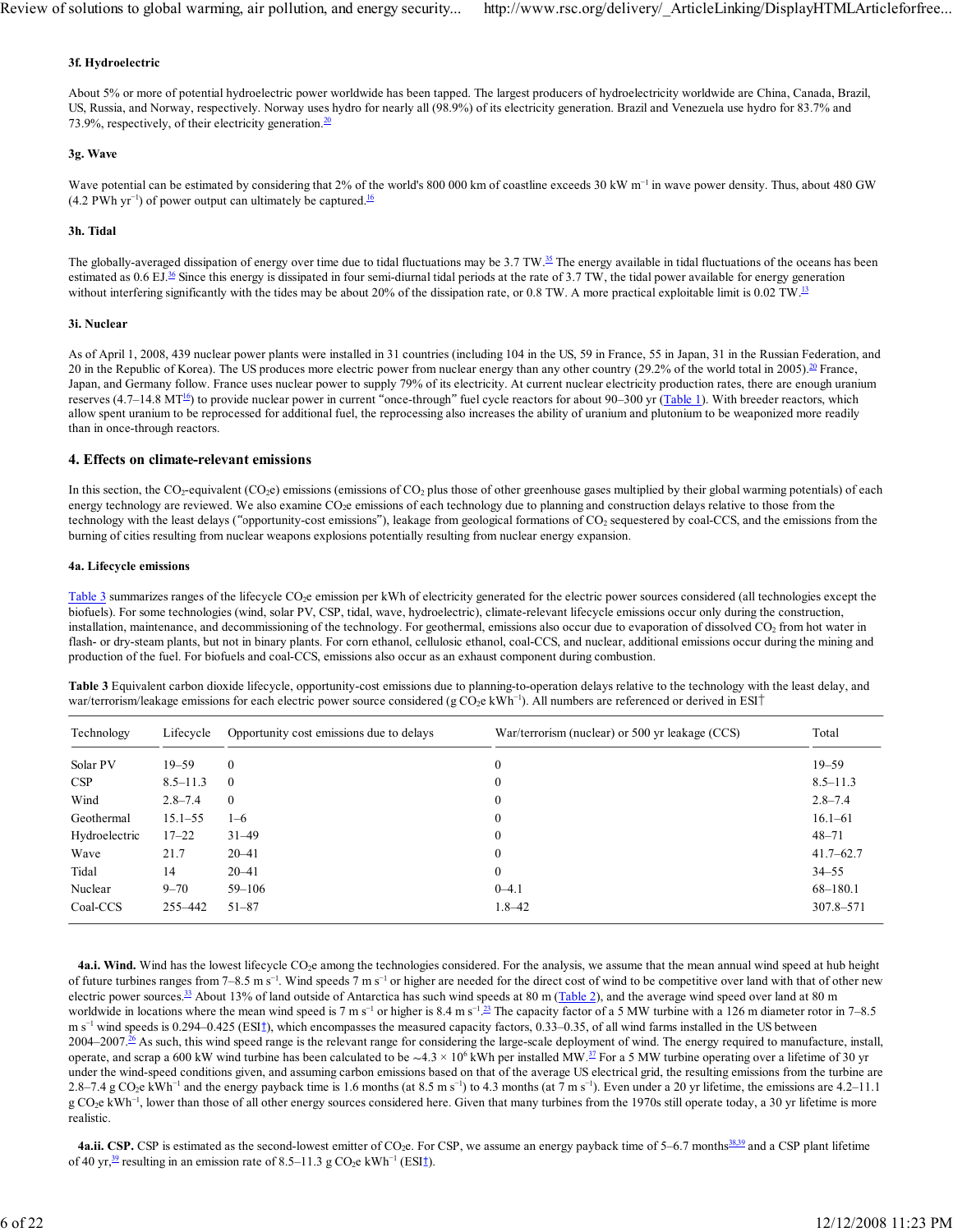**4a.iii. Wave and tidal.** Few analyses of the lifecycle carbon emissions for wave or tidal power have been performed. For tidal power, we use 14 g CO<sub>2</sub>e kWh<sup>-1,40</sup> determined from a 100 MW tidal turbine farm with an energy payback time of 3–5 months. Emissions for a 2.5 MW farm were 119 g CO<sub>2</sub>e kWh<sup>-1,40</sup> but because for large-scale deployment, we consider only the larger farm. For wave power, we use 21.7 g CO<sub>2</sub>e kWh<sup>-1,41</sup> which results in an energy payback time of 1 yr for devices with an estimated lifetime of 15 yr.

**4a.iv. Hydroelectric.** By far the largest component of the lifecycle emissions for a hydroelectric power plant is the emission during construction of the dam. Since such plants can last 50–100 yr or more, their lifecycle emissions are relatively low, around 17–22 g CO<sub>2</sub>e kWh<sup>-1</sup>.<sup>40,31</sup> In addition, some CO<sub>2</sub> and CH<sub>4</sub> emissions from dams can occur due to microbial decay of dead organic matter under the water of a dam, particularly if the reservoir was not logged before being filled. $\frac{42}{5}$  Such emissions are generally highest in tropical areas and lowest in northern latitudes.

**4a.v. Geothermal.** Geothermal power plant lifecycle emissions include those due to constructing the plant itself and to evaporation of carbonic acid dissolved in hot water drawn from the Earth's crust. The latter emissions are almost eliminated in binary plants. Geothermal plant lifecycle emissions are estimated as 15 g CO<sub>2</sub>e kWh<sup>-1 43</sup> whereas the evaporative emissions are estimated as 0.1 g CO<sub>2</sub>e kWh<sup>-1</sup> for binary plants and 40 g CO<sub>2</sub>e kWh<sup>-1</sup> for non-binary plants.<sup>27</sup>

**4a.vi. Solar-PV.** For solar PV, the energy payback time is generally longer than that of other renewable energy systems, but depends on solar insolation. Old PV systems generally had a payback time of  $1-5$  years. $41,4445$  New systems consisting of CdTe, silicon ribbon, multicrystalline silicon, and monocrystaline silicon under Southern European insolation conditions (1700 kWh/m<sup>2</sup>/yr), have a payback time over a 30 yr PV module life of 1–1.25, 1.7, 2.2, and 2.7 yr, respectively, resulting in emissions of 19–25, 30, 37, and 45 g CO2e kWh−1, respectively.<sup>46</sup> With insolation of 1300 kWh m−2 yr−1 (*e.g.*, Southern Germany), the emissions range is 27–59 g CO<sub>2</sub>e kWh<sup>-1</sup>. Thus, the overall range of payback time and emissions may be estimated as 1–3.5 yr and 19–59 g CO<sub>2</sub>e kWh<sup>-1</sup>, respectively. These payback times are generally consistent with those of other studies.<sup>47,48</sup> Since large-scale PV deployment at very high latitudes is unlikely, such latitudes are not considered for this payback analysis.

**4a.vii. Nuclear.** Nuclear power plant emissions include those due to uranium mining, enrichment, and transport and waste disposal as well as those due to construction, operation, and decommissioning of the reactors. We estimate the lifecycle emissions of new nuclear power plants as 9–70 g CO<sub>2</sub>e kWh<sup>-1</sup>, with the lower number from an industry estimate<sup>49</sup> and the upper number slightly above the average of 66 g CO<sub>2</sub>e kWh<sup>-150</sup> from a review of 103 new and old lifecycle studies of nuclear energy. Three additional studies<sup>51,48,16</sup> estimate mean lifecycle emissions of nuclear reactors as 59, 16–55, and 40 g CO<sub>2</sub>e kWh<sup>-1</sup>, respectively; thus, the range appears within reason.

**4a.viii. Coal-CCS.** Coal-CCS power plant lifecycle emissions include emissions due to the construction, operation, and decommissioning of the coal power plant and CCS equipment, the mining and transport of the coal, and carbon dioxide release during CCS. The lifecycle emissions of a coal power plant, excluding direct emissions but including coal mining, transport, and plant construction/decommissioning, range from 175–290 g CO<sub>2</sub>e kWh<sup>-1,49</sup> Without CCS, the direct emissions from coal-fired power plants worldwide are around 790–1020 g CO<sub>2</sub>e kWh<sup>-1</sup>. The CO<sub>2</sub> direct emission reduction efficiency due to CCS is 85–90%.<sup>32</sup> This results in a net lifecycle plus direct emission rate for coal-CCS of about 255–440 g CO<sub>2</sub>e kWh<sup>-1</sup>, the highest rate among the electricity-generating technologies considered here. The low number is the same as that calculated for a supercritical pulverized-coal plant with  $CCS<sup>22</sup>$ 

The addition of CCS equipment to a coal power plant results in an additional 14–25% energy requirement for coal-based integrated gasification combined cycle (IGCC) systems and 24–40% for supercritical pulverized coal plants with current technology.<sup>32</sup> Most of the additional energy is needed to compress and purify CO<sub>2</sub>. This additional energy either increases the coal required for an individual plant or increases the number of plants required to generate a fixed amount of electricity for general consumption. Here, we define the kWh generated by the coal-CCS plant to include the kWh required for the CCS equipment plus that required for outside consumption. As such, the g  $CO<sub>2</sub>e$  kWh<sup>-1</sup> emitted by a given coal-CCS plant does not change relative to a coal plant without CCS, due to adding CCS; however, either the number of plants required increases or the kWh required per plant increases.

4a.ix. Corn and cellulosic ethanol. Several studies have examined the lifecycle emissions of corn and cellulosic ethanol.<sup>53–61</sup> These studies generally accounted for the emissions due to planting, cultivating, fertilizing, watering, harvesting, and transporting crops, the emissions due to producing ethanol in a factory and transporting it, and emissions due to running vehicles, although with differing assumptions in most cases. Only one of these studies<sup>58</sup> accounted for the emissions of soot, the second-leading component of global warming (Introduction), cooling aerosol particles, nitric oxide gas, carbon monoxide gas, or detailed treatment of the nitrogen cycle. That study<sup>58</sup> was also the only one to account for the accumulation of  $CO<sub>2</sub>$  in the atmosphere due to the time lag between biofuel use and regrowth.<sup>62</sup> Only three studies<sup>58,60,61</sup> considered substantially the change in carbon storage due to (a) converting natural land or crop land to fuel crops, (b) using a food crop for fuel, thereby driving up the price of food, which is relatively inelastic, encouraging the conversion of land worldwide to grow more of the crop, and (c) converting land from, for example, soy to corn in one country, thereby driving up the price of soy and encouraging its expansion in another country.

The study that performed the land use calculation in the most detail, $61$  determined the effect of price changes on land use change with spatially-distributed global data for land conversion between noncropland and cropland and an econometric model. It found that converting from gasoline to ethanol (E85) vehicles could increase lifecycle CO<sub>2</sub>e by over 90% when the ethanol is produced from corn and around 50% when it is produced from switchgrass. Delucchi, $\frac{58}{10}$  who treated the effect of price and land use changes more approximately, calculated the lifecycle effect of converting from gasoline to corn and switchgrass E90. He estimated that E90 from corn ethanol might reduce  $CO<sub>2</sub>$ e by about 2.4% relative to gasoline. In China and India, such a conversion might increase equivalent carbon emissions by 17% and 11%, respectively. He also estimated that ethanol from switchgrass might reduce US CO<sub>2</sub>e by about 52.5% compared with light-duty gasoline in the US. We use results from these two studies to bound the lifecycle emissions of E85. These results will be applied shortly to compare the CO2e changes among electric power and fuel technologies when applied to vehicles in the US.

#### **4b. Carbon emissions due to opportunity cost from planning-to-operation delays**

The investment in an energy technology with a long time between planning and operation increases carbon dioxide and air pollutant emissions relative to a technology with a short time between planning and operation. This occurs because the delay permits the longer operation of higher-carbon emitting existing power generation, such as natural gas peaker plants or coal-fired power plants, until their replacement occurs. In other words, the delay results in an opportunity cost in terms of climate- and air-pollution-relevant emissions. In the future, the power mix will likely become cleaner; thus, the "opportunity-cost emissions" will probably decrease over the long term. Ideally, we would model such changes over time. However, given that fossil-power construction continues to increase worldwide simultaneously with expansion of cleaner energy sources and the uncertainty of the rate of change, we estimate such emissions based on the current power mix.

The time between planning and operation of a technology includes the time to site, finance, permit, insure, construct, license, and connect the technology to the utility grid.

The time between planning and operation of a nuclear power plant includes the time to obtain a site and construction permit, the time between construction permit approval and issue, and the construction time of the plant. In March, 2007, the U.S. Nuclear Regulatory Commission approved the first request for a site permit in 30 yr. This process took 3.5 yr. The time to review and approve a construction permit is another 2 yr and the time between the construction permit approval and issue is about 0.5 yr. Thus, the minimum time for preconstruction approvals (and financing) is 6 yr. We estimate the maximum time as 10 yr. The time to construct a nuclear reactor depends significantly on regulatory requirements and costs. Because of inflation in the 1970s and more stringent safety regulation on nuclear power plants placed shortly before and after the Three-Mile Island accident in 1979, US nuclear plant construction times increased from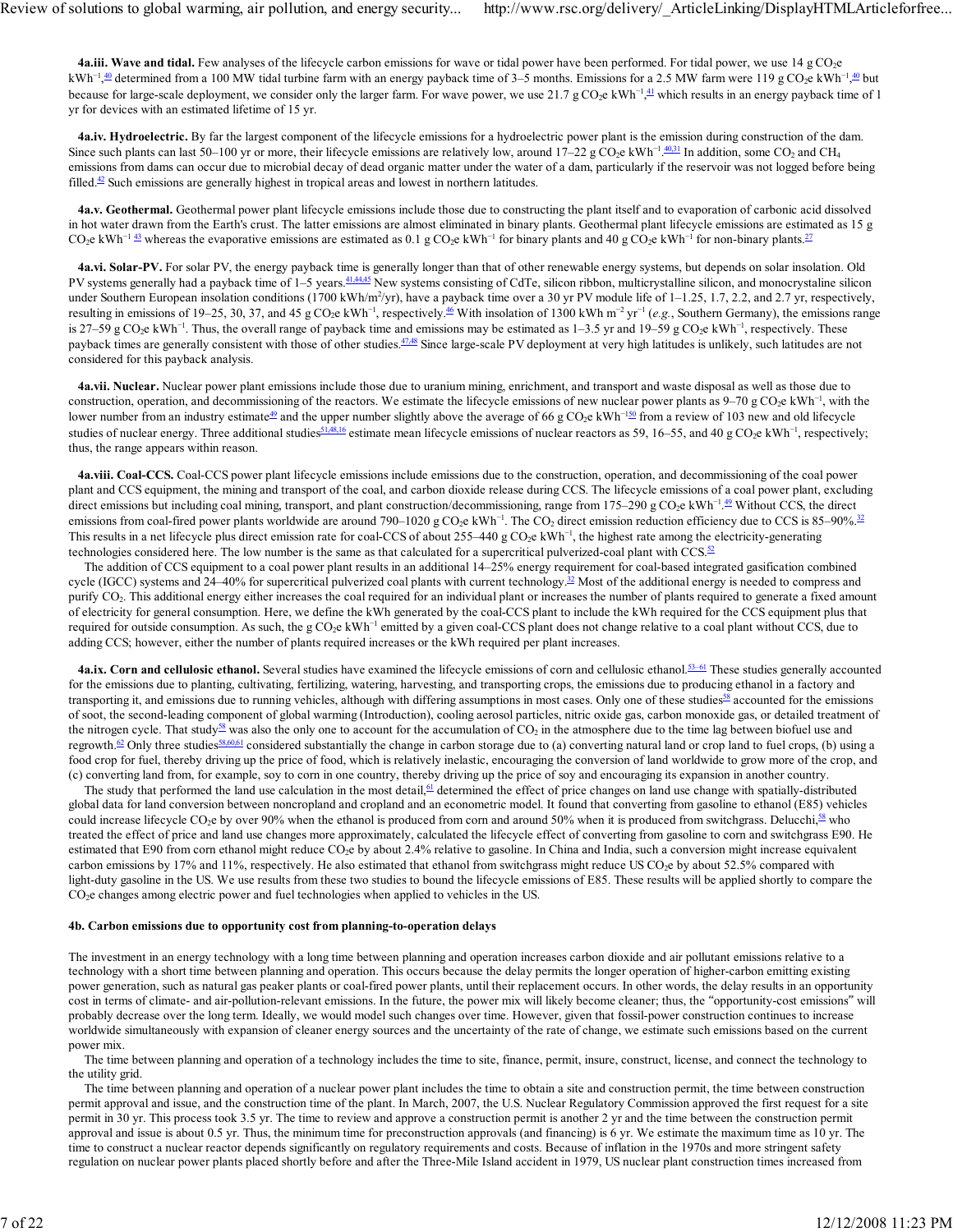around 7 yr in 1971 to 12 yr in 1980.<sup>63</sup> The median construction time for reactors in the US built since 1970 is 9 yr.<sup>64</sup> US regulations have been streamlined somewhat, and nuclear power plant developers suggest that construction costs are now lower and construction times shorter than they have been historically. However, projected costs for new nuclear reactors have historically been underestimated $64$  and construction costs of all new energy facilities have recently risen. Nevertheless, based on the most optimistic future projections of nuclear power construction times of  $4-5$  yr<sup>65</sup> and those times based on historic data,<sup>64</sup> we assume future construction times due to nuclear power plants as 4–9 yr. Thus, the overall time between planning and operation of a nuclear power plant ranges from 10–19 yr.

The time between planning and operation of a wind farm includes a development and construction period. The development period, which includes the time required to identify a site, purchase or lease the land, monitor winds, install transmission, negotiate a power-purchase agreement, and obtain permits, can take from 0.5–5 yr, with more typical times from 1–3 yr. The construction period for a small to medium wind farm (15 MW or less) is 1 year and for a large farm is 1–2 yr.<sup>66</sup> Thus, the overall time between planning and operation of a large wind farm is 2–5 yr.

For geothermal power, the development time can, in extreme cases, take over a decade but with an average time of 2 yr.<sup>27</sup> We use a range of 1–3 yr. Construction times for a cluster of geothermal plants of 250 MW or more are at least 2 yr.<sup>67</sup> We use a range of 2–3 yr. Thus, the total planning-to-operation time for a large geothermal power plant is 3–6 yr.

For CSP, the construction time is similar to that of a wind farm. For example, Nevada Solar One required about 1.5 yr for construction. Similarly, an ethanol refinery requires about 1.5 yr to construct. We assume a range in both cases of  $1-2$  yr. We also assume the development time is the same as that for a wind farm, 1–3 yr. Thus, the overall planning-to-operation time for a CSP plant or ethanol refinery is 2–5 yr. We assume the same time range for tidal, wave, and solar-PV power plants.

The time to plan and construct a coal-fired power plant without CCS equipment is generally 5–8 yr. CCS technology would be added during this period. The development time is another 1–3 yr. Thus, the total planning-to-operation time for a standard coal plant with CCS is estimated to be 6–11 yr. If the coal-CCS plant is an IGCC plant, the time may be longer since none has been built to date.

Dams with hydroelectric power plants have varying construction times. Aswan Dam required 13 yr (1889–1902). Hoover Dam required 4 yr (1931 to 1935). Shasta Dam required 7 yr (1938–1945). Glen Canyon Dam required 10 yr (1956 to 1966). Gardiner Dam required 8 yr (1959–1967). Construction on Three Gorges Dam in China began on December 14, 1994 and is expected to be fully operation only in 2011, after 15 yr. Plans for the dam were submitted in the 1980s. Here, we assume a normal range of construction periods of 6–12 yr and a development period of 2–4 yr for a total planning-to-operation period of 8–16 yr.

We assume that after the first lifetime of any plant, the plant is refurbished or retrofitted, requiring a downtime of 2–4 yr for nuclear, 2–3 yr for coal-CCS, and  $1-2$  yr for all other technologies. We then calculate the CO<sub>2</sub>e emissions per kWh due to the total downtime for each technology over 100 yr of operation assuming emissions during downtime will be the average current emission of the power sector. Finally, we subtract such emissions for each technology from that of the technology with the least emissions to obtain the "opportunity-cost" CO<sub>2</sub>e emissions for the technology. The opportunity-cost emissions of the leastemitting technology is, by definition, zero. Solar-PV, CSP, and wind all had the lowest CO<sub>2</sub>e emissions due to planning-to-operation time, so any could be used to determine the opportunity cost of the other technologies.

We perform this analysis for only the electricity-generating technologies. For corn and cellulosic ethanol the  $CO<sub>2</sub>e$  emissions are already equal to or greater than those of gasoline, so the downtime of an ethanol refinery is unlikely to increase CO2e emissions relative to current transportation emissions.

Results of this analysis are summarized in Table 3. For solar-PV, CSP, and wind, the opportunity cost was zero since these all had the lowest CO<sub>2</sub>e emissions due to delays. Wave and tidal had an opportunity cost only because the lifetimes of these technologies are shorter than those of the other technologies due to the harsh conditions of being on the surface or under ocean water, so replacing wave and tidal devices will occur more frequently than replacing the other devices, increasing down time of the former. Although hydroelectric power plants have very long lifetimes, the time between their planning and initial operation is substantial, causing high opportunity  $\cos C O_2$ e emissions for them. The same problem arises with nuclear and coal-CCS plants. For nuclear, the opportunity  $CO_2$ e is much larger than the lifecycle CO<sub>2</sub>e. Coal-CCS's opportunity-cost CO<sub>2</sub>e is much smaller than its lifecycle CO<sub>2</sub>e. In sum, the technologies that have moderate to long lifetimes and that can be planned and installed quickly are those with the lowest opportunity cost  $CO<sub>2</sub>e$  emissions.

#### **4c. Effects of leakage on coal-CCS emissions**

Carbon capture and sequestration options that rely on the burial of  $CO<sub>2</sub>$  underground run the risk of  $CO<sub>2</sub>$  escape from leakage through existing fractured rock/overly porous soil or through new fractures in rock or soil resulting from an earthquake. Here, a range in potential emissions due to  $CO<sub>2</sub>$  leakage from the ground is estimated.

The ability of a geological formation to sequester CO<sub>2</sub> for decades to centuries varies with location and tectonic activity. IPCC $32$  summarizes CO<sub>2</sub> leakage rates for an enhanced oil recovery operation of 0.00076% per year, or 1% over 1000 yr and CH4 leakage from historical natural gas storage systems of 0.1–10% per 1000 yr. Thus, while some well-selected sites could theoretically sequester 99% of CO<sub>2</sub> for 1000 yr, there is no certainty of this since tectonic activity or natural leakage over 1000 yr is not possible to predict. Because liquefied CO<sub>2</sub> injected underground will be under high pressure, it will take advantage of any horizontal or vertical fractures in rocks, to try to escape as a gas to the surface. Because CO<sub>2</sub> is an acid, its low pH will also cause it to weather rock over time. If a leak from an underground formation occurs, it is not clear whether it will be detected or, if it is detected, how the leak will be sealed, particularly if it is occurring over a large area.

Here, we estimate CO2 emissions due to leakage for different residence times of carbon dioxide stored in a geological formation. The stored mass (*S*, *e.g.*, Tg) of CO2 at any given time *t* in a reservoir resulting from injection at rate *I* (*e.g.*, Tg yr−1) and *e*-folding lifetime against leakage is

$$
S(t) = S(0)e^{-t/\mathcal{I}} + \tau I(1 - e^{-t/\mathcal{I}})
$$
\n
$$
(1)
$$

The average leakage rate over *t* years is then

$$
L(t) = I - S(t)/t
$$
 (2)

If 99% of CO<sub>2</sub> is sequestered in a geological formation for 1000 yr (*e.g.*, IPCC,<sup>32</sup> p. 216), the *e*-folding lifetime against leakage is approximately  $\tau$  =100 000 yr. We use this as our high estimate of lifetime and  $\tau = 5000$  yr as the low estimate, which corresponds to 18% leakage over 1000 yr, closer to that of some observed methane leakage rates. With this lifetime range, an injection rate corresponding to an 80–95% reduction in CO2 emissions from a coal-fired power plant with CCS equipment, $\frac{32}{2}$  and no initial CO<sub>2</sub> in the geological formation, the CO<sub>2</sub> emissions from leakage averaged over 100 yr from eqn 1 and 2 is 0.36–8.6 g CO<sub>2</sub> kWh<sup>-1</sup>; that averaged over 500 yr is 1.8–42 g CO<sub>2</sub> kWh<sup>-1</sup>, and that averaged over 1000 yr is 3.5–81 g CO<sub>2</sub> kWh<sup>-1</sup>. Thus, the longer the averaging period, the greater the average emissions over the period due to CO<sub>2</sub> leakage. We use the average leakage rate over 500 yr as a relevant time period for considering leakage.

# **4d. Effects of nuclear energy on nuclear war and terrorism damage**

Because the production of nuclear weapons material is occurring only in countries that have developed civilian nuclear energy programs, the risk of a limited nuclear exchange between countries or the detonation of a nuclear device by terrorists has increased due to the dissemination of nuclear energy facilities worldwide. As such, it is a valid exercise to estimate the potential number of immediate deaths and carbon emissions due to the burning of buildings and infrastructure associated with the proliferation of nuclear energy facilities and the resulting proliferation of nuclear weapons. The number of deaths and carbon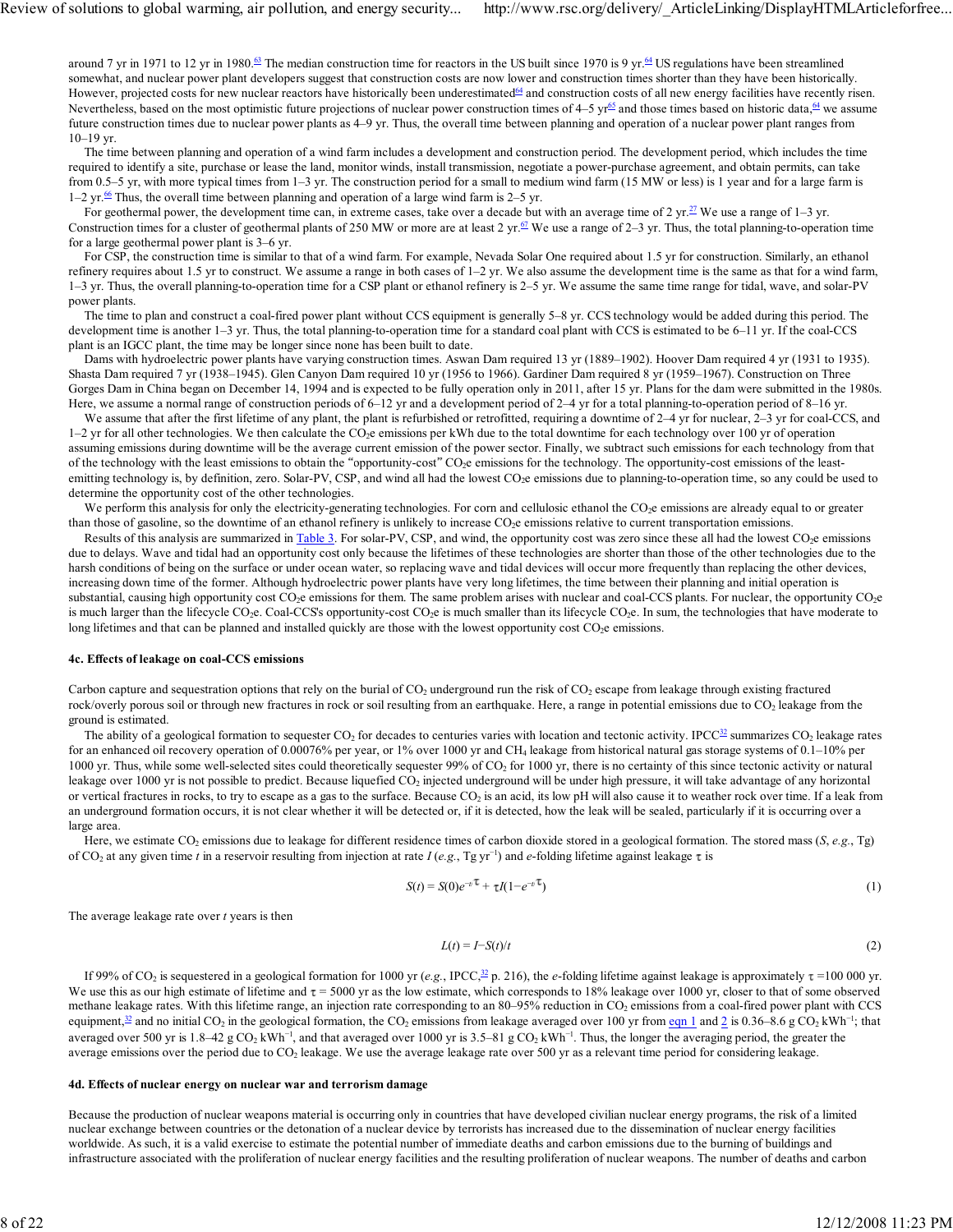emissions, though, must be multiplied by a probability range of an exchange or explosion occurring to estimate the overall risk of nuclear energy proliferation. Although concern at the time of an explosion will be the deaths and not carbon emissions, policy makers today must weigh all the potential future risks of mortality and carbon emissions when comparing energy sources.

Here, we detail the link between nuclear energy and nuclear weapons and estimate the emissions of nuclear explosions attributable to nuclear energy. The primary limitation to building a nuclear weapon is the availability of purified fissionable fuel (highly-enriched uranium or plutonium).<sup>68</sup> Worldwide, nine countries have known nuclear weapons stockpiles (US, Russia, UK, France, China, India, Pakistan, Israel, North Korea). In addition, Iran is pursuing uranium enrichment, and 32 other countries have sufficient fissionable material to produce weapons. Among the 42 countries with fissionable material, 22 have facilities as part of their civilian nuclear energy program, either to produce highly-enriched uranium or to separate plutonium, and facilities in 13 countries are active.<sup>68</sup> Thus, the ability of states to produce nuclear weapons today follows directly from their ability to produce nuclear power. In fact, producing material for a weapon requires merely operating a civilian nuclear power plant together with a sophisticated plutonium separation facility. The Treaty of Non-Proliferation of Nuclear Weapons has been signed by 190 countries. However, international treaties safeguard only about 1% of the world's highly-enriched uranium and 35% of the world's plutonium.<sup>68</sup> Currently, about 30 000 nuclear warheads exist worldwide, with 95% in the US and Russia, but enough refined and unrefined material to produce another 100 000 weapons. $\frac{69}{6}$ 

The explosion of fifty 15 kt nuclear devices (a total of 1.5 MT, or 0.1% of the yields proposed for a full-scale nuclear war) during a limited nuclear exchange in megacities could burn 63–313 Tg of fuel, adding 1–5 Tg of soot to the atmosphere, much of it to the stratosphere, and killing 2.6–16.7 million people.<sup>68</sup> The soot emissions would cause significant short- and medium-term regional cooling.<sup>70</sup> Despite short-term cooling, the CO<sub>2</sub> emissions would cause long-term warming, as they do with biomass burning.<sup>62</sup> The CO<sub>2</sub> emissions from such a conflict are estimated here from the fuel burn rate and the carbon content of fuels. Materials have the following carbon contents: plastics, 38–92%; tires and other rubbers, 59–91%; synthetic fibers, 63–86%;<sup>71</sup> woody biomass, 41–45%; charcoal, 71%;<sup>72</sup> asphalt, 80%; steel, 0.05–2%. We approximate roughly the carbon content of all combustible material in a city as 40–60%. Applying these percentages to the fuel burn gives CO2 emissions during an exchange as 92–690 Tg CO2. The annual electricity production due to nuclear energy in 2005 was 2768 TWh yr−1. If one nuclear exchange as described above occurs over the next 30 yr, the net carbon emissions due to nuclear weapons proliferation caused by the expansion of nuclear energy worldwide would be 1.1–4.1 g CO<sub>2</sub> kWh<sup>-1</sup>, where the energy generation assumed is the annual 2005 generation for nuclear power multiplied by the number of yr being considered. This emission rate depends on the probability of a nuclear exchange over a given period and the strengths of nuclear devices used. Here, we bound the probability of the event occurring over 30 yr as between 0 and 1 to give the range of possible emissions for one such event as 0 to 4.1 g  $CO<sub>2</sub>$  kWh<sup>-1</sup>. This emission rate is placed in context in Table 3.

#### **4e. Analysis of CO2e due to converting vehicles to BEVs, HFCVs, or E85 vehicles**

Here, we estimate the comparative changes in CO<sub>2</sub>e emissions due to each of the 11 technologies considered when they are used to power all (small and large) onroad vehicles in the US if such vehicles were converted to BEVs, HFCVs, or E85 vehicles. In the case of BEVs, we consider electricity production by all nine electric power sources. In the case of HFCVs, we assume the hydrogen is produced by electrolysis, with the electricity derived from wind power. Other methods of producing hydrogen are not analyzed here for convenience. However, estimates for another electric power source producing hydrogen for HFCVs can be estimated by multiplying a calculated parameter for the same power source producing electricity for BEVs by the ratio of the wind-HFCV to wind-BEV parameter (found in ESI1). HFCVs are less efficient than BEVs, requiring a little less than three times the electricity for the same motive power, but HFCVs are still more efficient than pure internal combustion (ESI1) and have the advantage that the fueling time is shorter than the charging time for electric vehicle (generally 1–30 h, depending on voltage, current, energy capacity of battery). A BEV-HFCV hybrid may be an ideal compromise but is not considered here.

In 2007, 24.55% of  $CO_2$  emissions in the US were due to direct exhaust from onroad vehicles. An additional 8.18% of total  $CO_2$  was due to the upstream production and transport of fuel (ESI<sup>†</sup>). Thus, 32.73% is the largest possible reduction in US CO<sub>2</sub> (not CO<sub>2</sub>e) emissions due to any vehicle-powering technology. The upstream  $CO_2$  emissions are about 94.3% of the upstream  $CO_2$ e emissions.<sup>58</sup>

Fig. 2 compares calculated percent changes in total emitted US CO<sub>2</sub> emissions due to each energy-vehicle combination considered here. It is assumed that all  $CO_2$ e increases or decreases due to the technology have been converted to  $CO_2$  for purposes of comparing with US  $CO_2$  emissions. Due to land use constraints, it is unlikely that corn or cellulosic ethanol could power more than 30% of US onroad vehicles, so the figure also shows CO<sub>2</sub> changes due to 30% penetration of E85. The other technologies, aside from hydroelectric power (limited by land as well), could theoretically power the entire US onroad vehicle fleet so are not subject to the 30% limit.



**Fig. 2** Percent changes in US  $CO<sub>2</sub>$  emissions upon replacing 100% of onroad (light- and heavy-duty) vehicles with different energy technologies and assuming all CO<sub>2</sub>e has been converted to CO<sub>2</sub>. Numbers are derived in ESI<sup>1</sup> and account for all factors identified in Table 3. For all cases, low and high estimates are given. In all cases except the E85 cases, solid represents the low estimate and solid+vertical lines, the high. For corn and cellulosic E85, low and high values for 30% (slanted lines) instead of 100% (slanted+horizontal lines) penetration are also shown.

Converting to corn-E85 could cause either no change in or increase CO<sub>2</sub> emissions by up to 9.1% with 30% E85 penetration (ESI1, 137). Converting to cellulosic-E85 could change CO<sub>2</sub> emissions by +4.9 to −4.9% relative to gasoline with 30% penetration (ESI<sup>†</sup>, J16). Running 100% of vehicles on electricity provided by wind, on the other hand, could reduce US carbon by 32.5–32.7% since wind turbines are 99.2–99.8% carbon free over a 30 yr lifetime and the maximum reduction possible from the vehicle sector is 32.73%. Using HFCVs, where the hydrogen is produced by wind electrolysis, could reduce US CO2 by about 31.9–32.6%, slightly less than using wind-BEVs since more energy is required to manufacture the additional turbines needed for wind-HFCVs. Running BEVs on electricity provided by solar-PV can reduce carbon by 31–32.3%. Nuclear-BEVs could reduce US carbon by 28.0–31.4%. Of the electric power sources, coal-CCS producing vehicles results in the least emission reduction due to the lifecycle, leakage, and opportunity-cost emissions of coal-CCS.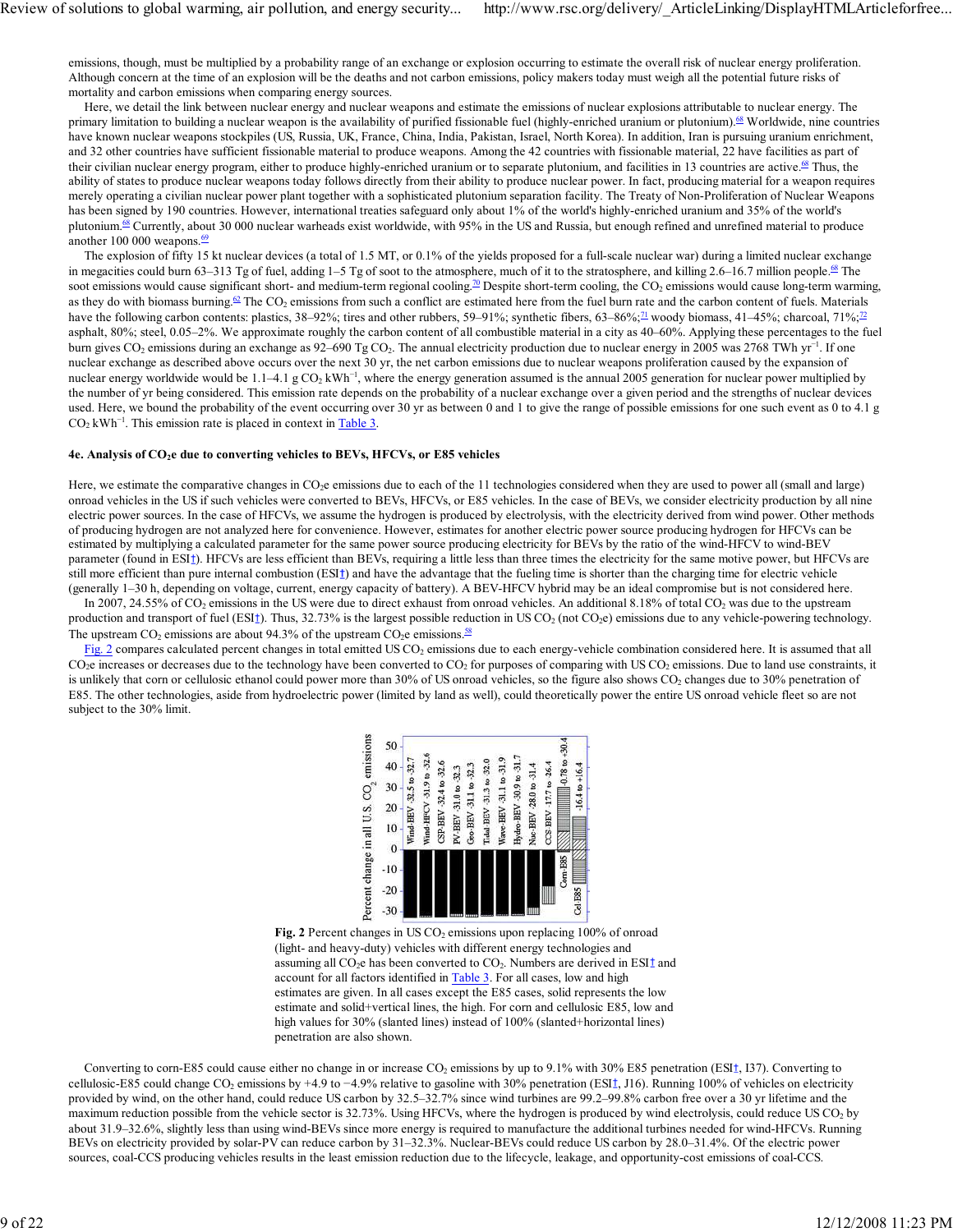# **5. Effects on air pollution emissions and mortality**

Although climate change is a significant driver for clean energy systems, the largest impact of energy systems worldwide today is on human mortality, as indoor plus outdoor air pollution kills over 2.4 million people annually (Introduction), with most of the air pollution due to energy generation or use.

Here, we examine the effects of the energy technologies considered on air pollution-relevant emissions and their resulting mortality. For wind, solar-PV, CSP, tidal, wave, and hydroelectric power, air-pollution relevant emissions arise only due to the construction, installation, maintenance, and decommissioning of the technology and as a result of planning-to-operation delays (Section 4b). For corn and cellulosic ethanol, emissions are also due to production of the fuel and ethanol-vehicle combustion. For non-binary geothermal plants (about 85% of existing plants) emissions also arise due to evaporation of NO, SO<sub>2</sub>, and H<sub>2</sub>S. The level of direct emissions is about 5% of that of a coal-fired power plant. For binary geothermal plants, such emissions are about 0.1% those of a coal-fired power plant. For nuclear power, pollutant emissions also include emissions due to the mining, transport, and processing of uranium. It is also necessary to take into the account the potential fatalities due to nuclear war or terrorism caused by the proliferation of nuclear energy facilities worldwide.

For coal-CCS, emissions also arise due to coal combustion since the CCS equipment itself generally does not reduce pollutants aside from CO<sub>2</sub>. For example, with CCS equipment, the CO<sub>2</sub> is first separated from other gases after combustion. The remaining gases, such as SO<sub>x</sub>, NO<sub>x</sub>, NH<sub>3</sub>, and Hg are discharged to the air. Because of the higher energy requirement for CCS, more non-CO<sub>2</sub> pollutants are generally emitted to the air compared with the case of no capture when a plant's fuel use is increased to generate a fixed amount of electric power for external consumption. For example, in one case, the addition of CCS equipment for operation of an IGCC plant was estimated to increase fuel use by 15.7%,  $SO_x$  emissions by 17.9%, and  $NO_x$  emissions by 11%.<sup>32</sup> In another case, CCS equipment in a pulverized coal plant increased fuel use by 31.3%, increased NO*x* emissions by 31%, and increased NH3 emissions by 2200% but the addition of another control device decreased  $SO<sub>x</sub>$  emissions by 99.7%.<sup>32</sup>

In order to evaluate the technologies, we estimate the change in the US premature death rate due to onroad vehicle air pollution in 2020 after converting current onroad light- and heavy-duty gasoline vehicles to either BEVs, HFCVs, or E85 vehicles. Since HFCVs eliminate all tailpipe air pollution when applied to the US vehicle fleet<sup>19,18</sup> as do BEVs, the deaths due to these vehicles are due only to the lifecycle emissions of the vehicles themselves and of the power plants producing electricity for them or for H<sub>2</sub> electrolysis. We assume lifecycle emissions of the vehicles themselves are similar for all vehicles so do not evaluate those emissions. We estimate deaths due to each electricity-generating technology as one minus the percent reduction in total CO<sub>2</sub>e emissions due to the technology (Table 3) multiplied by the total number of exhaust- plus upstream-emission deaths (gas and particle) attributable to 2020 light- and heavy-duty gasoline onroad vehicles, estimated as  $\sim$  15 000 in the US from 3-D model calculations similar to those performed previously.<sup>73</sup> Thus, the deaths due to all BEV and HFCV options are attributed only to the electricity generation plant itself (as no net air pollution emanates from these vehicles). Because the number of deaths with most options is relatively small, the error arising from attributing  $CO<sub>2</sub>e$  proportionally to other air pollutant emissions may not be so significant. Further, since  $CO<sub>2</sub>e$  itself enhances mortality through the effect of its temperature and water vapor changes on air pollution, $\frac{73}{2}$  using it as a surrogate may be reasonable.

For nuclear energy, we add, in the high case, the potential death rate due to a nuclear exchange, as described in Section 4d, which could kill up to 16.7 million people. Dividing this number by 30 yr and the ratio of the US to world population today (302 million : 6.602 billion) gives an upper limit to deaths scaled to US population of 25 500 yr−1 attributable to nuclear energy. We do not add deaths to the low estimate, since we assume the low probability of a nuclear exchange is zero.

The 2020 premature death rates due to corn- and cellulosic-E85 are calculated by considering 2020 death rate due to exhaust, evaporative, and upstream emissions from light- and heavy-duty gasoline onroad vehicles, the changes in such death rates between gasoline and E85. Changes in deaths due to the upstream emissions from E85 production were determined as follows. Fig. 3 shows the upstream lifecycle emissions for multiple gases and black carbon from reformulated gasoline (RFG), corn-E90, and cellulosic-E90.<sup>58</sup> The upstream cycle accounts for fuel dispensing, fuel distribution and storage, fuel production, feedstock transmission, feedstock recovery, land-use changes, cultivation, fertilizer manufacture, gas leaks and flares, and emissions displaced. The figure indicates that the upstream cycle emissions of CO,  $NO_2$ ,  $N_2O$ , and BC may be higher for both corn- and cellulosic E90 than for RFG. Emissions of NMOC, SO<sub>2</sub>, and CH<sub>4</sub> are also higher for corn-E90 than for RFG but lower for cellulosic-E90 than for RFG. Weighting the emission changes by the low health costs per unit mass of pollutant from Spadaro and Rabl<sup>74</sup> gives a rough estimate of the health-weighed upstream emission changes of E90 *versus* RFG. The low health cost, which applies to rural areas, is used since most upstream emissions changes are away from cities. The result is an increase in the corn-E90 death rate by 20% and the cellulosic-E90 death rate by 30% (due primarily to the increase in BC of cellulosic-E90 relative to corn-E90), compared with RFG. Multiplying this result by 25%, the estimated ratio of upstream emissions to upstream plus exhaust emissions (Section 4e) gives death rate increases of 5.0% and 7.5% for corn- and cellulosic-E90, respectively, relative to RFG. The changes in onroad deaths between gasoline and E85 were taken from the only study to date that has examined this issue with a 3-D computer model over the US.<sup>75</sup> The study found that a complete penetration of E85-fueled vehicles (whether from cellulose or corn) might increase the air pollution premature death rate in the US by anywhere from zero to 185 deaths yr<sup>-1</sup> in 2020 over gasoline vehicles. The emission changes in that study were subsequently supported. $\frac{76}{6}$ 



**Fig. 3** Upstream lifecycle emissions of several individual pollutants from corn-E90 and cellulosic-E90 relative to reformulated gasoline (RFG).<sup>58</sup>

An additional effect of corn- and cellulosic ethanol on mortality is through its effect on undernutrition. The competition between crops for food and fuel has reduced the quantity of food produced and increased food prices. Other factors, such as higher fuel costs, have also contributed to food price increases. Higher prices of food, in particular, increase the risk of starvation in many parts of the world. WHO<sup>1</sup> estimates that 6.2 million people died in 2000 from undernutrition, primarily in developing countries. Undernutrition categories include being underweight, iron deficiency, vitamin-A deficiency, and zinc deficiency. As such, death due to undernutrition does not require starvation. When food prices increase, many people eat less and, without necessarily starving, subject themselves to a higher chance of dying due to undernutrition and resulting susceptibility to disease. Here, we do not quantify the effects of corn-E85 or cellulosic-E85 on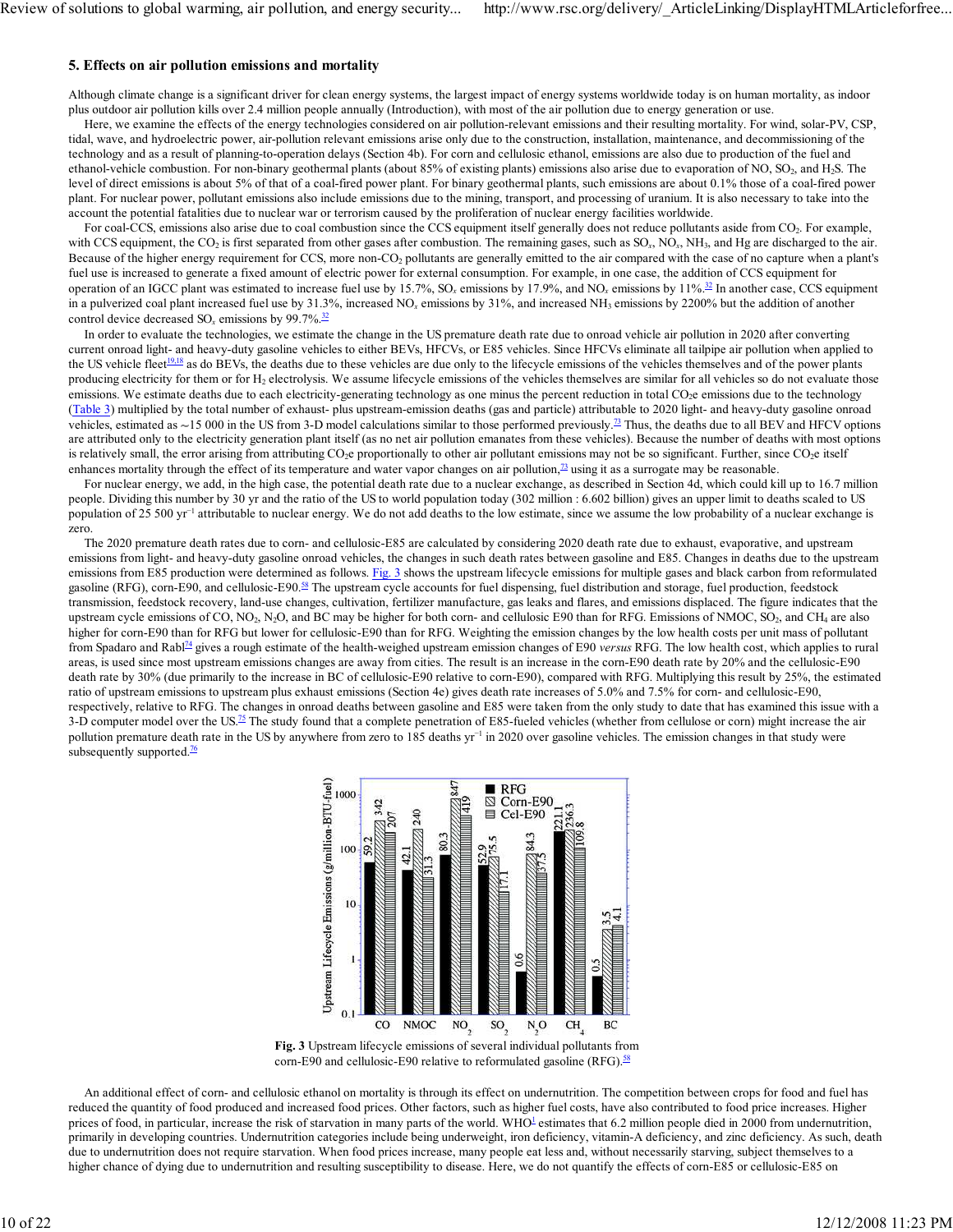mortality due to the lack of a numerical estimate of the relationship between food prices and undernutrition mortality but note that it is probably occurring. Fig. 4 indicates that E85 may increase premature deaths compared with gasoline, due primarily to upstream changes in emissions but also due to changes in onroad vehicle emissions. Cellulosic ethanol may increase overall deaths more than corn ethanol, although this result rests heavily on the precise particulate matter upstream emissions of corn- *versus* cellulosic-E85. Due to the uncertainty of upstream and onroad emission death changes, it can be concluded that E85 is unlikely to improve air quality compared with gasoline and may worsen it.



**Fig. 4** Estimates of future (*c.* 2020) US premature deaths per year from vehicles replacing light- and heavy-duty gasoline onroad vehicles and their upstream emissions assuming full penetration of each vehicle type or fuel, as discussed in the text. Low (solid) and high (solid+vertical lines) estimates are given. In the case of nuclear-BEV, the upper limit of the number of deaths, scaled to US population, due to a nuclear exchange caused by the proliferation of nuclear energy facilities worldwide is also given (horizontal lines). In the case of corn-E85 and cellulosic-E85, the dots are the additional US death rate due to upstream emissions from producing and distributing E85 minus those from producing and distributing gasoline (see text) and the slanted lines are the additional tailpipe emissions of E85 over gasoline for the US.<sup>75</sup>

Fig. 4 also indicates that each E85 vehicle should cause more air-pollution related death than each vehicle powered by any other technology considered, except to the extent that the risk of a nuclear exchange due to the spread of plutonium separation and uranium enrichment in nuclear energy facilities worldwide is considered. This conclusion holds regardless of the penetration of E85. For example, with 30% penetration, corn-E85 may kill 4500–5000 people yr−1 more than CSP-BEVs at the same penetration. Because corn- and cellulosic-E85 already increase mortality more than any other technology considered, the omission of undernutrition mortality due to E85 does not affect the conclusions of this study. Emissions due to CCS-BEVs are estimated to kill more people prematurely than any other electric power source powering vehicles if nuclear explosions are not considered. Nuclear electricity causes the second-highest death rate among electric power sources with respect to lifecycle and opportunity-cost emissions. The least damaging technologies are wind-BEV followed by CSP-BEV and wind-HFCV.

# **6. Land and ocean use**

In this section, the land, ocean surface, or ocean floor required by the different technologies is considered. Two categories of land use are evaluated: the footprint on the ground, ocean surface, or ocean floor and the spacing around the footprint. The footprint is more relevant since it is the actual land, water surface, or sea floor surface removed from use for other purposes and the actual wildlife habitat area removed or converted (in the case of hydroelectricity) by the energy technology. The spacing area is relevant to the extent that it is the physical space over which the technology is spread thus affects people's views (in the case of land or ocean surface) and the ability of the technology to be implemented due to competing uses of property. For wind, wave, tidal, and nuclear power, the footprint and spacing differ; for the other technologies, they are effectively the same.

In the case of wind, wave, and tidal power, spacing is needed between turbines or devices to reduce the effect of turbulence and energy dissipation caused by one turbine or device on the performance of another. One equation for the spacing area  $(A, m^2)$  needed by a wind turbine to minimize interference by other turbines in an array is  $A = 4D \times 7D$ , where *D* is the rotor diameter (m).<sup>11</sup> This equation predicts that for a 5 MW turbine with a 126 m diameter rotor, an area of 0.44 km<sup>2</sup> is needed for array spacing. Over land, the area between turbines may be natural habitat, open space, farmland, ranch land, or used for solar energy devices, thus it is not wasted. On ridges, where turbines are not in a 2-D array but are lined up adjacent to each other, the spacing between the tips of turbine rotors may be one diameter, and the space required is much smaller since the array is one- instead of two-dimensional. Over water, wind turbines are also frequently closer to each other in the direction perpendicular to the prevailing wind to reduce local transmission line lengths.

# **6.1. Wind**

The footprint on the ground or ocean floor/surface of one large (*e.g.*, 5 MW) wind turbine (with a tubular tower diameter, including a small space around the tube for foundation, of 4–5 m) is about 13–20 m<sup>2</sup>. Temporary dirt access roads are often needed to install a turbine. However, these roads are generally not maintained, so vegetation grows over them, as indicated in photographs of numerous wind farms. When, as in most cases, wind farms are located in areas of low vegetation, vehicle access for maintenance of the turbines usually does not require maintained roads. In some cases, turbines are located in more heavily vegetated or mountainous regions where road maintenance is more critical. However, the large-scale deployment of wind will require arrays of turbines primarily in open areas over land and ocean. In such cases, the footprint of wind energy on land is effectively the tower area touching the ground. Wind farms, like all electric power sources, also require a footprint due to transmission lines. Transmission lines within a wind farm are always underground. Those between the wind farm and a nearby public utility electricity distribution system are usually underground, but long distance transmission usually is not. In many cases, a public utility transmission pathway already exists near the wind farm and the transmission capacity needs to be increased. In other cases, a new transmission path is needed. We assume such additional transmission pathways apply roughly equally to all most electric power sources although this assumption may result in a small error in footprint size.

#### **6.2. Wave**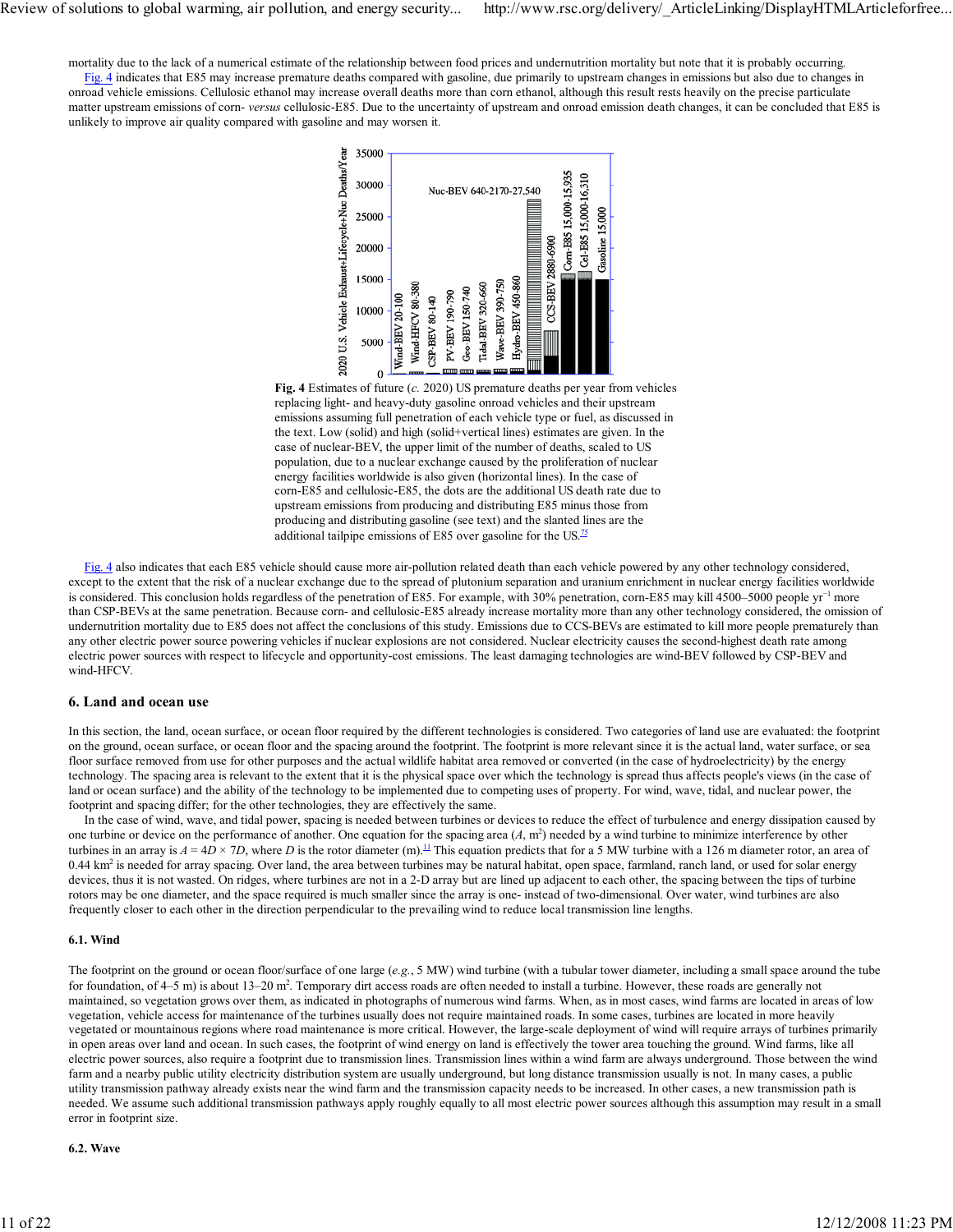For surface wave power, the space between devices is open water that cannot be used for shipping because of the proximity of the devices to one another. The footprint on the ocean surface of one selected 750 kW device is 525  $m^2$  (ESI<sup>†</sup>), larger than that of a 5 MW wind turbine. However, the spacing between wave devices (about  $0.025 \text{ km}^2$ , ESI $\text{I}$ ) is less than that needed for a wind turbine.

# **6.3. Tidal**

Many tidal turbines are designed to be completely underwater (*e.g.*, resting on the ocean floor and not rising very high) although some designs have a component protruding above water. Since ocean-floor-based turbines do not interfere with shipping, the ocean area they use is not so critical as that used by other devices. However, some concerns have been raised about how sea life might be affected by tidal turbines. The footprint area of one sample ocean-floor-based 1 MW tidal turbine is about 288 m<sup>2</sup> (ESI1) larger than the footprint area of a larger, 5 MW wind turbine. The array spacing of tidal turbines must be a similar function of rotor diameter as that of a wind turbine since tidal turbines dissipate tidal energy just as wind turbines dissipate wind energy. However, because tidal turbine rotor diameters are smaller than wind turbine rotors for generating similar power (due to the higher density of water than air), the spacing between tidal turbines is lower than that between wind turbines if the equation  $A = 4D \times 7D$  is used for tidal turbines.

# **6.4. Nuclear**

In the case of nuclear power, a buffer zone around each plant is needed for safety. In the US, nuclear power plant areas are divided into an owner-controlled buffer region, an area restricted to some plant employees and monitored visitors, and a vital area with further restrictions. The owner-controlled buffer regions are generally left as open space to minimize security risks. The land required for nuclear power also includes that for uranium mining and disposal of nuclear waste. Estimates of the lands required for uranium mining and nuclear facility with a buffer zone are 0.06 ha yr GWh<sup>-1</sup> and 0.26 ha yr GWh<sup>-1</sup>, respectively, and that for waste for a single sample facility is about 0.08 km<sup>231</sup> For the average plant worldwide, this translates into a total land requirement per nuclear facility plus mining and storage of about 20.5 km<sup>2</sup>. The footprint on the ground (*e.g.*, excluding the buffer zone only) is about  $4.9-7.9$  km<sup>2</sup>.

# **6.5. Solar-PV and CSP**

The physical footprint and spacing of solar-PV and CSP are similar to each other. The area required for a 160 W PV panel and walking space is about 1.9 m<sup>2</sup> (ESI ), or 1.2 km<sup>2</sup> per 100 MW installed, whereas that required for a 100 MW CSP plant without storage is 1.9–2.4 km<sup>2</sup> (ESI1). That with storage is 3.8–4.7 km<sup>2</sup> (ESI footnote S42). The additional area when storage is used is for additional solar collectors rather than for the thermal storage medium (which require little land). The additional collectors transfer solar energy to the storage medium for use in a turbine at a later time (*e.g.*, at night), thereby increasing the capacity factor of the turbine. The increased capacity factor comes at the expense of more land and collectors and the need for storage equipment. Currently, about 90% of installed PV is on rooftops. However, many PV power plants are expected in the future. Here, we estimate that about 30% of solar-PV will be on rooftops in the long term (with the rest on hillsides or in power plants). Since rooftops will exist regardless of whether solar-PV is used, that portion is not included in the footprint or spacing calculations discussed shortly.

# **6.6. Coal-CCS, geothermal, hydroelectric**

The land required for coal-CCS includes the lands for the coal plant facility, the rail transport, and the coal mining. A 425 MW coal-CCS plant requires a total of about 5.2 km<sup>2</sup> (ESI<sup>†</sup>), or about 1.2 km<sup>2</sup> per 100 MW. The land required for a 100 MW geothermal plant is about 0.34 km<sup>2</sup> (ESI†). A single reservoir providing water for a 1300 MW hydroelectric power plant requires about 650 km<sup>2</sup> (ESI<sup>†</sup>), or 50 km<sup>2</sup> per 100 MW installed.

# **6.7. Footprint and spacing for onroad vehicles**

Here, we compare the footprint and spacing areas required for each technology to power all onroad (small and large) vehicles in the United States. All numbers are derived in ESI<sup>†</sup>. Wind-BEVs require by far the least footprint on the ground over land or ocean  $(1-2.8 \text{ km}^2)$ . Tidal-BEVs do not consume ocean surface or land area but would require about  $121-288$  km<sup>2</sup> of ocean floor footprint. Wave devices would require about  $400-670$  km<sup>2</sup> of ocean surface footprint to power US BEVs. Corn ethanol, on the other hand, would require 900 000–1 600 000 km<sup>2</sup> (223–399 million acres) just to grow the corn for the fuel, which compares with a current typical acreage of harvested corn in the US before corn use for biofuels of around 75 million.<sup>77</sup> Cellulosic ethanol could require either less or more land than corn ethanol, depending on the yield of cellulosic material per acre. An industry estimate is  $5-10$  tons of dry matter per acre.<sup>78</sup> However, a recent study based on data from established switchgrass fields gives 2.32–4.95 tons acre<sup>-1</sup>.<sup>79</sup> Using the high and low ends from both references suggests that cellulosic ethanol could require  $430\,000-3\,240\,000\,\mathrm{km^2}$  (106–800 million acres) to power all US onroad vehicles with E85.

Fig. 5 shows the ratio of the footprint area required for each technology to that of wind-BEVs. The footprint area of wind-BEVs is 5.5–6 orders of magnitude less than those of corn- or cellulosic-E85, 4 orders of magnitude less than those of CSP- or PV-BEVs, 3 orders of magnitude less than those of nuclear- or coal-BEVs, and 2–2.5 orders of magnitude less than those of geothermal-, tidal-, or wave-BEVs. The footprint for wind-HFCVs is about 3 times that for wind-BEVs due to the larger number of turbines required to power HFCVs than BEVs. As such, wind-BEVs and wind-HFCVs are by far the least invasive of all technologies over land. The relative ranking of PV-BEVs with respect to footprint improves relative to that shown in the figure (going ahead of CCS-BEV) if >80% (rather than the 30% assumed) of all future PV is put on rooftops.



**Fig. 5** Ratio of the footprint area on land or water required to power all vehicles in the US in 2007 by a given energy technology to that of wind-BEVs. The footprint area is the area of the technology touching the ground, the ocean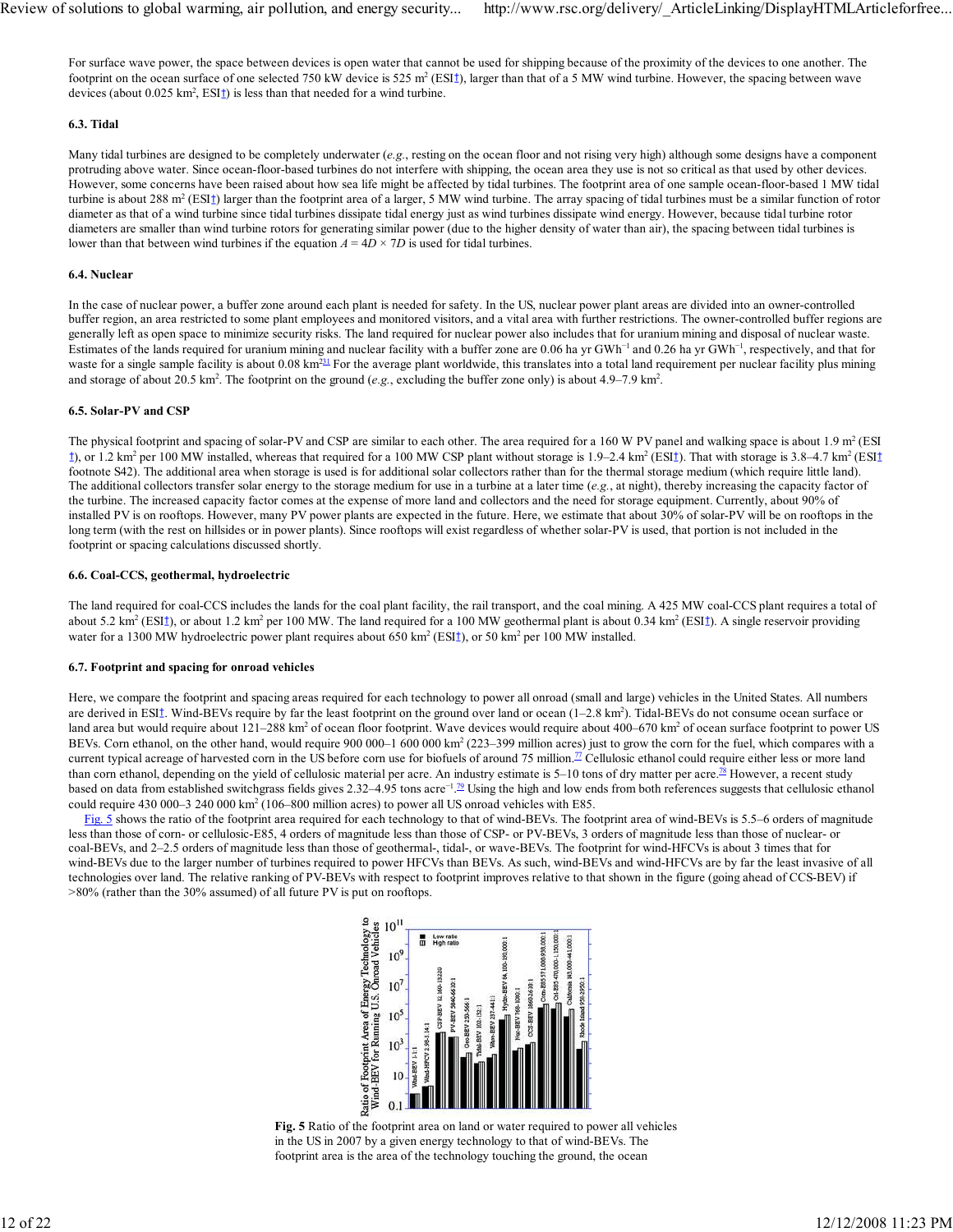surface, or the ocean floor. Also shown are the ratios of the land areas of California and Rhode Island to the footprint area of wind-BEVs. Low and high values are shown for each technology/state.

Fig. 6 compares the fractional area of the US (50 states) required for spacing (footprint plus separation area for wind, tidal, wave, nuclear; footprint area for the others) needed by each technology to power US vehicles. The array spacing required by wind-BEVs is about 0.35–0.7% of all US land, although wind turbines can be placed over land or water. For wind-HFCVs, the area required for spacing is about 1.1–2.1% of US land. Tidal-BEVs would not take any ocean surface or land area but would require 1550–3700 km<sup>2</sup> of ocean floor for spacing (5–6% that of wind) or the equivalent of about 0.017–0.04% of US land. Wave-BEVs would require an array spacing area of 19 000-32 000 km<sup>2</sup> (about 50-59% that of wind), or an area equivalent to 0.21-0.35% of US land. Solar-PV powering US BEVs requires 0.077–0.18% of US land for spacing (and footprint), or 19–26% of the spacing area required for wind-BEVs. Similarly, CSP-BEVs need about 0.12–0.41% of US land or 34–59% of the spacing required for wind-BEV.



**Fig. 6** Low (solid) and high (solid+lines) fractions of US land area (50 states) required for the spacing (footprint plus separation area for wind, tidal, wave, and nuclear; footprint area only for the others) of each energy technology for powering all US vehicles in 2007. Also shown are the fractions of US land occupied by California and Rhode Island. Multiply fractions by the area of the US (9 162 000 km<sup>2</sup>) to obtain area required for technology.

A 100 MW geothermal plant requires a land area of about 0.33 km<sup>2</sup>. This translates to about 0.006–0.008% of US land for running all US BEVs, or about 1.1–1.6% the array spacing required for wind-BEVs. Powering all onroad vehicles in the US with nuclear power would require about 0.045–0.061% of US land for spacing, or about 9–13% that of wind-BEVs. The land required for CCS-BEVs is 0.03–0.06% of the US, or about 7.4–8.2% of the array spacing required for wind-BEVs. The land required for hydro-BEVs is significant but lower than that for E85. Hydro-BEV would require about 1.9–2.6% of US land for reservoirs. This is 3.7–5.4 times larger than the land area required for wind-BEV spacing. Corn and cellulosic ethanol require by far the most land of all the options considered here. Running the US onroad vehicle fleet with corn-E85 requires 9.8–17.6% of all 50 US states, or 2.2–4.0 States of California. Cellulosic-E85 would require from 4.7–35.4% of US land, or 1.1–8.0 States of California, to power all onroad vehicles with E85.

In sum, technologies with the least spacing area required are, in increasing order, geothermal-BEVs, tidal-BEVs, wave-BEVs, CCS-BEVs, nuclear-BEVs, PV-BEVs, CSP-BEVs, wave-BEVs, and wind-BEVs. These technologies would all require <1% of US land for spacing. Corn-E85 and cellulosic-E85 are, on the other hand, very land intensive. The spacing area required for wind-BEVs is about 1/26 that required for corn-ethanol (E85) and 1/38 that required for cellulosic ethanol (E85), on average. The spacing area for PV-BEVs is about 1/3 that of wind-BEVs.

# **7. Water supply**

Water shortages are an important issue in many parts of the world and may become more so as air temperatures rise from global warming. Here, energy technologies are examined with respect to their water consumption (loss of water from water supply) when the technologies are used to power US vehicles. Results are summarized in  $Fig. 7$  and derived in ESI<sup> $\pm$ </sup>.



**Fig. 7** Low (solid) and high (solid+lines) estimates of water consumption (Gigagallons year−1) required to replace all US onroad vehicles with other vehicle technologies. Consumption is net loss of water from water supply. Data for the figure are derived in  $ESI<sup>†</sup>$ . For comparison, the total US water consumption in 2000 was 148 900 Ggal yr<sup>-1</sup>.<sup>87</sup>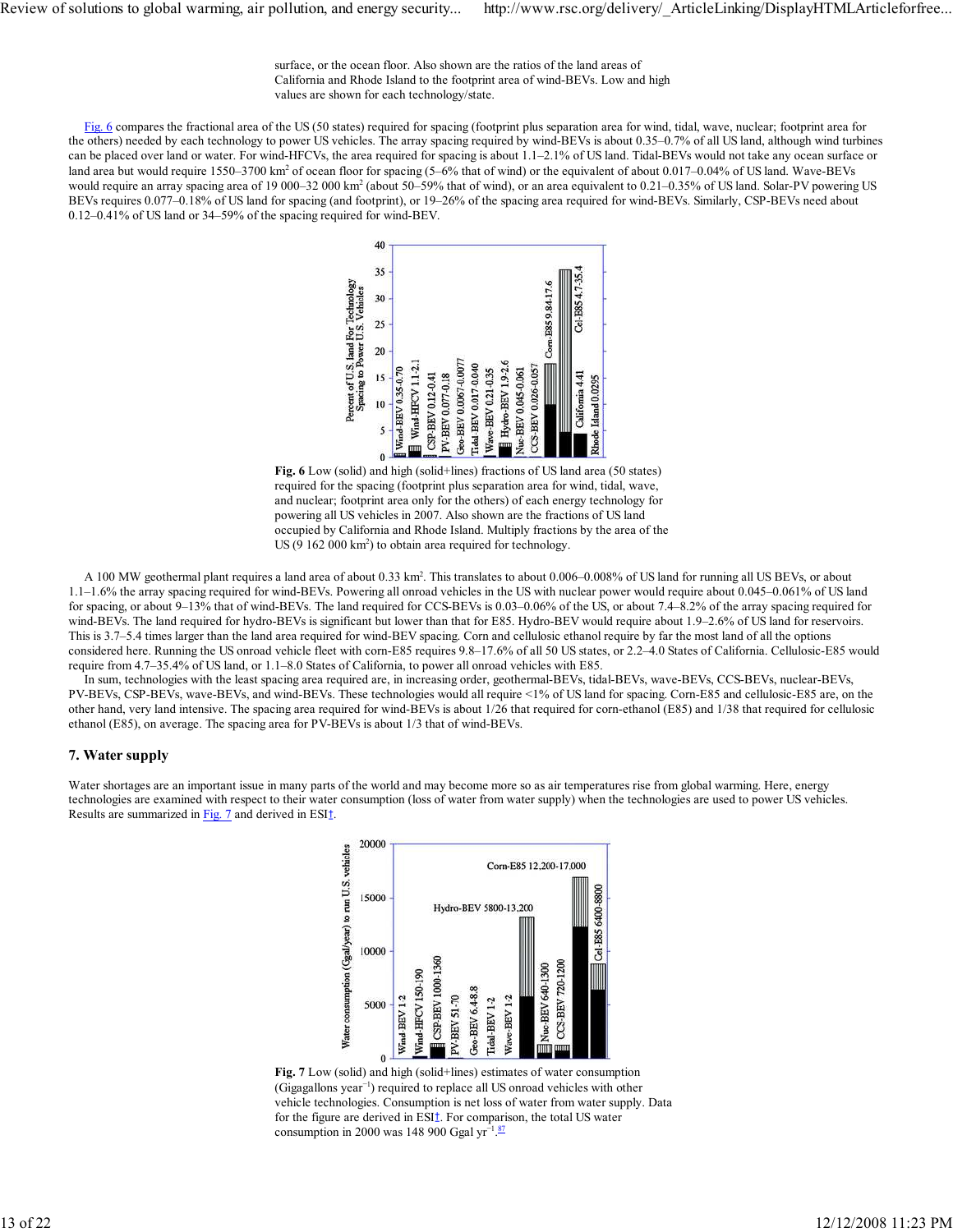# **7.1. Corn-E85**

For corn-E85, water is used for both irrigation and ethanol production. Most water for corn comes from rainfall, but in 2003, about 13.3% (9.75 million out of the 73.5 million acres) of harvested corn in the US was irrigated. With 1.2 acre-ft of irrigation water per acre of land applied to corn,<sup>80</sup> an average of 178 bushels per acre, ${}^{\text{80}}$  and 2.64 gallons of ethanol per bushel, the water required for growing corn in 2003 was about 832 gallons per gallon of ethanol produced from irrigated land, or 102.3 gal-H<sub>2</sub>O gal-ethanol<sup>-1</sup> for all (irrigated plus nonirrigated) corn. In Minnesota ethanol factories, about 4.5 L of water were required to produce one liter of 100% ethanol in 2005.<sup>81</sup> Much of the water consumed is from evaporation during cooling and wastewater discharge. Thus, the irrigation plus ethanolfactory water requirement for corn ethanol in the US is about 107 gal-H2O gal-ethanol−1, on average. This compares with an estimate for an earlier year with a higher fraction of irrigated corn of 159 gal-H<sub>2</sub>O gal-ethanol<sup>-1 82</sup>

# **7.2. Cellulosic-E85**

The use of switchgrass to produce ethanol would most likely reduce irrigation in comparison with use of corn. However, since agricultural productivity increases with irrigation (*e.g.*, irrigated corn produced 178 bushels per harvested acre in the US in 2003, whereas irrigated+nonirrigated corn produced 139.7 bushels per harvested  $\arctan{27}$ , it is likely that some growers of switchgrass will irrigate to increase productivity. Here, it is assumed that the irrigation rate for switchgrass will be half that of corn (thus, around 6.6% of switchgrass crops may be irrigated).

# **7.3. Hydroelectric**

Hydroelectric power consumes water as a result of evaporation from the surface of reservoirs. Since reservoirs are also designed to conserve water and provide flood control, irrigation, navigation and river regulation, salinity control in delta regions, and domestic water supply, not all evaporation can be attributable to hydroelectricity. An estimate of water consumption through evaporation from reservoirs by hydroelectric power that accounted for river and stream evaporation but not for loss to the ocean or for other uses of reservoir water is 18 gal kWh<sup>-1 83</sup>. We multiply this number by the fraction of a reservoir's use attributable to hydroelectricity. Although several big reservoirs were built primarily for power supply, they are currently used for the purposes described above. As such, their fraction attributable to hydroelectricity should be less than or equal to their capacity factor (25–42%, Table 1), which gives the fraction of their turbines' possible electrical output actually used. The main reason capacity factors are not near 100% is because water in the dam is conserved for use at different times during the year for the purposes listed. We thus estimate the water consumption rate as 4.5–7.6 gal kWh<sup>-1</sup>.

# **7.4. Nuclear**

Nuclear power plants, usually located near large bodies of surface water, require more water than other fossil-fuel power plants $\frac{84}{3}$  but less water than ethanol production. Water is needed in a nuclear plant to produce high-pressure steam, which is used to turn a turbine to drive a generator. Most water is returned at higher temperature to its source, but some of the water is lost by evaporation. The water consumption (from evaporation) in a nuclear power plant ranges from 0.4–0.72 gal kWh<sup>-1</sup>, depending on the type of cooling technology used.<sup>84</sup>

# **7.5. Coal-CCS**

Carbon capture and sequestration projects result in water consumption due to the coal plant, estimated as 0.49 gal kWh<sup>-1 ®</sup> The increased electricity demand due to the CCS equipment is accounted for by the fact that more kWh of electricity are required, thus more water is consumed, when CCS equipment is used.

# **7.6. CSP**

Concentrated solar power with parabolic trough technology requires the heating of water to produce steam. However, since the process is closed-loop, this water is generally not lost. However, the steam needs to be recondensed for water reuse. This is generally done by combining the steam with cooler water in a cooling tower or by air cooling in a heat exchanger. In the case of water cooling, water is lost by evaporation. Water is also needed to clean mirrors. One estimate of the water consumption for parabolic-trough CSP during is 0.74 gal-H<sub>2</sub>O kWh<sup>-1</sup> for water cooling and 0.037 gal-H<sub>2</sub>O kWh<sup>-1</sup> for mirror cleaning.<sup>86</sup> The water consumption for central-tower receiver CSP cooling and cleaning is 0.74 gal-H<sub>2</sub>O kWh<sup>-1 ®</sup> If air cooling is used, water use decreases significantly, but efficiency also decreases. We assume here that CSP will be water cooled to maximize efficiency. For parabolic dish-shaped reflectors, only water for cleaning is needed.

# **7.7. Geothermal, wind, wave, tidal, solar-PV**

Geothermal plants consume some water during their construction and operation. One estimate of such consumption is 0.005 gal kWh<sup>-1</sup>.<sup>27</sup> Wind turbines, wave devices, and tidal turbines do not consume water, except in the manufacture of the devices. An estimate of water consumption due to wind is 0.001 gal-H2O kWh<sup>-1 ®5</sup> We assume the same for wave and tidal device manufacturing. Solar-PV requires water for construction of the panels and washing them during operation. We estimate the water consumption during panel construction as 0.003 gal-H<sub>2</sub>O kWh<sup>-1</sup> and that during cleaning the same as that for CSP, 0.037 gal-H<sub>2</sub>O kWh<sup>-1</sup>, for a total of 0.04 gal-H<sub>2</sub>O kWh<sup>-1</sup>.

# **7.8. Comparison of water consumption**

Fig. 7 compares the water consumed by each technology when used to power all US onroad vehicles. When wind or any other electric power source is combined with HFCVs, additional water is required during electrolysis to produce hydrogen (through the reaction H<sub>2</sub>O + electricity  $\rightarrow$  H<sub>2</sub> + 0.5 O<sub>2</sub>). This consumption is accounted for in the wind-HFCVs bar in the figure. The lowest consumers of water among all technologies are wind-BEVs, tidal-BEVs, and wave-BEVs, followed by geo-BEVs, PV-BEVs, and wind-HFCVs. The largest consumer is corn-E85, followed by hydro-BEVs and cellulosic-E85. If all US onroad vehicles were converted to corn-E85, an additional 8.2–11.4% of the total water consumed for all purposes in the US in 2000 would be needed. For cellulosic-E85, an additional 4.3–5.9% would be needed (subject to the uncertainty of the irrigation rate). Since hydroelectricity is unlikely to expand significantly rather than be used more effectively to provide peaking power, its additional water consumption is not such an issue. Further, because new dams built for the joint purposes of water supply and hydroelectricity will enhance the availability of water in dry months, an additional advantage exists to hydroelectric power with respect to water supply that is not captured in Fig. 7.

# **8. Effects on wildlife and the environment**

The effects of energy technologies on wildlife and natural ecosystems are proportional to the footprint on land or water required by the technology, the air and water pollution caused by the technology, and direct interactions of wildlife with the technology. In this section, we rank the different technologies based on these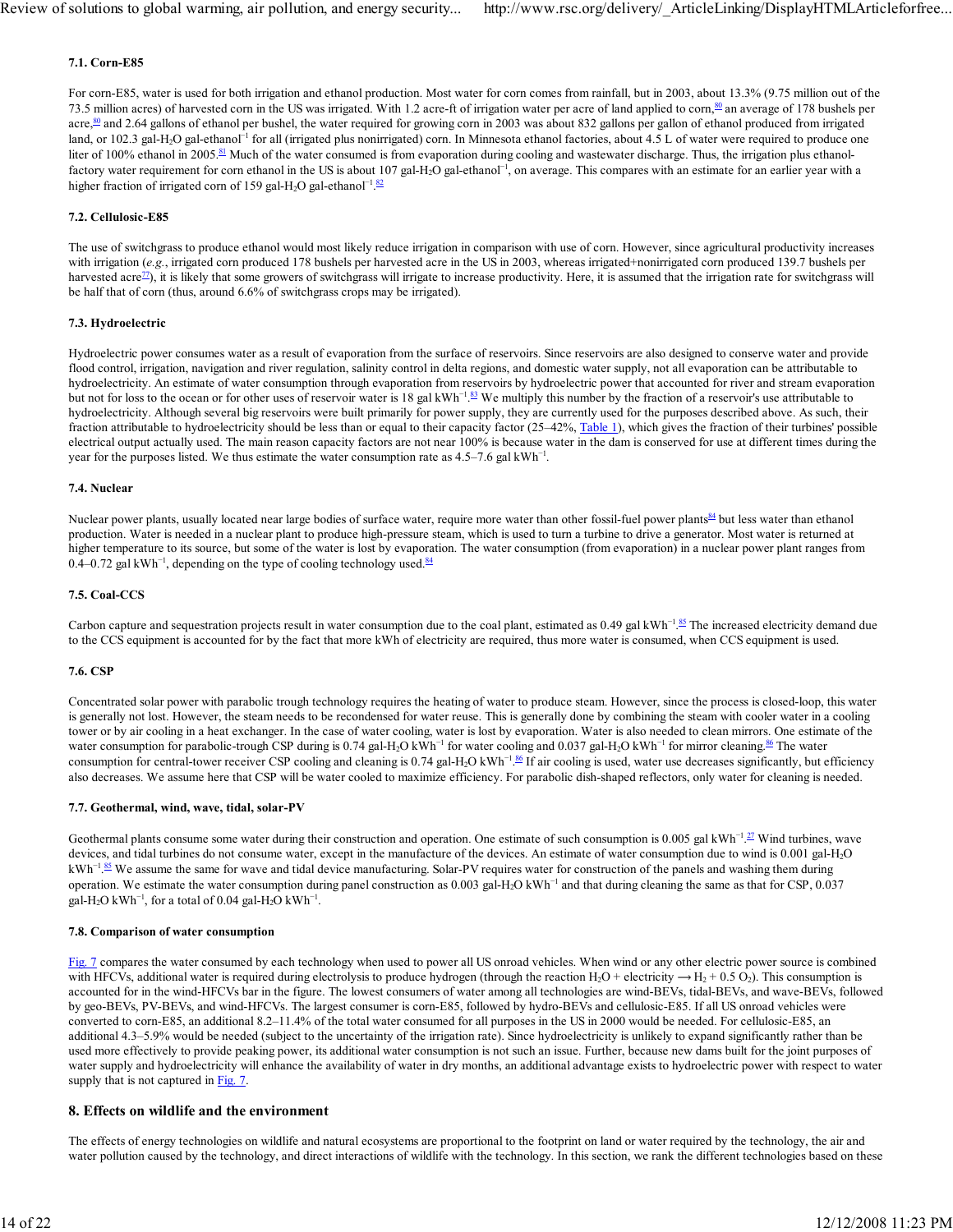effects.

The covering of land with a building or paved road, or the surface mining of land effectively destroys habitat. For example, between 1992 and 2002, 381 000 acres (1542 km<sup>2</sup>) of US forest habitat were destroyed by mountaintop removal due to coal mining.<sup>88</sup> With coal-CCS, mountaintop removal will increase as coal consumption expands to meet new energy demand and power CCS equipment.

The conversion of land from natural vegetation to cropland, needed for the production of biofuels, similarly reduces available habitat, particularly when pesticides are used to protect crops. This effect is greatest when rich ecosystems, such as a tropical or other forests are destroyed either directly for biofuel farming or indirectly when biofuel farming in other areas causes cattle ranchers or soy farmers to move and clear rainforest areas. Even when agricultural land is converted from one type of crop to another, biota may be lost. For example, when switchgrass replaces a non-biofuel crop, switchgrass' lignocellulose is removed to produce ethanol, so microorganisms, which normally process the lignocellulose, cannot replenish soil nutrients, reducing biota in the soil. On the other hand, good selection of land use for growing biofuel crops could reduce impacts of the crops on the local ecosystem.<sup>60</sup>

Dams for hydroelectric power reduce salmon population by reducing access to spawning grounds. To mitigate this problem, fish ladders are usually installed. Because sediment builds up behind a dam, water leaving a dam contains little sediment.<sup>89</sup> This can lead to scavenging of sediment from riverbeds downstream, causing loss of riverbank habitat. On the other hand, the flooding of land with water behind a dam reduces habitat for land-based wildlife but increases it for aquatic wildlife there. Similarly, the addition of structures to the ocean increases the surface area of artificial reefs, increasing the presence of fish life in these areas. $\frac{90}{2}$  The use of dams for peaking power also affects the diurnal variation of water flow down a river. This can affect downstream ecosystems negatively in some cases although the effect may vary significantly from river to river.

In ranking the relative impacts of land use change due to the technologies on wildlife, we consider the footprint of the technology on land based on Fig. 5, but take into account whether the land was converted to water, agricultural land, land-based buildings/structures, or ocean-based structures, or mined on its surface and what the previous land use might have been. In the case of solar-PV, for example, the impacts are proportional to the footprint area in Fig. 5 (which already excludes rooftops), but less proportional to footprint than other energy sources since much of PV in the near future will be located in arid regions with less wildlife displaced than for other technologies, which will be situated on more biodiverse land. CSP will similarly be located in more arid land. As a result, the rankings of CSP and PV with respect to wildlife in Table 4 are higher than their respective footprint rankings.

**Table 4** Ranking (from 1–12, with 1 being the best) over individual categories and among all categories of each energy technology combination when used to power all US onroad vehicles. The ranking of each technology for each category is then multiplied by its weight (second column) to obtain a weighted-average ranking, which is analogous to a score from 1–12. The numerical order of the overall rank is then given (bottom row). The weights sum up to 100%

|                                                                                                                                             | Weight<br>(%) |      | Wind-BEV Wind-HFCV PV-BEV CSP-BEV Geo-BEV Hydro-BEV Wave-BEV Tidal-BEV Nuc-BEV CCS-BEV Corn-E85 Cel-E85 |                       |                       |                       |                                                                                                            |      |                                                                                                      |                                    |       |                                |      |
|---------------------------------------------------------------------------------------------------------------------------------------------|---------------|------|---------------------------------------------------------------------------------------------------------|-----------------------|-----------------------|-----------------------|------------------------------------------------------------------------------------------------------------|------|------------------------------------------------------------------------------------------------------|------------------------------------|-------|--------------------------------|------|
| $R$ esourceabundance 10                                                                                                                     |               | 2    | 3                                                                                                       |                       |                       |                       | 10                                                                                                         | 6    | 5                                                                                                    | 9                                  | 8     | 11                             | 12   |
| <sup><b>CO<sub>2</sub></b> emissions</sup>                                                                                                  | 22            |      |                                                                                                         |                       | 2                     | 4                     | 8                                                                                                          |      | 6                                                                                                    | 9                                  | 10    | 12                             | 11   |
| <i><u><b>EMortality</b></u></i>                                                                                                             | 22            |      |                                                                                                         |                       | 2                     | 4                     | 8                                                                                                          |      | 6                                                                                                    | 10                                 | 9     | 11                             | 12   |
| $\frac{d}{dx}$ Footprint                                                                                                                    | 12            |      | 2                                                                                                       |                       | 9                     | 5                     | 10                                                                                                         | 4    |                                                                                                      | 6                                  | 7     | 11                             | 12   |
| $\epsilon$ Spacing                                                                                                                          | 3             | 8    | 9                                                                                                       |                       | 6                     | 2                     | 10                                                                                                         |      |                                                                                                      | 4                                  | 3     | 11                             | 12   |
| $\frac{N}{4}W$ ater consumption 10                                                                                                          |               |      | 6                                                                                                       |                       | 9                     | 4                     | 11                                                                                                         |      |                                                                                                      |                                    |       | 12                             | 10   |
| <b>"Effects on wildlife"</b>                                                                                                                | 6             |      |                                                                                                         |                       | 2                     | 4                     | 8                                                                                                          |      | 6                                                                                                    | 9                                  | 10    | 11                             | 12   |
| <i>F</i> Thermal pollution                                                                                                                  |               |      |                                                                                                         |                       | 8                     | 3                     |                                                                                                            | 6    | 5                                                                                                    | 12                                 | 11    | 10                             | 9    |
| <b>Water</b> chemical<br>pollution/radioactive<br>waste                                                                                     | 3             |      | 3                                                                                                       | 5                     | 2                     | 4                     | 8                                                                                                          | 7    | 6                                                                                                    | 10                                 | 9     | 12                             | 11   |
| <i>Energy supply</i><br>disruption                                                                                                          | 3             | 3    | 4                                                                                                       | $\overline{c}$        | 6                     |                       | 11                                                                                                         | 5    |                                                                                                      | 12                                 | 8     | 9                              | 9    |
| Normal operating<br>reliability                                                                                                             | 8             | 10   |                                                                                                         | 10                    | 5                     | 6                     | $\overline{2}$                                                                                             | 10   | 9                                                                                                    | 7                                  | 8     | 3                              | 3    |
| Weighted average                                                                                                                            |               | 2.09 | 3.22                                                                                                    | 5.26                  | 4.28                  | 4.60                  | 8.40                                                                                                       | 6.11 | 4.97                                                                                                 | 8.50                               | 8.47  | 10.6                           | 10.7 |
| Overall rank<br>Based on Table 1, Fig. 5, and discussion in Section 13.                                                                     |               |      | 2                                                                                                       | 6<br>Based on Fig. 2. | 3<br>Based on Fig. 4. | 4<br>Based on Fig. 5. | 8                                                                                                          | 7    | 5<br>Based on Fig. 6, except that tidal was placed ahead of geothermal since the spacing area on the | 9-tie                              | 9-tie | 11                             | 12   |
| sea floor is not so relevant (although footprint area is). Based on Fig. 7.                                                                 |               |      |                                                                                                         |                       |                       |                       | Based primarily on footprint area, air pollution emissions, and collision risk, as described in Section 8. |      |                                                                                                      |                                    |       | Based on discussion of thermal |      |
| pollution in Section 8. Based on the discussion of chemical pollution and radioactive waste in Section 8. Based on discussion in Section 9. |               |      |                                                                                                         |                       |                       |                       |                                                                                                            |      |                                                                                                      | Based on discussion in Section 10. |       |                                |      |

Air-pollution-relevant emissions harm animals as much as they damage humans.<sup>91</sup> Such emissions also damage plants and trees by discoloring their leaves, stunting their growth, or killing them. $\frac{92-94}{2}$  To account for air pollution effects on wildlife and ecosystems, we use the information from Fig. 4, which shows the effects of the energy technologies on human air pollution mortality, as a surrogate.

The effects on bird and bat deaths due to each energy technology should also be considered. Energy technologies kill birds and bats by destroying their habitat, polluting the air they breathe and the water they drink, and creating structures that birds and bats collide with or are electrocuted on. Loss of habitat is accounted for here by considering the footprint of each technology on the ground. Fig. 5 indicates that a large penetration of wind turbines for BEVs or HFCVs will result in 2.5 orders-of-magnitude less habitat loss based on footprint than geothermal power and 3 orders-of-magnitude less than Nuc-BEVs or CCS-BEVs. In particular, mountaintop removal during coal mining is historically responsible for the decline in several bird species, including the Cerulean Warbler, the Louisiana Waterthrush, the Worm-Eating Warbler, the Black-and-White Warbler, and the Yellow-Throated Vireo.<sup>88</sup> Although CSP and PVs require more footprint than most other technologies, both will be located primarily in deserts or, in the case of PV, also on rooftops, reducing their effects on habitat. The large footprint requirements for corn and cellulosic ethanol will cause the largest loss in bird habitat, such as wetlands, wet meadows, grassland, and scrub.<sup>88</sup>

With regard to air pollution, the low air pollution emissions and human mortality associated with wind-BEVs (Fig. 4) suggest it will have the least effect on respiratory- and cardiovascular-related bird and bat mortality. Corn- and cellulosic-E85 will have the greatest impact, followed by CCS-BEVs and nuclear-BEVs.

Because significant concern has been raised with respect to the effect of wind turbines on birds and bat collisions, we examine this issue in some detail. With regards to structures, wind turbines in the US currently kill about 10 000–40 000 birds annually, 80% of which are songbirds and 10%, birds of prey. $^{88}$  For comparison, 5–50 million birds are killed annually by the 80 000 communication towers in the US.<sup>88</sup> Birds are attracted by their lights and collide with them or their guy wires during night migration. Also, 97.5–975 million birds are killed by collision with windows and hundreds of millions of birds are killed by cats in the US each year.<sup>88</sup> Finally, in 2005, 200 million birds were lost to the Avian Flu worldwide.<sup>95</sup> A recent report determined that less than 0.003% of anthropogenic bird deaths in 2003 were due to wind turbines in four eastern US states.<sup>96</sup> If 1.4–2.3 million 5 MW wind turbines were installed worldwide to eliminate 100% of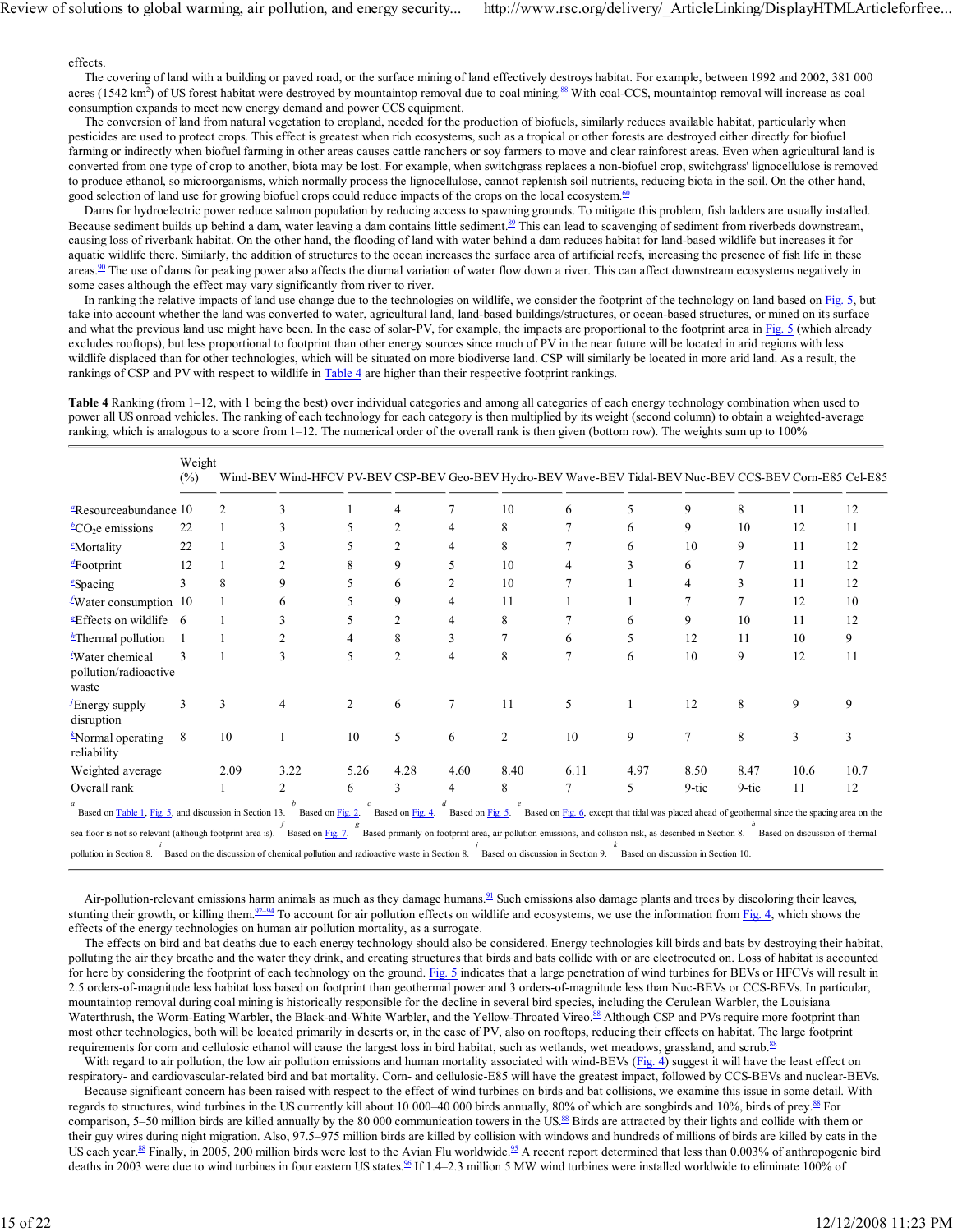anthropogenic  $CO_2$  emissions (ESI<sup>†</sup>), the number of bird deaths worldwide due to wind would be about 1.4–14 million, less than 1% of the global anthropogenic bird loss. However, such a conversion would simultaneously eliminate global warming, air pollution human and animal mortality due to current energy use.

A related issue is the effect of tidal turbine rotors on sea life. Because tidal turbine rotors do not turn rapidly, they should not endanger sea life significantly. Further, with tidal turbine configurations that use a duct to funnel water, $\frac{97}{2}$  it may be possible to put a grating in front of the duct to prevent medium- and large-sized fish from entering the duct. The turbines may enhance sea communities by serving as artificial reefs as offshore wind turbines do. $\frac{90}{10}$ 

Some additional effects of energy technologies include thermal and chemical pollution, radioactive waste disposal, and feedbacks of technologies to the atmosphere. Thermal pollution reduces dissolved oxygen in water directly and indirectly by enhancing algae blooms. A reduction in dissolved oxygen harms fish, amphibians, and copepods. Thermal pollution also increases the rate of aquatic life metabolism, increasing competition for food. The energy technologies considered here that impact the temperature of water in lakes and rivers the most are CSP, nuclear, coal-CCS, and ethanol – the first three directly and the last through its lifecycle requirement of coal and nuclear electricity. The remaining technologies affect thermal pollution proportionally to their lifecycle  $CO<sub>2</sub>$ e emissions, most of which come from thermal power plants as well, but such lifecycle energy requirements are small.

Chemical waste pollution into surface and groundwater also impacts wildlife. Ethanol factories produce sewage-like effluent containing syrup, ethanol, chloride, copper, and other contaminants, produced during fermentation and distillation.<sup>98</sup> Coal-CCS releases acids (SO<sub>2</sub> and NO<sub>x</sub>) and mercury into the air that deposit to lakes and rivers as acid deposition. Some CCS technologies produce liquid wastes that are discharged to lakes or rivers and solid wastes that are incinerated. Both coal- and uranium-mining operations result in the release of chemicals into ground and surface waters. Other energy options are assumed to emit chemical waste proportionally to their lifecycle emissions.

Nuclear power plants produce fuel rods that are usually stored on site for several years in cooling ponds pending transport to a permanent site. The local storage of this "high-level waste" may preclude the future re-use of some nuclear power plant land for decades to centuries. In the US, a planned permanent site since 1982 has been Yucca Mountain. However, studies are still being carried out to determine whether storage at this site poses a long-term hazard.<sup>99</sup> Nuclear power plants also produce low-level waste, including contaminated clothing and equipment.

Finally, a question that frequently arises is the effect of a large penetration of wind turbines on local and global meteorology. This issue can be examined correctly only with high-resolution computer modeling. To date, no resolved study covering the large scale has been performed. The modeling studies that have been performed are too coarse for their results to be relied on. A back-of-the-envelope calculation of the effects that accounts for the upstream and downstream velocity of a turbine and the global mean of measured winds over land indicates that, if 10 million 1.5 MW wind turbines were used to power all the world's energy (electric plus nonelectric), the combined energy loss from the slower winds among all wakes worldwide in the boundary layer (about 1 km) would be  $<$ 1%. $\frac{100}{100}$ 

# **9. Energy supply disruption**

Another key question for each energy technology is the extent to which the supply of energy from it can be disrupted by terrorism, war, or natural disaster. The energy technologies that are distributed (*e.g.*, solar PV, wind, wave, and tidal) are least prone to disruption, whereas those that are centralized (*e.g.*, nuclear, coal-CCS, hydroelectric, geothermal, CSP, ethanol factories) are most at risk to disruption.<sup>101</sup>

Severe weather, earthquake, fire, flood, or terrorist activity can take out some distributed-energy devices, but it is unlikely that an entire wind or solar PV farm could be disrupted by one of these events. With respect to severe weather, the survival wind speed for most wind turbines is around 60–65 m s<sup>−1</sup>, within range of the wind speeds in a Category 4 hurricane of 58.5–69 m s<sup>-1</sup>. Most tornados are less than 100 m across. An F4 (92.5–116 m s<sup>-1</sup>) tornado can reach 0.5–1.6 km wide. An F5 (wind speeds 117–142 m s<sup>-1</sup>) can reach 1.6–5 km wide. Although the chance that a Category 4–5 hurricane or an F4–F5 tornado hits a wind turbine is small, efforts could be made to strengthen turbines in at-risk areas.

In the case of centralized power sources, the larger the plant, the greater the risk of terrorism and collateral damage. In the case of nuclear power, collateral damage includes radiation release. In the case of hydroelectric power, it includes flooding. In the case of ethanol and coal-CCS, it includes some chemical releases. Whereas, nuclear power plants are designed to withstand tornados and other severe whether, the other power plants are not. However, nuclear power plants are vulnerable to heat waves. Because nuclear power plants rely on the temperature differential between steam and river or lake water used in the condenser, they often cannot generate electricity when the water becomes too hot, as occurred during the European heat wave of 2004, when several nuclear reactors in France were shut down.

Because nuclear power plants are centralized, release radiation if destroyed, and may shut down during a heat wave, we deem them to be the most likely target of a terrorist attack and prone to energy supply disruption among all energy sources. Large hydroelectric power plants are the second-most likely to be targeted by terrorists. Because they are a centralized power source and susceptible to reduced capacity during a drought, they are also considered to be the second-most vulnerable to disruption. Ethanol factories, coal-CCS, geothermal, and CSP plants are all centralized so are also subject to disruption and attack, but less so than nuclear or hydroelectricity. The greater potential for chemical releases from an ethanol plant makes it more risky than the other energy sources. CSP plants are generally smaller than coal-CCS plants, so are less likely to result in a disruption if disabled. The distributed-energy sources are the least likely to be disrupted. Among these, tidal power may be the most protected from severe weather whereas wave power, the most vulnerable. Solar PVs are least likely to be sited in locations of severe storms, so will be disrupted less than wind. Wind-BEV supply is more secure than wind-HFCV supply since fewer turbines are required in the former case.

# **10. Intermittency and how to address it**

Wind, solar, wave, and tidal power at one location and time are naturally intermittent. In other words, at a single location and time, it is not possible to guarantee power from them. Tidal power at a single location and time is more reliable because of the predictability of the tides. Solar intermittency is due to day-night and seasonal transitions of the sun and clouds. Wind intermittency is due to variations in pressure gradients over minutes to seasons to years. With the large-scale deployment of an intermittent resource today, backup generators are needed that can be brought online quickly, increasing stress and maintenance of the system. However, it is shown here that when intermittent energy sources are combined with each other or over large geographical regions, they are much less intermittent than at one location. When combined with storage media, such as batteries or hydrogen, the effect of their intermittency is reduced further or eliminated.

Coal-CCS, nuclear, geothermal, and hydroelectric power are more reliable than the resources listed above but have scheduled and unscheduled outages. For example, nuclear power plants have unscheduled outages during heat waves (Section 9). Further, the average coal plant in the US from 2000–2004 was down 6.5% of the year for unscheduled maintenance and 6.0% of the year for scheduled maintenance.<sup>102</sup> This compares with a total down time for modern wind turbines of 0–2% over land and 0–5% over the ocean.<sup>90</sup> Solar-PV panels similarly have a downtime of near 0–2%. A difference between the outages of centralized and distributed plants is that when individual solar panels or wind turbines are down, for example, only a small fraction of electrical production is affected, whereas when a nuclear or coal plant is down, a large fraction is affected. Nuclear plants in the US have become more reliable in the last decade. In 2006, the overall capacity factor for nuclear in the US was 89.9%<sup>103</sup> compared with 80.8% worldwide (Table 1). Hydroelectric power plants are more reliable than most other centralized plants (*e.g.*, with unscheduled outage rates of <5%;<sup>102</sup> however, because they are often used for peaking, their average capacity factors are low (Table 1). Geothermal capacity factors in the US are generally 89–97%,  $\frac{27}{2}$  suggesting a reliability similar to nuclear power. Like nuclear, the globally-averaged capacity factor of geothermal is lower than its US average (Table 1). The overall outage rate of CSP plants in the Mojave desert have been reported as 3.3-4.0% for 1997-2001, except for 2000 when the outage rate was  $7.1\%$ .<sup>104</sup>

Whether or not intermittency affects the power supply depends on whether effort to reduce intermittency are made. Five methods of reducing intermittency or its effects are (a) interconnecting geographically-disperse naturally-intermittent energy sources (*e.g.*, wind, solar, wave, tidal), (b) using a reliable energy source, such as hydroelectric power, to smooth out supply or match demand, (c) using smart meters to provide electric power to vehicles in such a way as to smooth out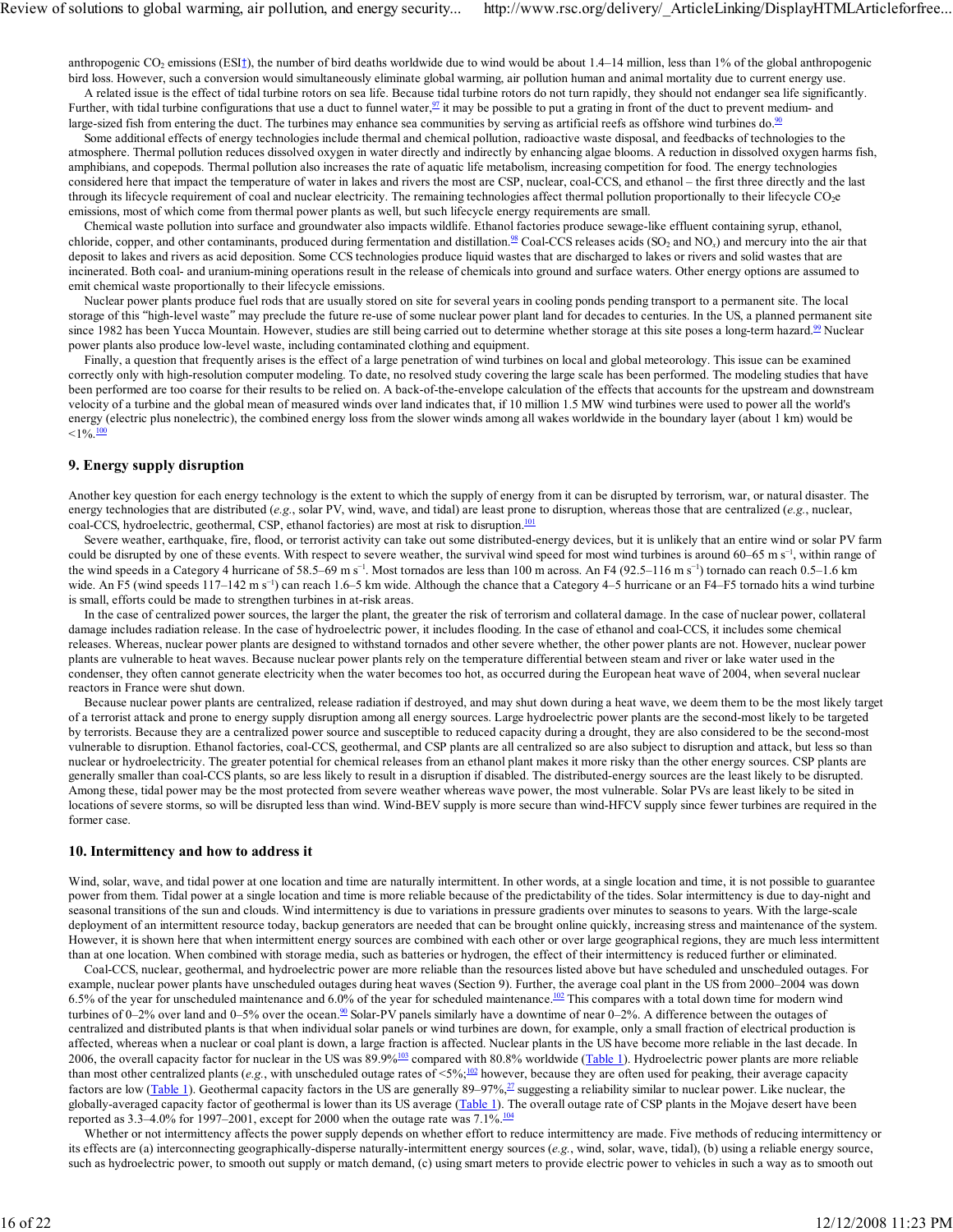electricity supply, (d) storing the electric power for later use, and (e) forecasting the weather to plan for energy supply needs better. These are discussed briefly, in turn.

# **10a. Interconnecting geographically-dispersed intermittent energy sources**

Interconnecting geographically-disperse wind, solar, tidal, or wave farms to a common transmission grid smoothes out electricity supply significantly, as demonstrated for wind in early work.<sup>105</sup> For wind, interconnection over regions as small as a few hundred kilometers apart can eliminate hours of zero power, accumulated over all wind farms and can convert a Rayleigh wind speed frequency distribution into a narrower Gaussian distribution.<sup>106</sup> When 13-19 geographically-disperse wind sites in the Midwest, over a region 850 km × 850 km, were hypothetically interconnected, an average of 33% and a maximum of 47% of yearly-averaged wind power was calculated to be usable as baseload electric power at the same reliability as a coal-fired power plant.<sup>107</sup> That study also found that interconnecting 19 wind farms through the transmission grid allowed the long-distance portion of capacity to be reduced, for example, by 20% with only a 1.6% loss in energy. With one wind farm, on the other hand, a 20% reduction in long-distance transmission caused a 9.8% loss in electric power. The benefit of interconnecting wind farms can be seen further from real-time minute-by-minute combined output from 81% of Spain's wind farms.<sup>108</sup> Such figures show that interconnecting nearly eliminates intermittency on times scales of hours and less, smoothing out the electricity supply. In sum, to improve the efficiency of intermittent electric power sources, an organized and interconnected transmission system is needed. Ideally, fast wind sites would be identified in advance and the farms would be developed simultaneously with an updated interconnected transmission system. The same concept applies to other intermittent electric power sources, such as solar PV and CSP. Because improving the grid requires time and expense, planning for it should be done carefully.

# **10b. Load smoothing or matching with hydroelectric or geothermal power**

A second method of reducing the effect of intermittency of wind is to combine multiple renewable energy sources,<sup>109</sup> including wind, solar, hydroelectric, geothermal, tidal, and wave power, together, to reduce overall intermittency, and to use hydroelectric or geothermal power to fill in the gaps. This concept is illustrated for California in Fig. 8. Because hydroelectric power, when run in spinning reserve mode, can be increased or decreased within 15–30 s, it is an ideal source of peaking power. Hydroelectric power is used significantly for peaking rather than baseload power today, so enhancing its use for peaking should not be a large barrier. Geothermal power is used primarily as a baseload source. However, geothermal plants can be designed to follow load as well.<sup>110</sup>



at five locations in California.<sup>34</sup>

# **10c. Using smart meters to provide electric power for vehicles at optimal times**

A third method of smoothing intermittent power is to upgrade smart meters<sup>112</sup> to provide electricity for electric vehicles when wind power supply is high and to reduce the power supplied to vehicles when wind power is low. Utility customers would sign up their electric vehicles under a plan by which the utility controlled the night-time (primarily) or daytime supply of power to the vehicles. Since most electric vehicles would be charged at night, this would provide primarily a night-time method of smoothing out demand to meet supply.

**10d. Storage**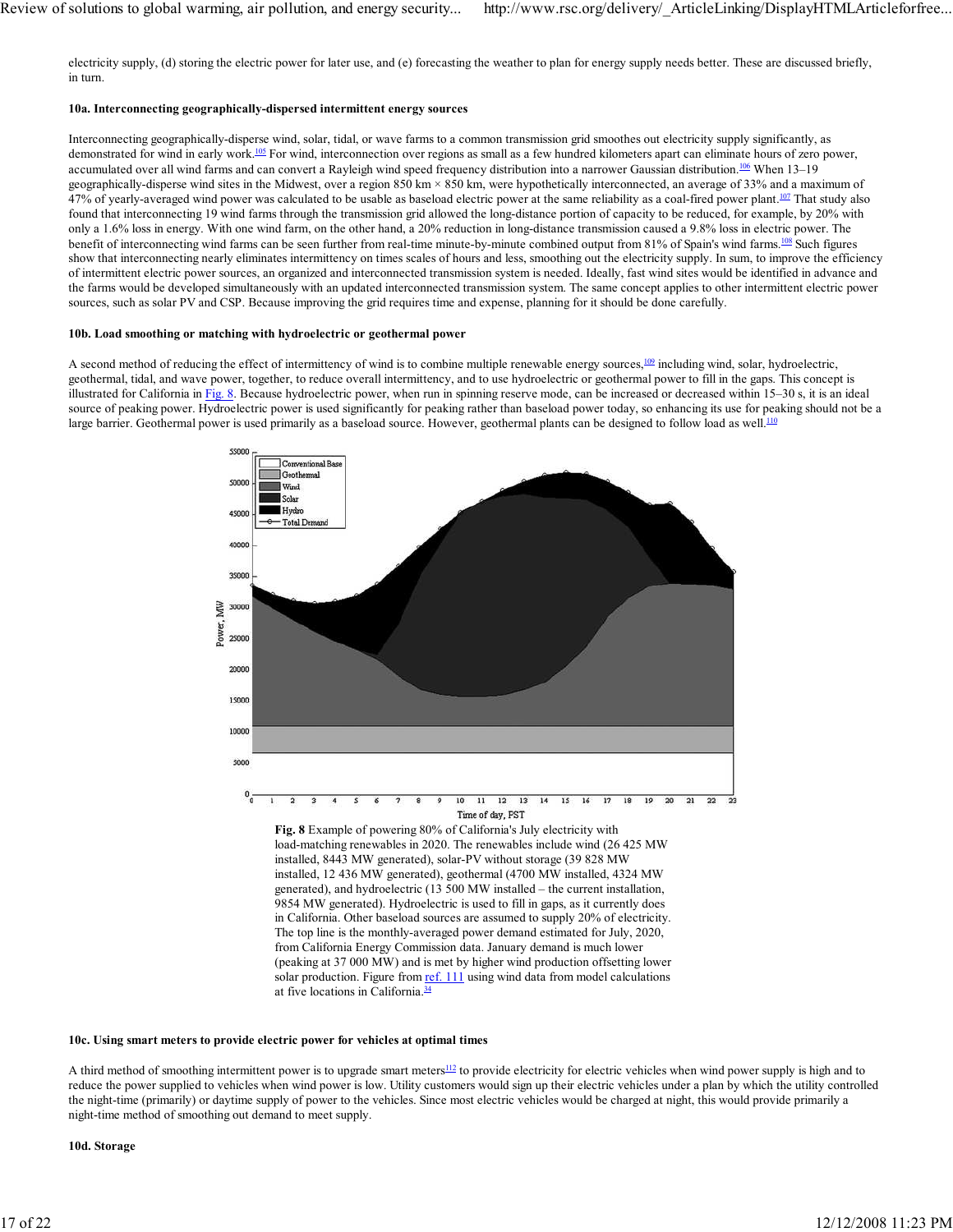A fourth method of dealing with intermittency is to store excess intermittent energy in batteries (*e.g.*, for use in BEVs), hydrogen gas (*e.g.*, for use in HFCVs), pumped hydroelectric power, compressed air (*e.g.*, in underground caverns or turbine nacelles), flywheels, or a thermal storage medium (as done with CSP). One calculation shows that the storage of electricity in car batteries, not only to power cars but also to provide a source of electricity back to the grid (vehicle-to-grid, or V2G), could stabilize wind power if 50% of US electricity were powered by wind and 3% of vehicles were used to provide storage.<sup>113</sup> The only disadvantage of storage for grid use rather than direct use is conversion losses in both directions rather than in one.

# **10e. Forecasting**

Finally, forecasting the weather (winds, sunlight, waves, tides, precipitation) gives grid operators more time to plan ahead for a backup energy supply when an intermittent energy source might produce less than anticipated. Forecasting is done with either a numerical weather prediction model, the best of which can produce minute-by-minute predictions 1–4 d in advance with good accuracy, or with statistical analyses of local measurements. The use of forecasting reduces uncertainty and improves planning, thus reduces the relevance of intermittency.

We rank each energy technology combination in terms of intermittency based on the scheduled and unscheduled downtime of the electric power source, whether the downtime affects a large or small fraction of electric power generation, the natural intermittency of the electric power source, and whether the technology combination includes a storage medium. For example, all cases considered involve combinations of the technology with either BEVs, HFCVs, or E85. Since BEVs are charged over a several-hour period, the instantaneous electricity production is not so important when the aggregate production over the period is guaranteed. With HFCVs, the hydrogen fuel is produced by electrolysis and can be stored for months to years. Thus, neither instantaneous nor weekly or seasonal fluctuations are necessarily disadvantageous. Since E85 can be stored, intermittency of its production is similarly not so much of an issue. Based on the low downtime of wind turbines, the fact that downtime affects only a small portion of the source, and the fact that intermittency is irrelevant for the production of hydrogen, we rank wind-HFCVs as the most reliable of all potential energy technology combinations. Because of the low outage rate and the ability to turn hydroelectric power on and off when it is in spinning reserve mode within 15–30 s, hydro-BEVs are ranked the second-most reliable of all energy technology combinations.

Because E85 can be stored, its production is generally independent of short-term intermittency. However, because ethanol plants are subject to fluctuations in crop supplies due to variations in weather and are more susceptible than hydroelectric power or wind turbines to planned or unplanned outages, corn- and cellulosic-E85 are tied for third. The remaining combinations involve production of electricity for BEVs. CSP-BEVs are ranked fifth because of CSP's ability to store energy in thermal storage media on-site and their low overall outage rate (<5%). Although geothermal, nuclear, and coal-CCS can supply electricity in winter better than CSP-BEVs, the outage rates for the former technologies are higher, thus they are ranked 6th–8th, respectively. Tidal power is somewhat predictable, thus tidal-BEVs are ranked 9th. Wind-BEVs, PV-BEVs, and wave-BEVs are more intermittent.<sup>114,115</sup> If wind peaks at night, such as over land in many places, PV can match daytime peak loads better than wind<sup>114</sup> (e.g., Fig. 8). However, for powering BEVs, most demand will be at night. Further, offshore wind and wave power generally peak during the time of peak demand. As such, we rank PV-BEVs, wind-BEVs, and wave-BEVs the same in terms of reliability. As discussed, the reliability of the intermittent technologies can be improved or ensured with the four methods discussed in this section; the rankings do not reflect such potential improvements.

# **13. Overall results**

Table 4 ranks each of 12 technology combinations for running US vehicles in terms of 11 categories considered, then weights each ranking by the relative importance of each category to obtain an overall ranking of the technology combination. The weights ensure that effects on CO<sub>2</sub>e emissions and mortality are given the highest priority. The third priority is footprint on the ground combined with spacing, followed by the combination of reliability plus energy supply disruption, then water consumption and resource availability, then the combination of effects on wildlife plus water chemical and thermal pollution. Sensitivities of results to the weights are discussed shortly.

The rankings for each category are referenced in the footnote of the table and were discussed previously, except not completely with respect to resource availability. With respect to resource availability, we consider the technical potential of the resource from Table 1, whether the spread of the technology to a large scale is limited by its footprint land area from Fig. 5, and the difficulty of extracting the resource. Based on these criteria, PV-BEVs are ranked the highest in terms of resource because solar-PV has the greatest overall resource availability without the need to extract the resource from the ground and is not limited by area for supplying a substantial portion of US power. Wind-BEVs and wind-HFCVs are ranked second and third, respectively, since wind is the secondmost-abundant natural resource, wind does not require extraction from the ground, and wind's footprint area is trivial. CSP-BEVs are ranked fourth due to the great abundance of solar. They are behind PV-BEVs and the wind technologies due to the greater footprint required for CSP-BEVs. Wave- and tidal-BEVs follow due to the renewable nature of their resource and their small footprint. Geo-BEVs are next, since they require extraction from the ground and the resource (heat from the earth) can dissipate at a given location although it will replenish over time. CCS-BEVs and nuclear-BEVs follow due to their abundant, although limited resource, but with the need to extract the resource from the ground, transport it, and process it. Hydro-BEVs are limited by the land required for reservoirs. Similarly, corn-E85 and cellulosic-E85 are limited by their significant land requirements, with cellulosic ethanol potentially requiring more land than corn ethanol (Fig.  $5$  and  $6$ ).

From the overall rankings in Table 4, four general tiers of technology options emerge based on distinct divisions in weighted average score of the technology. Tier 1 (<4.0), includes wind-BEVs and wind-HFCVs. Tier 2 (4.0–6.5) includes CSP-BEVs, geo-BEVs, PV-BEVs, tidal-BEVs, and wave-BEVs. Tier 3 (6.5–9.0) includes hydro-BEVs, nuclear-BEVs, and CCS-BEVs. Tier 4 (>9) includes corn- and cellulosic-E85.

Wind-BEVs rank first in seven out of 11 categories, including the two most important, mortality and climate damage reduction. Although HFCVs are less efficient than BEVs, wind-HFCVs still provide a greater benefit than any other vehicle technology. The Tier 2 combinations all provide outstanding benefits with respect to climate and mortality. The Tier 3 technologies are less desirable. However, hydroelectricity, which is cleaner than coal-CCS or nuclear with respect to climate and health, is an excellent load balancer. As such, hydroelectricity is recommended ahead of the other Tier 3 power sources, particularly for use in combination with intermittent renewables (wind, solar, wave). The Tier 4 technologies are not only the lowest in terms of ranking, but provide no proven climate or mortality benefit and require significant land and water.

The rankings in Table 4 are not significantly sensitive to moderate variations in the weightings. For example, increasing the weighting of mortality by 3% and decreasing that of CO2e emissions by 3% does not change any overall ranking. Similarly, increasing the weighting of normal operating reliability by 3% and decreasing that of water supply by 3% does not change any ranking. Larger changes in weightings do not change the rankings at the top or bottom. They can result in some shifting in the middle, but not significantly.

# **14. Example large-scale application**

Table 4 suggests that the use of wind-BEVs would result in the greatest benefits among options examined. How many wind turbines, though, are necessary for the large-scale deployment of wind-BEVs? Assuming an RE Power 5 MW turbine (126 m diameter rotor),<sup>116</sup> the US in 2007 would need about 73,000-144,000 5 MW turbines (with a 126 m diameter rotor) to power all onroad (light and heavy-duty) vehicles converted to BEVs (Fig. 9, ESI1). The low estimate corresponds to a mean annual wind speed of 8.5 m s<sup>-1</sup>, a BEV plug-to-wheel efficiency of 86%,<sup>117</sup> and conversion/transmission/array losses of 10%; the high number, to a mean wind speed of 7.0 m s<sup>-1</sup>, a BEV efficiency of 75%, and losses of 15%. This number of turbines is much less than the 300 000 airplanes the US manufactured during World War II and less than the 150 000 smaller turbines currently installed worldwide. This would reduce US CO<sub>2</sub> by 32.5–32.7% and nearly eliminate 15 000 yr−1 vehicle-related air pollution deaths in 2020. A major reason the number of turbines required is small is that the plug-to-wheel efficiency of BEVs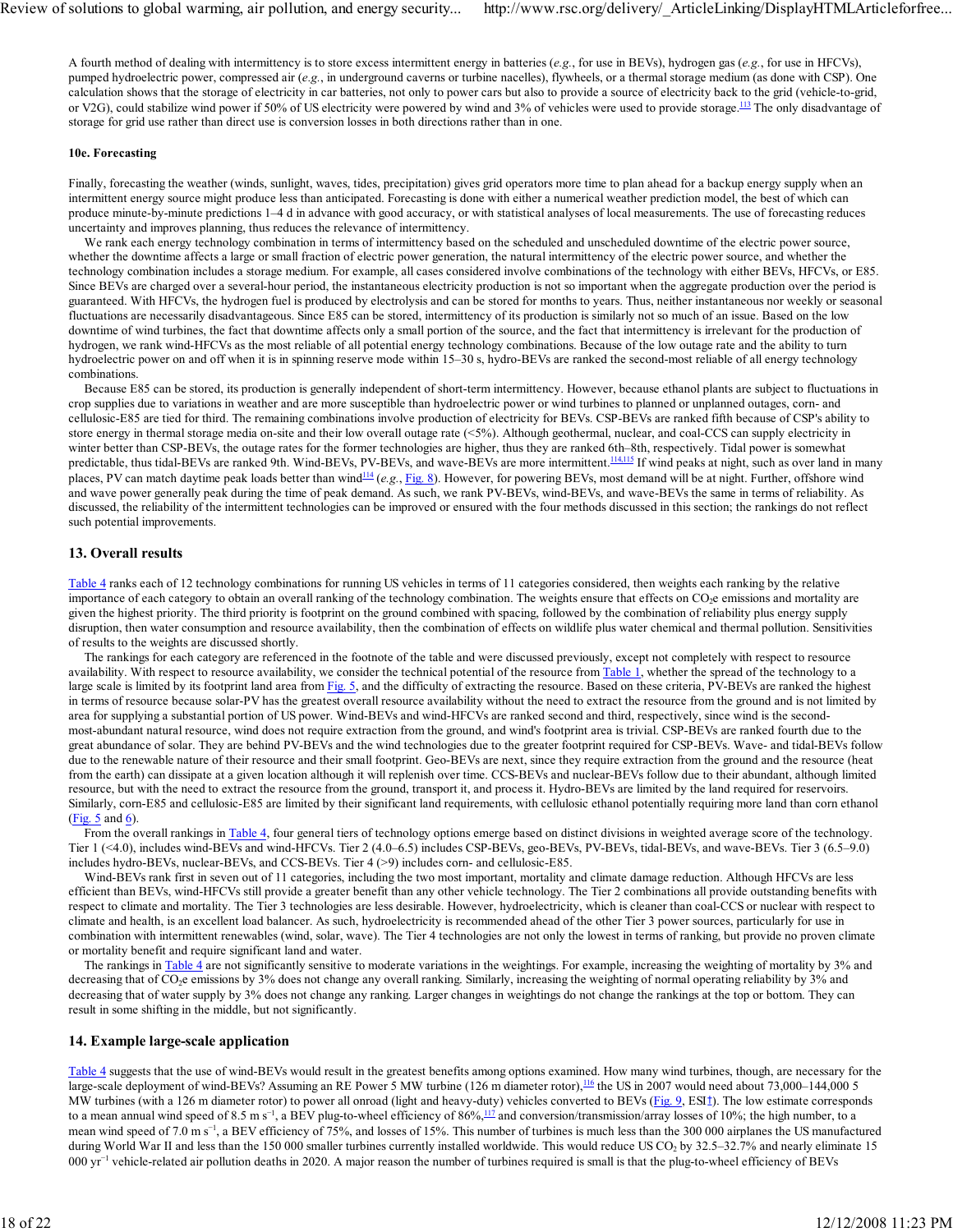(75–86%) is much greater than the average tank-to-wheel efficiency of fossil-fuel vehicles (17%) (ESI ). As such, a conversion to BEVs reduces the energy required, resulting in a small number of devices. Fig. 9 also indicates that the US could theoretically replace 100% of its 2007 carbon-emitting pollution with 389 000–645 000 5 MW wind turbines. Globally, wind could theoretically replace all fossil-fuel carbon with about 2.2–3.6 million 5 MW turbines (assuming the use of new vehicle technologies, such as  $BEVs$ ) ( $ESI_1^{\dagger}$ ).



**Fig. 9** Thousands of 5 MW wind turbines needed, placed in locations where the mean annual wind speed is 7.0 m s<sup>-1</sup> (high number) to 8.5 m s<sup>-1</sup> (low number), to displace 100% of US CO<sub>2</sub> from each source. Onroad vehicles include light and heavy-duty vehicles and are assumed to be replaced by BEVs. See ESI<sup>†</sup> for calculations. The corresponding sources of the  $5970$  MT-CO<sub>2</sub> emitted in the US in 2007 are onroad vehicles: 24.6%, coal electricity: 32.8%, oil electricity: 0.91%, natural gas electricity: 6.1%, and other: 35.7%.

# **15. Conclusions**

This review evaluated nine electric power sources (solar-PV, CSP, wind, geothermal, hydroelectric, wave, tidal, nuclear, and coal with CCS) and two liquid fuel options (corn-E85, cellulosic E85) in combination with three vehicle technologies (BEVs, HFCVs, and E85 vehicles) with respect to their effects on globalwarming-relevant emissions, air pollution mortality, and several other factors. Twelve combinations of energy source-vehicle type were considered. Among these, the highest-ranked (Tier 1 technologies) were wind-BEVs and wind-HFCVs. Tier 2 technologies were CSP-BEVs, geo-BEVs, PV-BEVs, tidal-BEVs, and wave-BEVs. Tier 3 technologies were hydro-BEVs, nuclear-BEVs, and CCS-BEVs. Tier 4 technologies were corn- and cellulosic-E85.

Wind-BEVs performed best in seven out of 11 categories, including mortality, climate-relevant emissions, footprint, water consumption, effects on wildlife, thermal pollution, and water chemical pollution. The footprint area of wind-BEVs is 5.5–6 orders of magnitude less than that for E85 regardless of ethanol's source, 4 orders of magnitude less than those of CSP-BEVs or PV-BEVs, 3 orders of magnitude less than those of nuclear- or coal-BEVs, and 2-2.5 orders of magnitude less than those of geothermal, tidal, or wave BEVs.

The intermittency of wind, solar, and wave power can be reduced in several ways: (1) interconnecting geographically-disperse intermittent sources through the transmission system, (2) combining different intermittent sources (wind, solar, hydro, geothermal, tidal, and wave) to smooth out loads, using hydro to provide peaking and load balancing, (3) using smart meters to provide electric power to electric vehicles at optimal times, (4) storing wind energy in hydrogen, batteries, pumped hydroelectric power, compressed air, or a thermal storage medium, and (5) forecasting weather to improve grid planning.

Although HFCVs are less efficient than BEVs, wind-HFCVs still provide a greater benefit than any other vehicle technology aside from wind-BEVs. Wind-HFCVs are also the most reliable combination due to the low downtime of wind turbines, the distributed nature of turbines, and the ability of wind's energy to be stored in hydrogen over time.

The Tier 2 combinations all provide outstanding benefits with respect to climate and mortality. Among Tier 2 combinations, CSP-BEVs result in the lowest CO2e emissions and mortality. Geothermal-BEVs require the lowest array spacing among all options. Although PV-BEVs result in slightly less climate benefit than CSP-BEVs, the resource for PVs is the largest among all technologies considered. Further, much of it can be implemented unobtrusively on rooftops. Underwater tidal powering BEVs is the least likely to be disrupted by terrorism or severe weather.

The Tier 3 technologies are less beneficial than the others. However, hydroelectricity is an excellent load-balancer and cleaner than coal-CCS or nuclear with respect to CO2e and air pollution. As such, hydroelectricity is recommended ahead of these other Tier 3 power sources.

The Tier 4 technologies (cellulosic- and corn-E85) are not only the lowest in terms of ranking, but may worsen climate and air pollution problems. They also require significant land relative to other technologies. Cellulosic-E85 may have a larger land footprint and higher upstream air pollution emissions than corn-E85. Mainly for this reason, it scored lower overall than corn-E85. Whereas cellulosic-E85 may cause the greatest average human mortality among all technologies, nuclear-BEVs cause the greatest upper-estimate risk of mortality due to the risk of nuclear attacks resulting from the spread of nuclear energy facilities that allows for the production of nuclear weapons. The largest consumer of water is corn-E85. The smallest consumers are wind-BEVs, tidal-BEVs, and wave-BEVs.

In summary, the use of wind, CSP, geothermal, tidal, solar, wave, and hydroelectric to provide electricity for BEVs and HFCVs result in the most benefit and least impact among the options considered. Coal-CCS and nuclear provide less benefit with greater negative impacts. The biofuel options provide no certain benefit and result in significant negative impacts. Because sufficient clean natural resources (*e.g.*, wind, sunlight, hot water, ocean energy, gravitational energy) exists to power all energy for the world, the results here suggest that the diversion of attention to the less efficient or non-efficient options represents an opportunity cost that delays solutions to climate and air pollution health problems.

The relative ranking of each electricity-BEV option also applies to the electricity source when used to provide electricity for general purposes. The implementation of the recommended electricity options for providing vehicle and building electricity requires organization. Ideally, good locations of energy resources would be sited in advance and developed simultaneously with an interconnected transmission system. This requires cooperation at multiple levels of government.

#### **Acknowledgements**

I would like to thank Cristina Archer, Ben Carver, Ralph Cavanagh, Bethany Corcoran, Mike Dvorak, Eena Sta. Maria, Diana Ginnebaugh, Graeme Hoste, Holmes Hummel, Willett Kempton, Earl Killian, Jon Koomey, Gilbert Masters, Eric Stoutenburg, Ron Swenson, John Ten Hoeve, and Joe Westersund for helpful suggestions and comments. This work was not funded by any interest group, company, or government agency.

#### **References**

<sup>1</sup> World Health Organization (WHO), *The World Health Report*, Annex Table 9, 2002, http://www.who.int/whr/2002/en/whr2002\_annex9\_10.pdf.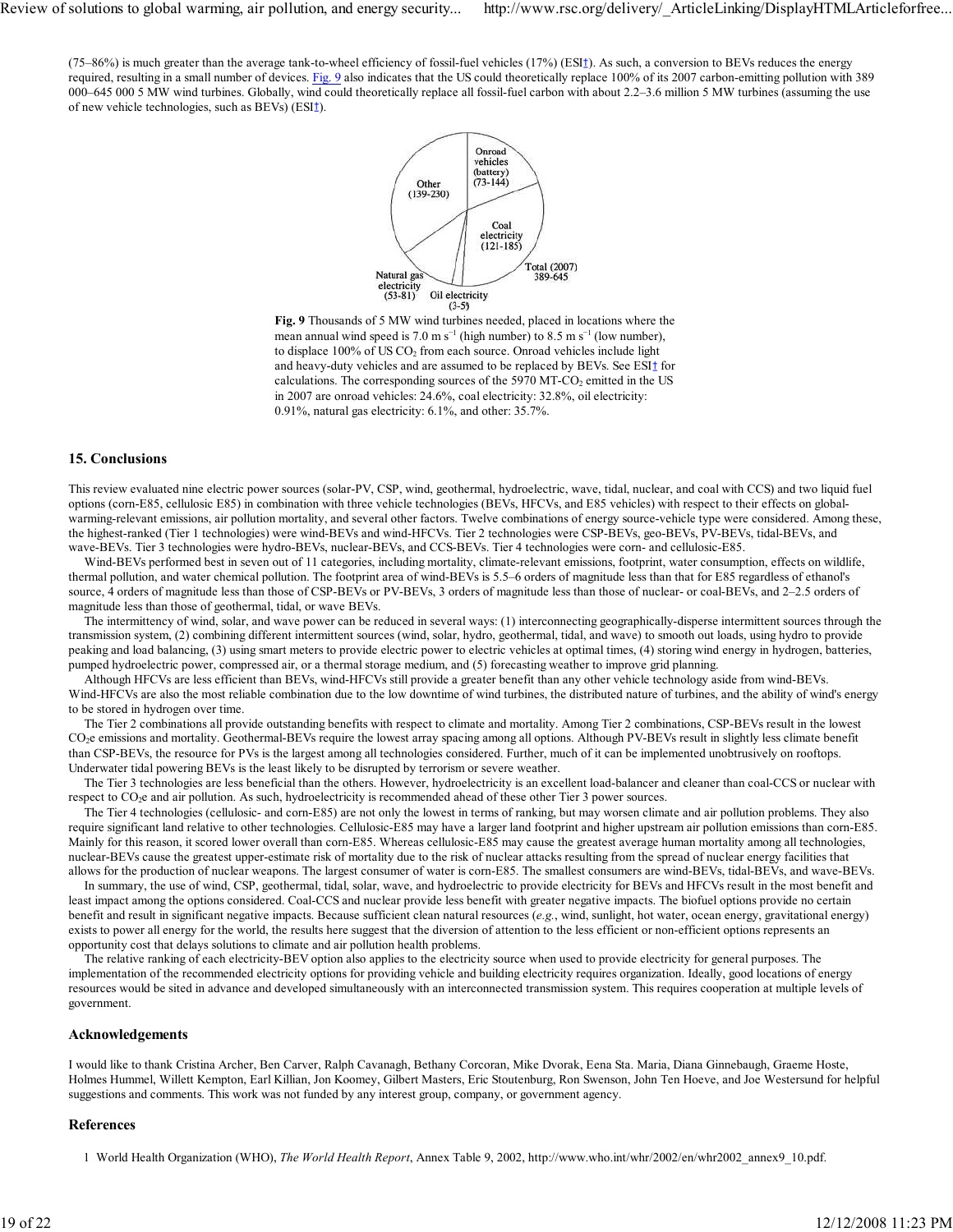Review of solutions to global warming, air pollution, and energy security... http://www.rsc.org/delivery/\_ArticleLinking/DisplayHTMLArticleforfree...

- 2 B. D. Ostro, H. Tran and J. I. Levy, The health benefits of reduced tropospheric ozone in California, *J. Air Waste Manage. Assoc.*, 2006, **56**, 1007–1021 [Links]
- 3 C. A. Pope, III and D. W. Dockery, 2006 Critical review Health effects of fine particulate air pollution: Lines that connect, *J. Air Waste Manage. Assoc.*, 2006, **56**, 709–742 [Links].
- 4 M. Z. Jacobson, The climate response of fossil-fuel and biofuel soot, accounting for soot's feedback to snow and sea ice albedo and emissivity, *J. Geophys. Res.*, 2004, **109**, D21201 [Links].
- 5 Intergovernmental Panel on Climate Change (IPCC), *The physical science basis of climate change*, Cambridge University Press, New York, 2007, http://ipcc-wg1.ucar.edu/wg1/.
- 6 M. Z. Jacobson, Strong radiative heating due to the mixing state of black carbon in atmospheric aerosols, *Nature*, 2001, **409**, 695–697 [Links].
- 7 M. Z. Jacobson, Control of fossil-fuel particulate black carbon plus organic matter, possibly the most effective method of slowing global warming, *J. Geophys. Res.*, 2002, **107**(D19), 4410 [Links].
- 8 S. H. Chung and J. H. Seinfeld, Global Distribution and Climate Forcing of Carbonaceous Aerosols, *J. Geophys. Res., [Atmos.]*, 2002, **107**(D19), 4407 [Links]
- 9 J. Hansen and et al., Efficacy of climate forcing, *J. Geophys. Res.*, 2005, **110**, D18104 [Links].
- 10 V. Ramanathan and G. Carmichael, Global and regional climate changes due to black carbon, *Nat. Geosci.*, 2008, **1**, 221–227.
- 11 G. M. Masters, *Renewable and Efficient Electric Power Systems*, John Wiley and Sons, New York, 2004, 654 pp.
- 12 National Renewable Energy Laboratory (NREL), *PVWatts: A performance calculator for grid-connected PV systems*, 2008, http://rredc.nrel.gov/solar /codes\_algs/PVWATTS/system.html.
- 13 J. W. Tester, E. M. Drake, M. J. Driscoll, M. W. Golay, and W. A. Peters, *Sustainable Energy*, MIT Press, Cambridge, Mass, 2005, 846 pp.
- 14 World Energy Organization (WEO), 2007, www.worldenergy.org/documents/ser2007\_executive\_summary.pdf.
- 15 Cruz, J., ed., *Ocean Wave Energy*, Springer-Verlag, Berlin, 2008, 431 pp.
- 16 Intergovernmental Panel on Climate Change (IPCC), *Working Group III*, 2007b, http://www.mnp.nl/ipcc/pages\_media/FAR4docs/final\_pdfs\_ar4 /Chapter04.pdf.
- 17 Department of Energy (DOE), 2008, http://www.fossil.energy.gov/programs/powersystems/futuregen/.
- 18 W. G. Colella, M. Z. Jacobson and D. M. Golden, Switching to a U.S. hydrogen fuel cell vehicle fleet: The resultant change in emissions, energy use, and global warming gases, *J. Power Sources*, 2005, **150**, 150–181 [Links].
- 19 M. Z. Jacobson, W. G. Colella and D. M. Golden, Cleaning the air and improving health with hydrogen fuel cell vehicles, *Science*, 2005, **308**, 1901–1905 [Links]
- 20 International Energy Agency (IEA) (2007) *Key World Energy Statistics 2007*, www.iea.org/textbase/nppdf/free/2007/key\_stats\_2007.pdf.
- 21 Wikipedia, *Photovoltaics*, 2008, http://en.wikipedia.org/wiki/Photovoltaic.
- 22 A. Leitner, *Fuel from the sky: Solar Power's Potential for Western Energy Supply*, NREL/SR-550-32160, 2002, www.nrel.gov/csp/pdfs/32160.pdf.
- 23 C. L. Archer and M. Z. Jacobson, Evaluation of global wind power, *J. Geophys. Res.*, 2005, **110**, D12110 [Links].
- 24 W. Kempton, C. L. Archer, A. Dhanju, R. W. Garvine and M. Z. Jacobson, Large CO<sub>2</sub> reductions *via* offshore wind power matched to inherent storage in energy end-uses, *Geophys. Res. Lett.*, 2007, **34**, L02817 [Links].
- 25 Global Wind Energy Council (GWEC), 2008, http://www.gwec.net/index.php?id = 30#x0026;no\_cache = 1#x0026;tx\_ttnews%5Btt\_news%5D = 139#x0026;tx\_ttnews%5BbackPid%5D = 4#x0026;cHash = 6691aa654e.
- 26 R. Wiser, and M. Bolinger, *Annual report on U.S. wind power installation, cost, and performance trends: 2007*, LBNL-275E, U.S. Department of Energy, 2008, http://eetd.lbl.gov/ea/ems/reports/lbnl-275e.pdf.
- 27 Geothermal Energy Association (GEA), 2008, www.geo-energy.org/aboutGE/environment.aspwww.geo-energy.org/aboutGE/basics.aspwww.geoenergy.org/aboutGE/powerPlantCost.aspwww.geo-energy.org/aboutGE/potentialUse.asp#world.
- 28 Ocean Energy Council, 2008, www.oceanenergycouncil.com/index.php/Tidal-Energy/Tidal-Energy.html.
- 29 International Energy Agency (IEA), *Statistics by county/region*, 2006, www.iea.org/Textbase/stats/index.asp.
- 30 Energy Information Administration (EIA) (2008) *International energy outlook 2008*, http://www.eia.doe.gov/oiaf/ieo/coal.html.
- 31 D. V. Spitzley, and G. A. Keoleian, *Life cycle environmental and economic assessment of willow biomass electricity: A comparison with other renewable and non-renewable sources*, Report No. CSS04–05R, 2005, http://css.snre.umich.edu/css\_doc/CSS04-05R.pdf.
- 32 Intergovernmental Panel on Climate Change (IPCC), *IPCC special report on carbon dioxide capture and storage. Prepared by working group III*, ed. Metz. B., O. Davidson, H. C. de Coninck, M. Loos, and L. A. Meyer, Cambridge University Press, Cambridge, UK; New York, NY, USA, 2005, 442 pp., http://arch.rivm.nl/env/int/ipcc/.
- 33 M. Z. Jacobson and G. M. Masters, Exploiting wind versus coal, *Science*, 2001, **293**, 1438–1438 [Links].
- 34 M. J. Dvorak, M. Z. Jacobson, and C. L. Archer (2007), California offshore wind energy potential, Proc. AWAE Wind Power, 2007, June 3-6, Los Angeles, California, CD-ROM.
- 35 W. Munk and C. Wunsch, Abyssal recipes II: energetics of tidal and wind mixing, *Deep–Sea Res. Part I*, 1998, **45**(12), 1977–2010 [Links].
- 36 G. I. Marchuk, and B. A. Kagan, *Dynamics of Ocean Tides*, Kluwer Academic Publishers, 1989.
- 37 S. Krohn, ed., *The energy balance of modern wind turbines*, Wind Power, 1997, **16**, 1–15.
- 38 E. H. du Marchie van Voorthuysen, Large-scale concentrating solar power (CSP) technology, in *Macro-Engineering: a Challenge for the Future*, ed. V. Badescu, R. B. Cathcart, R. D. Schuiling, Springer, 2006, Ch. 3, www.gezen.nl/wordpress/wp-content/uploads/2007/01/macroengineering-5.pdf.
- 39 Mendax Microsystems, *Solar power plants*, 2007, http://www.mendax.com/Solution-Warehouse.aspx?slnid = 75&iid=.
- 40 K. Tahara, T. Kojimaa and A. Inaba, Evaluation of CO<sub>2</sub> payback time of power plant by LCA, *Energy Convers. Manage.*, 1997, 38(Supp. 1), S615–S620 [Links], http://www.sciencedirect.com/science?\_ob = ArticleURL&\_udi = B6V2P-4DS9V40-3K&\_user = 145269&\_rdoc = 1&\_fmt = &\_orig=search&  $sort=dd$ view=c $\&$  acct = C000012078 $\&$  version = 1 $\&$  urlVersion = 0 $\&$  userid = 145269 $\&$ md5 = 8381efaf8294dc1d2054d3882d53d667.
- 41 S. Banerjee, L. J. Duckers, R. Blanchard, and B. K. Choudhury, Life cycle analysis of selected solar and wave energy systems. *Adv. Energy Res. 2006*, www.ese.iitb.ac.in/aer2006\_files/papers/142.pdf.
- 42 R. Delmas, *Long term greenhouse gas emissions from the hydroelectric reservoir of Petit Saut (French Guiana) and potential impacts*, Global Warming and Hydroelectric Reservoirs, 2005, CDD 363.73874, pp. 117–124.
- 43 P. J. Meier, *Life-cycle assessment of electricity generation systems and applications for climate change policy analysis*, Fusion Technology Institute, U. Wisconsin, 2002, UWFDM-1181, http://fti.neep.wisc.edu/pdf/fdm1181.pdf.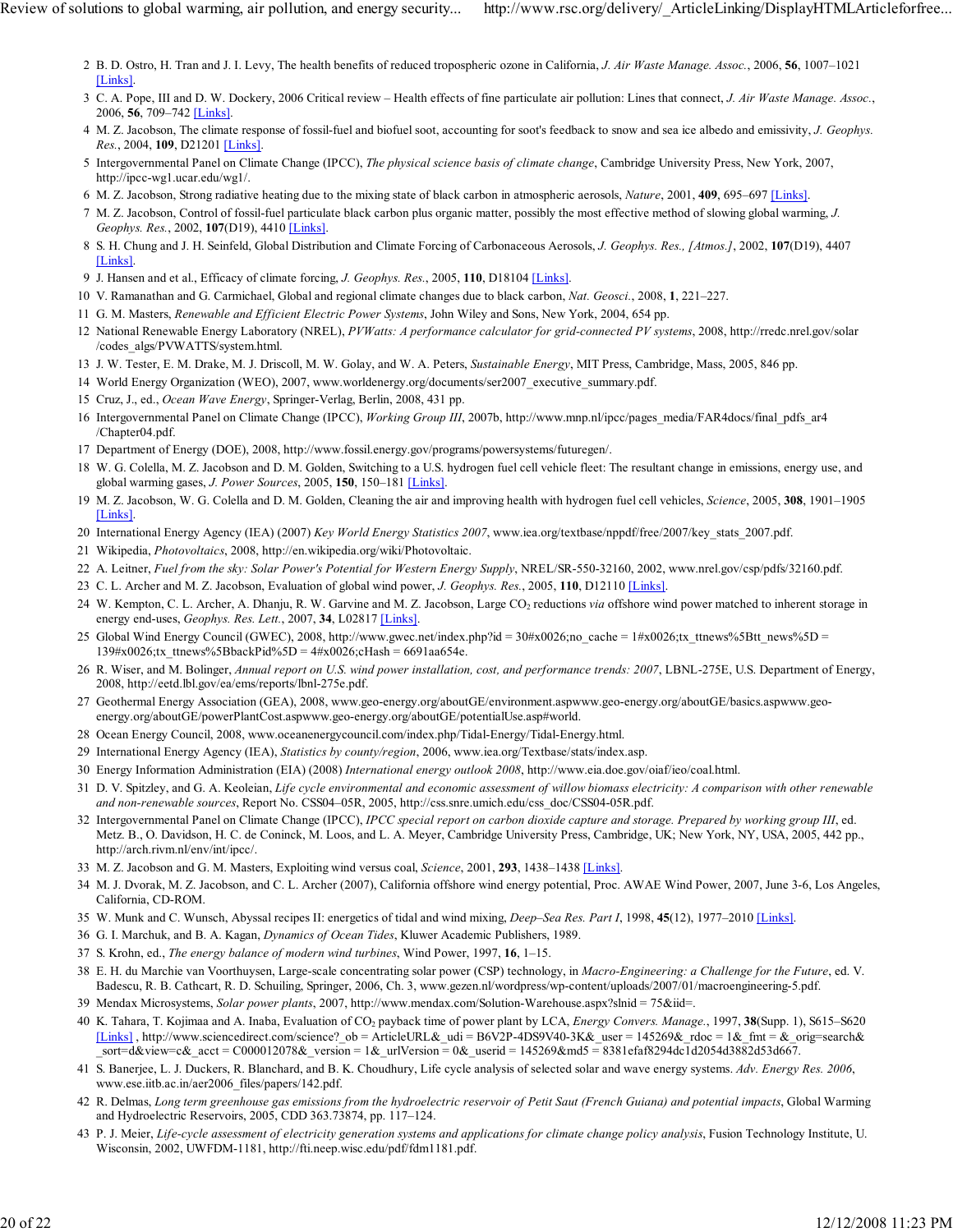- 44 J. Pearce, and A. Lau, Net energy analysis for sustainable energy production from silicon based solar cells*, Proceedings of Solar 2002*, Sunrise on the Reliable Energy Economy, June 15–20, 2002, Reno, Nevada, http://jupiter.clarion.edu/ jpearce/Papers/netenergy.pdf.
- 45 C. Bankier, and S. Gale, *Energy payback of roof mounted photovoltaic cells*, Energy Bulletin, 2006, www.energybulletin.net/17219.html.
- 46 V. Fthenakis and E. Alsema, Photovoltaics energy payback times, greenhouse gas emissions and external costs: 2004–early 2005 status, *Prog. Photovolt: Res. Appl.*, 2006, **14**, 275–280 [Links] , www.clca.columbia.edu/papers/Photovoltaic\_Energy\_Payback\_Times.pdf.
- 47 M. Raugei, S. Bargigli and S. Ulgiati, Life cycle assessment and energy pay-back time of advanced photovoltaic modules: CdTe and CIS compared to poly-Si, *Energy*, 2007, **32**, 1310–1318 [Links].
- 48 V. M. Fthenakis and H. C. Kim, Greenhouse-gas emissions from solar electric- and nuclear power: A life-cycle study, *Energy Policy*, 2007, **35**, 2549–2557 [Links]
- 49 World Nuclear Association (WNO), *Comparative carbon dioxide emissions from power generation*, 2008, www.world-nuclear.org/education /comparativeco2.html.
- 50 B. K. Sovacool, Valuing the greenhouse gas emissions from nuclear power: A critical survey, *Energy Policy*, 2008, **36**, 2940–2953.
- 51 F. H. Koch, *Hydropower-internalized costs and externalized benefits*, International Energy Agency (IEA) Implementing agreement for hydropower technologies and programs, Ottawa, Canada, 2000, www.nei.org/keyissues/protectingtheenvironment/lifecycleemissionsanalysis/.
- 52 N. Odeh and T. T. Cockerill, Life cycle GHG assessment of fossil fuel power plants with carbon capture and storage, *Energy Policy*, 2008, **36**, 367–380 [Links]
- 53 H. Shapouri, J. A. Duffield and M. Wang, The energy balance of corn ethanol revisited, *Trans. ASAE*, 2003, **46**, 959–968.
- 54 D. Pimentel and T. W. Patzek, Ethanol production using corn, switchgrass, and wood; biodiesel production using soybean and sunflower, *Nat. Resour. Res.*, 2005, **14**, 67–76.
- 55 A. E. Farrell, R. J. Plevin, B. T. Turner, A. D. Jones, M. O'Hare and D. M. Kammen, Ethanol can contribute to energy and environmental goals, *Science*, 2006, **311**, 506–508 [Links].
- 56 T. Patzek, *Science*, 2006, **312**, 1747 , supporting online material.
- 57 T. W. Patzek, *The real biofuel cycle*, 2006b, http://petroleum.berkeley.edu/patzek/BiofuelQA/Materials/RealFuelCycles-Web.pdf.
- 58 M. Delucchi, *Lifecycle analyses of biofuels*, 2006, www.its.ucdavis.edu/publications/2006/UCD-ITS-RR-06-08.pdf.
- 59 D. Tilman, J. Hill and C. Lehman, Carbon-negative biofuels from low-input high-diversity grassland, *Science*, 2006, **314**, 1598–1600 [Links].
- 60 J. Fargione, J. Hill, D. Tilman, S. Polasky and P. Hawthorne, Land clearing and the biofuel carbon debt, *Science*, 2008, **319**, 1235–1238 [Links].
- 61 T. Searchinger, R. Heimlich, R. A. Houghton, F. Dong, A. Elobeid, J. Fabiosa, S. Tokgoz, D. Hayes and T.-H. Yu, Use of U.S. cropland for biofuels increases greenhouse gases through emissions from land-use change, *Science*, 2008, **319**, 1238–1240 [Links].
- 62 M. Z. Jacobson, The short-term cooling but long-term global warming due to biomass burning, *J. Clim.*, 2004, **17**, 2909–2926 [Links].
- 63 B. Cohen, *The nuclear energy option*, Plenum Press, 1990, www.phyast.pitt.edu/ blc/book/chapter9.html.
- 64 J. Koomey and N. E. Hultman, A reactor-level analysis of busbar costs for U.S. nuclear plants, 1970–2005, *Energy Policy*, 2007, **35**, 5630–5642 [Links].
- 65 World Nuclear Association (WNO), *Energy analysis of power systems*, 2008a, www.world-nuclear.org/info/inf11.html.
- 66 T. Van de Wekken, *Doing it right: The four seasons of wind farm development*, 2008, http://www.renewableenergyworld.com/rea/news/reworld/story?id = 52021.
- 67 D. Chandrasekharam, *Geothermal energy resources and utilization*, 2008, www.geos.iitb.ac.in/geothermalindia/pubs/geoweb.htm.
- 68 O. B. Toon, R. P. Turco, A. Robock, C. Bardeen, L. Oman and G. L. Stenchikov, Atmospheric effects and societal consequences of regional scale nuclear conflicts and acts of individual nuclear terrorism, *Atmos. Chem. Phys.*, 2007, **7**, 1973–2002 [Links].
- 69 National Academy of Sciences (NAS), *Monitoring nuclear weapons and nuclear-explosive materials*, National Academy of Sciences, Washington, D.C., 2005, 250 pp.
- 70 A. Robock, L. Oman, G. L. Stenchikov, O. B. Toon, C. Bardeen and R. P. Turco, Climate consequences of regional nuclear conflicts, *Atmos. Chem. Phys.*, 2007, **7**, 2003–2012 [Links].
- 71 United States Environmental Protection Agency (USEPA), *Methodology for estimating CO2 emissions from municipal solid waste combustion*, 2003, http://yosemite.epa.gov/OAR/globalwarming.nsf/UniqueKeyLookup/LHOD5MJT9U/\$File/2003-final-inventory\_annex\_i.pdf.
- 72 M. O. Andreae and P. Merlet, Emission of trace gases and aerosols from biomass burning, *Global Biogeochem. Cycles*, 2001, **15**, 955–966 [Links].
- 73 M. Z. Jacobson, On the causal link between carbon dioxide and air pollution mortality, *Geophys. Res. Lett.*, 2008, **35**, L03809 [Links].
- 74 J. V. Spadaro and A. Rabl, Damage costs due to automotive air pollution and the influence of street canyons, *Atmos. Environ.*, 2001, **35**, 4763–4775 [Links]
- 75 M. Z. Jacobson, Effects of ethanol (E85) versus gasoline vehicles on cancer and mortality in the United States, *Environ. Sci. Technol.*, 2007, **41**(11), 4150–4157 [Links].
- 76 L. A. Graham, S. L. Belisle and C.-L. Baas, Emissions from light duty gasoline vehicles operating on low blend ethanol gasoline and E85, *Atmos. Environ.*, 2008, **42**, 4498–4516 [Links].
- 77 United States Department of Agriculture (USDA), *Agriculture baseline database*, 2008, http://www.ers.usda.gov/db/baseline/default.asp?ERSTab = 3.
- 78 Hladik, *Cellulose ethanol is ready to go*, 2006, www.c2c.ucsb.edu/summit2006/pdf/presentation\_maurice\_hladik.pdf.
- 79 M. R. Schmer, K. P. Vogel, R. B. Mitchell and R. K. Perrin, Net energy of cellulosic ethanol from switchgrass, *Proc. Natl. Acad. Sci. U. S. A.*, 2008, **105**, 464–469 [Links].
- 80 United States Department of Agriculture (USDA), *Estimated quantity of water applied and method of distribution by selected crops harvested: 2003 and 1998*, 2003, www.agcensus.usda.gov/Publications/2002/FRIS/tables/fris03\_28.pdf.
- 81 Institute for Agriculture and Trade Policy (IATP), *Water use by ethanol plants: Potential challenges*, 2006, Summary Data Sheet, http://www.agobservatory.org/library.cfm?refid = 89449.
- 82 D. Pimentel, Ethanol fuels: Energy balance, economics, and environmental impacts are negative, *Nat. Resour. Res.*, 2003, **12**, 127–134.
- 83 P. Torcellini, N. Long, and R. Judkoff, *Consumptive water use for US power production*, National Renewable Energy Laboratory, U.S. Department of Energy, 2003, www.nrel.gov/docs/fy04osti/33905.pdf.
- 84 Electric Power Research Institute (EPRI) (2002), *Water & Sustainability (Vol. 3): U.S. water consumption for power production the next half century*, Topical Report 1006786, March 2002, www.epriweb.com/public/000000000001006786.pdf.
- 85 American Wind Energy Association (AWEA), 2008, http://www.awea.org/faq/water.html.
- 86 L. Stoddard, J. Abiecunas, and R. O'Connell, *Economic, energy, and environmental benefits of concentrating solar power in California*, NREL/SR-550–39291, 2006, http://www.nrel.gov/docs/fy06osti/39291.pdf.